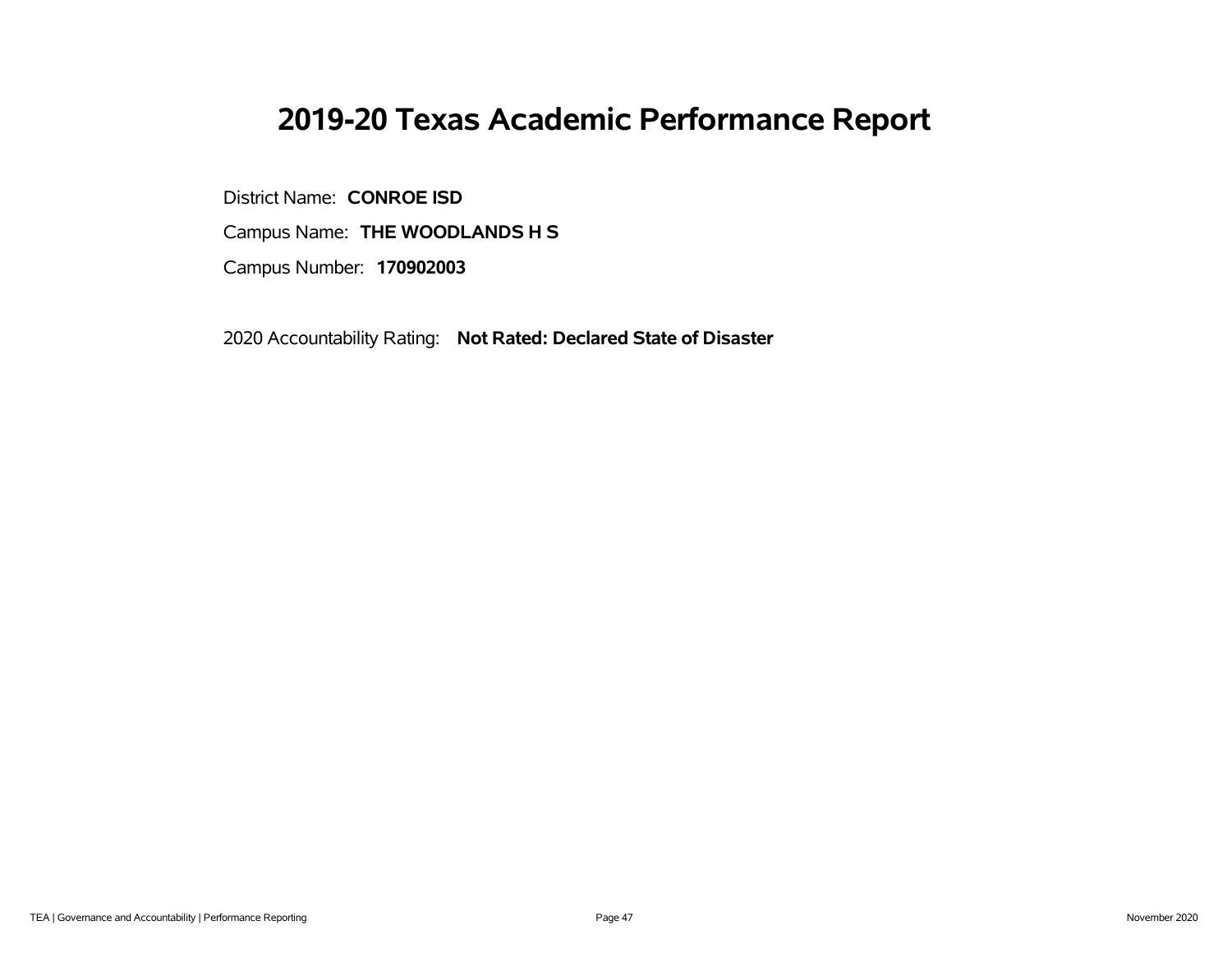This page is intentionally blank.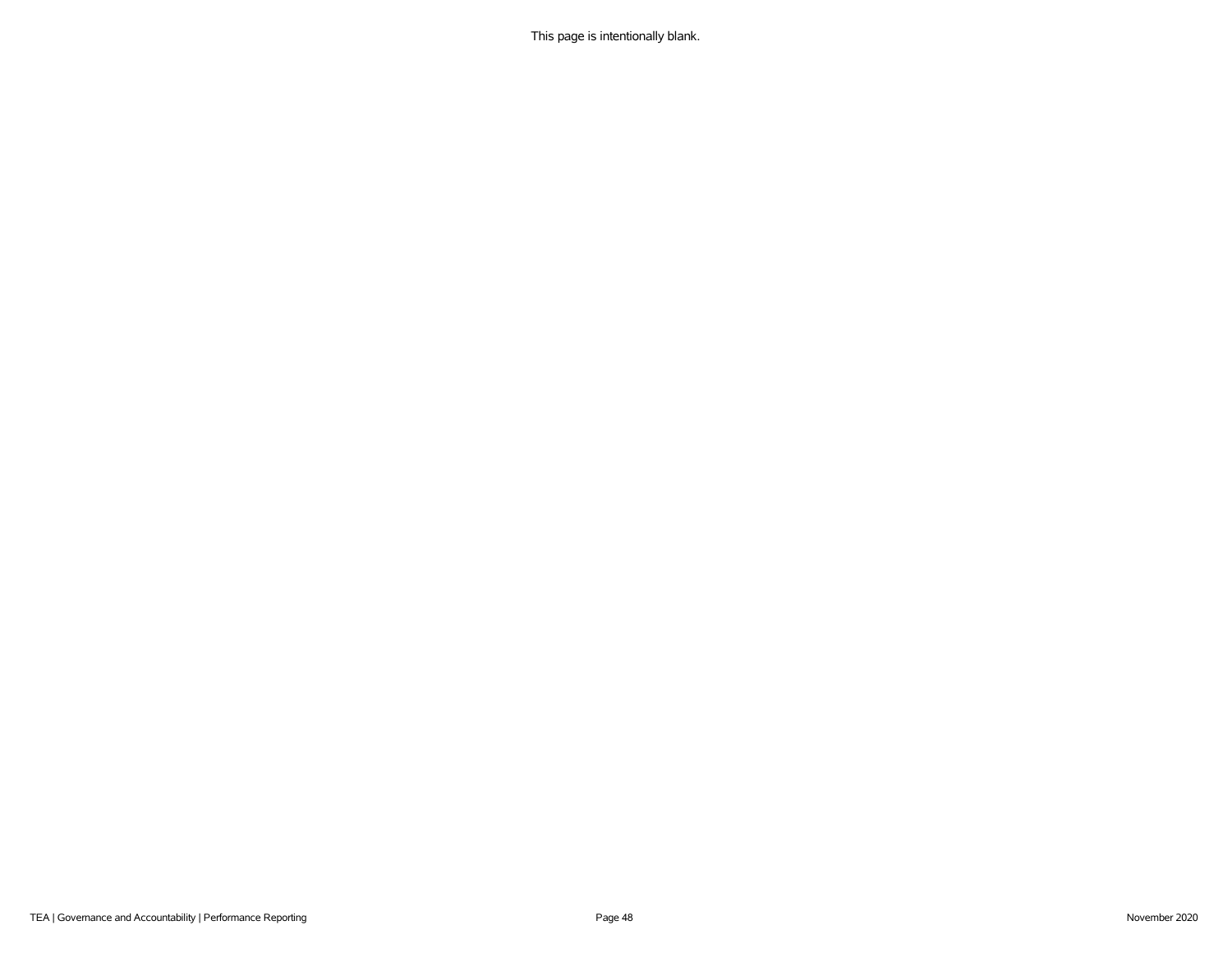# Texas Education Agency District Name: CONROE ISD **Texas Academic Performance Report** Total Students: 4,349

|                                                                         |              | <b>State</b> |            |            | African<br><b>District Campus American</b> | <b>Hispanic White</b> |            | American<br>Indian       | Asian       | <b>Pacific</b><br><b>Islander</b> | Two or<br><b>More</b> | <b>Special</b><br>Ed<br>Races (Current) | <b>Special</b><br>Ed<br>(Former) | Continu-<br>ously<br><b>Enrolled</b> | Non-<br>Continu-<br>ously<br><b>Enrolled</b> | Econ       | EL<br>(Current<br>&<br>Disadv Monitored) |
|-------------------------------------------------------------------------|--------------|--------------|------------|------------|--------------------------------------------|-----------------------|------------|--------------------------|-------------|-----------------------------------|-----------------------|-----------------------------------------|----------------------------------|--------------------------------------|----------------------------------------------|------------|------------------------------------------|
| STAAR Performance Rates by Tested Grade, Subject, and Performance Level |              |              |            |            |                                            |                       |            |                          |             |                                   |                       |                                         |                                  |                                      |                                              |            |                                          |
| End of Course English I                                                 |              |              |            |            |                                            |                       |            |                          |             |                                   |                       |                                         |                                  |                                      |                                              |            |                                          |
| At Approaches Grade Level or<br>Above                                   | 2019         | 68%          | 79%        | 94%        | 82%                                        | 92%                   | 95%        |                          | 99%         | $\ast$                            | 89%                   | 55%                                     | 81%                              | 94%                                  | 91%                                          | 78%        | 82%                                      |
|                                                                         | 2018         | 65%          | 77%        | 92%        | 84%                                        | 87%                   | 94%        | $\ast$                   | 97%         | $\ast$                            | 96%                   | 41%                                     | 80%                              | 93%                                  | 90%                                          | 76%        | 73%                                      |
| At Meets Grade Level or Above                                           | 2019<br>2018 | 50%<br>44%   | 63%<br>58% | 88%<br>82% | 74%<br>66%                                 | 85%<br>76%            | 89%<br>84% | $\ast$<br>$\ast$         | 97%<br>89%  | $\ast$<br>$\ast$                  | 84%<br>93%            | 36%<br>22%                              | 75%<br>70%                       | 89%<br>83%                           | 83%<br>79%                                   | 70%<br>58% | 71%<br>49%                               |
| At Masters Grade Level                                                  | 2019<br>2018 | 11%<br>7%    | 20%<br>14% | 37%<br>24% | 8%<br>13%                                  | 34%<br>16%            | 37%<br>25% | $\ast$                   | 70%<br>44%  | $\ast$<br>$\ast$                  | 35%<br>36%            | $1\%$<br>4%                             | 19%<br>20%                       | 39%<br>26%                           | 32%<br>18%                                   | 20%<br>7%  | 17%<br>5%                                |
| End of Course English II                                                |              |              |            |            |                                            |                       |            |                          |             |                                   |                       |                                         |                                  |                                      |                                              |            |                                          |
| At Approaches Grade Level or                                            |              |              |            |            |                                            |                       |            |                          |             |                                   |                       |                                         |                                  |                                      |                                              |            |                                          |
| Above                                                                   | 2019         | 68%          | 78%        | 94%        | 97%                                        | 91%                   | 94%        | $\ast$                   | 95%         | $\ast$                            | 96%                   | 42%                                     | 89%                              | 95%                                  | 91%                                          | 73%        | 79%                                      |
|                                                                         | 2018         | 67%          | 77%        | 93%        | 77%                                        | 89%                   | 95%        | $\ast$                   | 96%         | 100%                              | 97%                   | 55%                                     | 100%                             | 93%                                  | 91%                                          | 82%        | 74%                                      |
| At Meets Grade Level or Above                                           | 2019         | 49%          | 61%        | 84%        | 83%                                        | 77%                   | 87%        | $\ast$<br>$\ast$         | 86%         | $\ast$                            | 85%                   | 25%                                     | 56%                              | 86%                                  | 78%                                          | 59%        | 58%                                      |
| At Masters Grade Level                                                  | 2018<br>2019 | 48%<br>8%    | 61%<br>12% | 85%<br>21% | 65%<br>17%                                 | 80%<br>15%            | 87%<br>22% | $\ast$                   | 88%<br>31%  | 100%<br>$\ast$                    | 91%<br>30%            | 39%<br>4%                               | 60%<br>22%                       | 86%<br>23%                           | 81%<br>14%                                   | 67%<br>8%  | 48%<br>5%                                |
|                                                                         | 2018         | 8%           | 14%        | 25%        | 6%                                         | 20%                   | 27%        | $\ast$                   | 36%         | 40%                               | 29%                   | $0\%$                                   | 20%                              | 26%                                  | 22%                                          | 8%         | 2%                                       |
| End of Course Algebra I                                                 |              |              |            |            |                                            |                       |            |                          |             |                                   |                       |                                         |                                  |                                      |                                              |            |                                          |
| At Approaches Grade Level or                                            |              |              |            |            |                                            |                       |            |                          |             |                                   |                       |                                         |                                  |                                      |                                              |            |                                          |
| Above                                                                   | 2019         | 85%          | 88%        | 88%        | 84%                                        | 84%                   | 91%        | $\ast$                   | 94%         | $\overline{\phantom{a}}$          | 78%                   | 51%                                     | 89%                              | 90%                                  | 86%                                          | 78%        | 69%                                      |
|                                                                         | 2018         | 83%          | 89%        | 91%        | 96%                                        | 92%                   | 91%        | $\overline{a}$<br>$\ast$ | 95%         | $\ast$                            | 86%                   | 45%                                     | 91%                              | 92%                                  | 91%                                          | 81%        | 82%                                      |
| At Meets Grade Level or Above                                           | 2019<br>2018 | 61%<br>55%   | 68%<br>65% | 64%<br>63% | 45%<br>38%                                 | 62%<br>60%            | 68%<br>65% | $\overline{a}$           | 75%<br>75%  | $\sim$<br>$\ast$                  | 44%<br>64%            | 26%<br>17%                              | 67%<br>55%                       | 68%<br>62%                           | 57%<br>64%                                   | 53%<br>38% | 43%<br>51%                               |
| At Masters Grade Level                                                  | 2019         | 37%          | 48%        | 31%        | 3%                                         | 33%                   | 32%        | $\ast$                   | 56%         | $\blacksquare$                    | 22%                   | 6%                                      | 22%                              | 35%                                  | 23%                                          | 24%        | 24%                                      |
|                                                                         | 2018         | 32%          | 46%        | 32%        | 17%                                        | 33%                   | 32%        |                          | 50%         | $\ast$                            | 14%                   | 7%                                      | 18%                              | 30%                                  | 34%                                          | 20%        | 30%                                      |
| End of Course Biology                                                   |              |              |            |            |                                            |                       |            |                          |             |                                   |                       |                                         |                                  |                                      |                                              |            |                                          |
| At Approaches Grade Level or                                            |              |              |            |            |                                            |                       |            |                          |             |                                   |                       |                                         |                                  |                                      |                                              |            |                                          |
| Above                                                                   | 2019         | 88%          | 93%        | 97%        | 95%                                        | 95%                   | 98%        | $\ast$<br>$\ast$         | 100%        | $\ast$<br>$\ast$                  | 100%                  | 73%                                     | 93%                              | 98%                                  | 96%                                          | 87%        | 87%                                      |
|                                                                         | 2018         | 87%<br>62%   | 92%<br>75% | 98%        | 96%                                        | 98%<br>88%            | 98%<br>94% | $\ast$                   | 100%        | $\ast$                            | 100%<br>97%           | 81%                                     | 100%                             | 99%                                  | 97%<br>87%                                   | 92%<br>76% | 94%                                      |
| At Meets Grade Level or Above                                           | 2019<br>2018 | 59%          | 73%        | 92%<br>90% | 74%<br>86%                                 | 83%                   | 92%        | $\ast$                   | 100%<br>94% | $\ast$                            | 96%                   | 53%<br>42%                              | 86%<br>83%                       | 94%<br>91%                           | 86%                                          | 72%        | 77%<br>66%                               |
| At Masters Grade Level                                                  | 2019         | 25%          | 37%        | 57%        | 33%                                        | 48%                   | 58%        | $\ast$                   | 89%         | $\ast$                            | 57%                   | 5%                                      | 64%                              | 62%                                  | 42%                                          | 32%        | 39%                                      |
|                                                                         | 2018         | 24%          | 37%        | 52%        | 36%                                        | 41%                   | 56%        |                          | 64%         | $\ast$                            | 63%                   | 9%                                      | 39%                              | 55%                                  | 45%                                          | 32%        | 25%                                      |
| End of Course U.S. History                                              |              |              |            |            |                                            |                       |            |                          |             |                                   |                       |                                         |                                  |                                      |                                              |            |                                          |
| At Approaches Grade Level or                                            |              |              |            |            |                                            |                       |            |                          |             |                                   |                       |                                         |                                  |                                      |                                              |            |                                          |
| Above                                                                   | 2019         | 93%          | 97%        | 99%        | 100%                                       | 98%                   | 100%       | $\ast$<br>$\ast$         | 99%         | $\ast$<br>$\ast$                  | 100%                  | 88%                                     | 100%                             | 100%                                 | 99%                                          | 94%        | 96%                                      |
| At Meets Grade Level or Above                                           | 2018<br>2019 | 92%<br>73%   | 97%<br>88% | 99%<br>97% | 100%<br>95%                                | 99%<br>94%            | 99%<br>98% | $\ast$                   | 100%<br>93% | $\ast$                            | 100%<br>100%          | 79%<br>64%                              | 100%<br>100%                     | 99%<br>97%                           | 99%<br>95%                                   | 91%<br>87% | 97%<br>83%                               |
|                                                                         | 2018         | 70%          | 86%        | 96%        | 100%                                       | 94%                   | 97%        | $\ast$                   | 96%         | $\ast$                            | 100%                  | 48%                                     | 100%                             | 97%                                  | 95%                                          | 88%        | 86%                                      |
| At Masters Grade Level                                                  | 2019         | 45%          | 66%        | 86%        | 74%                                        | 81%                   | 89%        | $\ast$                   | 83%         | $\ast$                            | 94%                   | 26%                                     | 100%                             | 88%                                  | 81%                                          | 61%        | 56%                                      |
|                                                                         | 2018         | 40%          | 63%        | 86%        | 86%                                        | 83%                   | 86%        | $\ast$                   | 91%         | $\ast$                            | 94%                   | 18%                                     | 80%                              | 87%                                  | 81%                                          | 69%        | 66%                                      |
| All Grades All Subjects<br>At Approaches Grade Level or<br>Above        | 2019         | 78%          | 85%        | 95%        | 91%                                        | 93%                   | 96%        | 67%                      | 98%         | 89%                               | 94%                   | 61%                                     | 89%                              | 96%                                  | 93%                                          | 81%        | 83%                                      |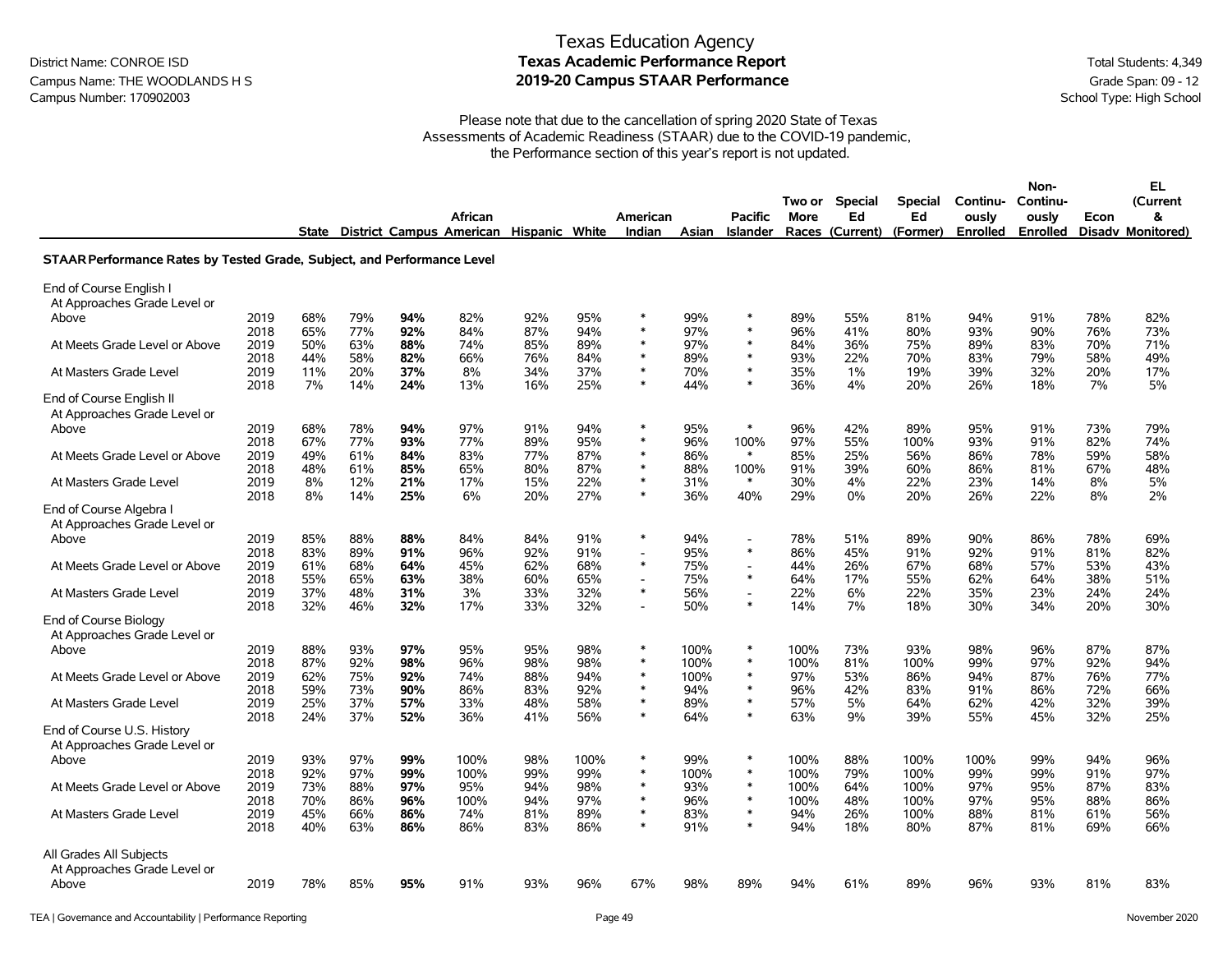# Campus Number: 170902003 School Type: High School

#### Texas Education Agency District Name: CONROE ISD **Texas Academic Performance Report** Total Students: 4,349 Campus Name: THE WOODLANDS H S **2019-20 Campus STAAR Performance** Grade Span: 09 - 12

| Continu-<br><b>Special</b><br><b>Special</b><br>Continu-<br>Two or<br>Pacific<br>African<br>American<br><b>More</b><br>Ed<br>Ed<br>&<br>ously<br>ously<br>Econ<br><b>Hispanic</b><br><b>State</b><br><b>District</b><br><b>Campus American</b><br>White<br>Indian<br>Races<br>(Former)<br><b>Enrolled</b><br><b>Disadv</b><br>Asian<br><b>Islander</b><br><b>Enrolled</b><br>(Current)<br>85%<br>98%<br>2018<br>77%<br>95%<br>89%<br>93%<br>96%<br>100%<br>89%<br>97%<br>59%<br>92%<br>96%<br>94%<br>84%<br>83%<br>67%<br>At Meets Grade Level or Above<br>2019<br>50%<br>62%<br>87%<br>75%<br>83%<br>89%<br>67%<br>94%<br>78%<br>86%<br>40%<br>75%<br>89%<br>82%<br>68%<br>62%<br>2018<br>48%<br>85%<br>71%<br>80%<br>87%<br>100%<br>91%<br>78%<br>92%<br>33%<br>75%<br>87%<br>82%<br>64%<br>60%<br>24%<br>69%<br>2019<br>35%<br>48%<br>28%<br>43%<br>49%<br>33%<br>44%<br>51%<br>7%<br>40%<br>51%<br>39%<br>27%<br>27%<br>At Masters Grade Level<br>2018<br>22%<br>34%<br>44%<br>29%<br>38%<br>46%<br>63%<br>59%<br>33%<br>52%<br>7%<br>34%<br>46%<br>39%<br>25%<br>23%<br>All Grades ELA/Reading<br>At Approaches Grade Level or<br>83%<br>88%<br>91%<br>60%<br>97%<br>92%<br>75%<br>94%<br>95%<br>$\ast$<br>50%<br>84%<br>91%<br>76%<br>80%<br>2019<br>94%<br>Above |      |     |     |     |     |     |     |     |     |     |     |     |     |     | Non- |     | <b>EL</b>  |
|-------------------------------------------------------------------------------------------------------------------------------------------------------------------------------------------------------------------------------------------------------------------------------------------------------------------------------------------------------------------------------------------------------------------------------------------------------------------------------------------------------------------------------------------------------------------------------------------------------------------------------------------------------------------------------------------------------------------------------------------------------------------------------------------------------------------------------------------------------------------------------------------------------------------------------------------------------------------------------------------------------------------------------------------------------------------------------------------------------------------------------------------------------------------------------------------------------------------------------------------------------------------------|------|-----|-----|-----|-----|-----|-----|-----|-----|-----|-----|-----|-----|-----|------|-----|------------|
|                                                                                                                                                                                                                                                                                                                                                                                                                                                                                                                                                                                                                                                                                                                                                                                                                                                                                                                                                                                                                                                                                                                                                                                                                                                                         |      |     |     |     |     |     |     |     |     |     |     |     |     |     |      |     | (Current   |
|                                                                                                                                                                                                                                                                                                                                                                                                                                                                                                                                                                                                                                                                                                                                                                                                                                                                                                                                                                                                                                                                                                                                                                                                                                                                         |      |     |     |     |     |     |     |     |     |     |     |     |     |     |      |     |            |
|                                                                                                                                                                                                                                                                                                                                                                                                                                                                                                                                                                                                                                                                                                                                                                                                                                                                                                                                                                                                                                                                                                                                                                                                                                                                         |      |     |     |     |     |     |     |     |     |     |     |     |     |     |      |     | Monitored) |
|                                                                                                                                                                                                                                                                                                                                                                                                                                                                                                                                                                                                                                                                                                                                                                                                                                                                                                                                                                                                                                                                                                                                                                                                                                                                         |      |     |     |     |     |     |     |     |     |     |     |     |     |     |      |     |            |
|                                                                                                                                                                                                                                                                                                                                                                                                                                                                                                                                                                                                                                                                                                                                                                                                                                                                                                                                                                                                                                                                                                                                                                                                                                                                         |      |     |     |     |     |     |     |     |     |     |     |     |     |     |      |     |            |
|                                                                                                                                                                                                                                                                                                                                                                                                                                                                                                                                                                                                                                                                                                                                                                                                                                                                                                                                                                                                                                                                                                                                                                                                                                                                         |      |     |     |     |     |     |     |     |     |     |     |     |     |     |      |     |            |
|                                                                                                                                                                                                                                                                                                                                                                                                                                                                                                                                                                                                                                                                                                                                                                                                                                                                                                                                                                                                                                                                                                                                                                                                                                                                         |      |     |     |     |     |     |     |     |     |     |     |     |     |     |      |     |            |
|                                                                                                                                                                                                                                                                                                                                                                                                                                                                                                                                                                                                                                                                                                                                                                                                                                                                                                                                                                                                                                                                                                                                                                                                                                                                         |      |     |     |     |     |     |     |     |     |     |     |     |     |     |      |     |            |
|                                                                                                                                                                                                                                                                                                                                                                                                                                                                                                                                                                                                                                                                                                                                                                                                                                                                                                                                                                                                                                                                                                                                                                                                                                                                         |      |     |     |     |     |     |     |     |     |     |     |     |     |     |      |     |            |
|                                                                                                                                                                                                                                                                                                                                                                                                                                                                                                                                                                                                                                                                                                                                                                                                                                                                                                                                                                                                                                                                                                                                                                                                                                                                         |      |     |     |     |     |     |     |     |     |     |     |     |     |     |      |     |            |
|                                                                                                                                                                                                                                                                                                                                                                                                                                                                                                                                                                                                                                                                                                                                                                                                                                                                                                                                                                                                                                                                                                                                                                                                                                                                         |      |     |     |     |     |     |     |     |     |     |     |     |     |     |      |     |            |
|                                                                                                                                                                                                                                                                                                                                                                                                                                                                                                                                                                                                                                                                                                                                                                                                                                                                                                                                                                                                                                                                                                                                                                                                                                                                         | 2018 | 74% | 83% | 92% | 80% | 88% | 94% | $*$ | 96% | 83% | 97% | 49% | 84% | 93% | 91%  | 79% | 74%        |
| 48%<br>59%<br>78%<br>2019<br>86%<br>81%<br>88%<br>60%<br>92%<br>$\ast$<br>84%<br>32%<br>68%<br>88%<br>65%<br>65%<br>At Meets Grade Level or Above<br>81%                                                                                                                                                                                                                                                                                                                                                                                                                                                                                                                                                                                                                                                                                                                                                                                                                                                                                                                                                                                                                                                                                                                |      |     |     |     |     |     |     |     |     |     |     |     |     |     |      |     |            |
| 2018<br>46%<br>59%<br>84%<br>65%<br>78%<br>86%<br>89%<br>83%<br>92%<br>68%<br>80%<br>62%<br>$\ast$<br>31%<br>85%<br>49%                                                                                                                                                                                                                                                                                                                                                                                                                                                                                                                                                                                                                                                                                                                                                                                                                                                                                                                                                                                                                                                                                                                                                 |      |     |     |     |     |     |     |     |     |     |     |     |     |     |      |     |            |
| 2019<br>21%<br>29%<br>12%<br>29%<br>52%<br>$\ast$<br>33%<br>At Masters Grade Level<br>30%<br>24%<br>20%<br>2%<br>20%<br>31%<br>23%<br>14%<br>11%                                                                                                                                                                                                                                                                                                                                                                                                                                                                                                                                                                                                                                                                                                                                                                                                                                                                                                                                                                                                                                                                                                                        |      |     |     |     |     |     |     |     |     |     |     |     |     |     |      |     |            |
| 19%<br>30%<br>25%<br>9%<br>18%<br>26%<br>33%<br>3%<br>2018<br>40%<br>32%<br>2%<br>20%<br>26%<br>20%<br>7%                                                                                                                                                                                                                                                                                                                                                                                                                                                                                                                                                                                                                                                                                                                                                                                                                                                                                                                                                                                                                                                                                                                                                               |      |     |     |     |     |     |     |     |     |     |     |     |     |     |      |     |            |
| All Grades Mathematics                                                                                                                                                                                                                                                                                                                                                                                                                                                                                                                                                                                                                                                                                                                                                                                                                                                                                                                                                                                                                                                                                                                                                                                                                                                  |      |     |     |     |     |     |     |     |     |     |     |     |     |     |      |     |            |
| At Approaches Grade Level or                                                                                                                                                                                                                                                                                                                                                                                                                                                                                                                                                                                                                                                                                                                                                                                                                                                                                                                                                                                                                                                                                                                                                                                                                                            |      |     |     |     |     |     |     |     |     |     |     |     |     |     |      |     |            |
| 88%<br>2019<br>82%<br>84%<br>84%<br>91%<br>$\ast$<br>78%<br>89%<br>86%<br>78%<br>69%<br>88%<br>94%<br>51%<br>90%<br>Above                                                                                                                                                                                                                                                                                                                                                                                                                                                                                                                                                                                                                                                                                                                                                                                                                                                                                                                                                                                                                                                                                                                                               |      |     |     |     |     |     |     |     |     |     |     |     |     |     |      |     |            |
| 89%<br>96%<br>92%<br>91%<br>95%<br>$\ast$<br>2018<br>81%<br>91%<br>86%<br>45%<br>91%<br>92%<br>91%<br>81%<br>82%<br>$\sim$                                                                                                                                                                                                                                                                                                                                                                                                                                                                                                                                                                                                                                                                                                                                                                                                                                                                                                                                                                                                                                                                                                                                              |      |     |     |     |     |     |     |     |     |     |     |     |     |     |      |     |            |
| 65%<br>45%<br>62%<br>68%<br>$\ast$<br>At Meets Grade Level or Above<br>2019<br>52%<br>64%<br>75%<br>26%<br>67%<br>68%<br>57%<br>53%<br>43%<br>44%<br>$\overline{\phantom{a}}$                                                                                                                                                                                                                                                                                                                                                                                                                                                                                                                                                                                                                                                                                                                                                                                                                                                                                                                                                                                                                                                                                           |      |     |     |     |     |     |     |     |     |     |     |     |     |     |      |     |            |
| 50%<br>63%<br>38%<br>65%<br>$\ast$<br>2018<br>64%<br>60%<br>75%<br>64%<br>17%<br>55%<br>62%<br>64%<br>38%<br>51%                                                                                                                                                                                                                                                                                                                                                                                                                                                                                                                                                                                                                                                                                                                                                                                                                                                                                                                                                                                                                                                                                                                                                        |      |     |     |     |     |     |     |     |     |     |     |     |     |     |      |     |            |
| 26%<br>3%<br>32%<br>$\ast$<br>2019<br>39%<br>31%<br>33%<br>56%<br>22%<br>6%<br>22%<br>35%<br>23%<br>24%<br>24%<br>At Masters Grade Level                                                                                                                                                                                                                                                                                                                                                                                                                                                                                                                                                                                                                                                                                                                                                                                                                                                                                                                                                                                                                                                                                                                                |      |     |     |     |     |     |     |     |     |     |     |     |     |     |      |     |            |
| $\ast$<br>24%<br>37%<br>32%<br>17%<br>33%<br>32%<br>50%<br>18%<br>30%<br>34%<br>30%<br>2018<br>14%<br>7%<br>20%                                                                                                                                                                                                                                                                                                                                                                                                                                                                                                                                                                                                                                                                                                                                                                                                                                                                                                                                                                                                                                                                                                                                                         |      |     |     |     |     |     |     |     |     |     |     |     |     |     |      |     |            |
| All Grades Science                                                                                                                                                                                                                                                                                                                                                                                                                                                                                                                                                                                                                                                                                                                                                                                                                                                                                                                                                                                                                                                                                                                                                                                                                                                      |      |     |     |     |     |     |     |     |     |     |     |     |     |     |      |     |            |
| At Approaches Grade Level or                                                                                                                                                                                                                                                                                                                                                                                                                                                                                                                                                                                                                                                                                                                                                                                                                                                                                                                                                                                                                                                                                                                                                                                                                                            |      |     |     |     |     |     |     |     |     |     |     |     |     |     |      |     |            |
| 95%<br>81%<br>89%<br>97%<br>95%<br>98%<br>$\ast$<br>100%<br>$\ast$<br>100%<br>93%<br>98%<br>96%<br>87%<br>87%<br>2019<br>73%<br>Above                                                                                                                                                                                                                                                                                                                                                                                                                                                                                                                                                                                                                                                                                                                                                                                                                                                                                                                                                                                                                                                                                                                                   |      |     |     |     |     |     |     |     |     |     |     |     |     |     |      |     |            |
| 80%<br>88%<br>98%<br>96%<br>98%<br>98%<br>$\ast$<br>99%<br>97%<br>92%<br>94%<br>2018<br>100%<br>$\ast$<br>100%<br>81%<br>100%                                                                                                                                                                                                                                                                                                                                                                                                                                                                                                                                                                                                                                                                                                                                                                                                                                                                                                                                                                                                                                                                                                                                           |      |     |     |     |     |     |     |     |     |     |     |     |     |     |      |     |            |
| $\ast$<br>54%<br>69%<br>92%<br>74%<br>88%<br>94%<br>$\ast$<br>53%<br>86%<br>87%<br>76%<br>77%<br>At Meets Grade Level or Above<br>2019<br>100%<br>97%<br>94%                                                                                                                                                                                                                                                                                                                                                                                                                                                                                                                                                                                                                                                                                                                                                                                                                                                                                                                                                                                                                                                                                                            |      |     |     |     |     |     |     |     |     |     |     |     |     |     |      |     |            |
| $\ast$<br>$\ast$<br>2018<br>51%<br>66%<br>90%<br>86%<br>83%<br>92%<br>72%<br>94%<br>96%<br>42%<br>83%<br>91%<br>86%<br>66%                                                                                                                                                                                                                                                                                                                                                                                                                                                                                                                                                                                                                                                                                                                                                                                                                                                                                                                                                                                                                                                                                                                                              |      |     |     |     |     |     |     |     |     |     |     |     |     |     |      |     |            |
| 57%<br>33%<br>48%<br>58%<br>2019<br>25%<br>39%<br>$\ast$<br>89%<br>$\ast$<br>57%<br>5%<br>64%<br>62%<br>42%<br>32%<br>39%<br>At Masters Grade Level                                                                                                                                                                                                                                                                                                                                                                                                                                                                                                                                                                                                                                                                                                                                                                                                                                                                                                                                                                                                                                                                                                                     |      |     |     |     |     |     |     |     |     |     |     |     |     |     |      |     |            |
| $\ast$<br>23%<br>36%<br>36%<br>41%<br>56%<br>$\ast$<br>63%<br>32%<br>2018<br>52%<br>64%<br>9%<br>39%<br>55%<br>45%<br>25%                                                                                                                                                                                                                                                                                                                                                                                                                                                                                                                                                                                                                                                                                                                                                                                                                                                                                                                                                                                                                                                                                                                                               |      |     |     |     |     |     |     |     |     |     |     |     |     |     |      |     |            |
| All Grades Social Studies                                                                                                                                                                                                                                                                                                                                                                                                                                                                                                                                                                                                                                                                                                                                                                                                                                                                                                                                                                                                                                                                                                                                                                                                                                               |      |     |     |     |     |     |     |     |     |     |     |     |     |     |      |     |            |
| At Approaches Grade Level or                                                                                                                                                                                                                                                                                                                                                                                                                                                                                                                                                                                                                                                                                                                                                                                                                                                                                                                                                                                                                                                                                                                                                                                                                                            |      |     |     |     |     |     |     |     |     |     |     |     |     |     |      |     |            |
| 88%<br>100%<br>98%<br>2019<br>81%<br>99%<br>100%<br>99%<br>100%<br>88%<br>100%<br>100%<br>99%<br>94%<br>96%<br>$\ast$<br>$\ast$<br>Above                                                                                                                                                                                                                                                                                                                                                                                                                                                                                                                                                                                                                                                                                                                                                                                                                                                                                                                                                                                                                                                                                                                                |      |     |     |     |     |     |     |     |     |     |     |     |     |     |      |     |            |
| 97%<br>2018<br>78%<br>88%<br>99%<br>100%<br>99%<br>99%<br>$\ast$<br>100%<br>$\ast$<br>100%<br>79%<br>99%<br>99%<br>91%<br>100%                                                                                                                                                                                                                                                                                                                                                                                                                                                                                                                                                                                                                                                                                                                                                                                                                                                                                                                                                                                                                                                                                                                                          |      |     |     |     |     |     |     |     |     |     |     |     |     |     |      |     |            |
| 55%<br>70%<br>95%<br>At Meets Grade Level or Above<br>2019<br>97%<br>94%<br>98%<br>$\ast$<br>93%<br>$\ast$<br>100%<br>97%<br>95%<br>87%<br>83%<br>100%<br>64%                                                                                                                                                                                                                                                                                                                                                                                                                                                                                                                                                                                                                                                                                                                                                                                                                                                                                                                                                                                                                                                                                                           |      |     |     |     |     |     |     |     |     |     |     |     |     |     |      |     |            |
| 53%<br>100%<br>97%<br>$\ast$<br>2018<br>69%<br>96%<br>94%<br>$\ast$<br>96%<br>48%<br>100%<br>97%<br>95%<br>88%<br>86%<br>100%                                                                                                                                                                                                                                                                                                                                                                                                                                                                                                                                                                                                                                                                                                                                                                                                                                                                                                                                                                                                                                                                                                                                           |      |     |     |     |     |     |     |     |     |     |     |     |     |     |      |     |            |
| 33%<br>At Masters Grade Level<br>2019<br>50%<br>86%<br>74%<br>81%<br>89%<br>$\star$<br>$\ast$<br>26%<br>88%<br>81%<br>56%<br>83%<br>94%<br>100%<br>61%                                                                                                                                                                                                                                                                                                                                                                                                                                                                                                                                                                                                                                                                                                                                                                                                                                                                                                                                                                                                                                                                                                                  |      |     |     |     |     |     |     |     |     |     |     |     |     |     |      |     |            |
| 49%<br>86%<br>83%<br>$\star$<br>$\ast$<br>87%<br>2018<br>31%<br>86%<br>86%<br>91%<br>94%<br>18%<br>80%<br>81%<br>69%<br>66%                                                                                                                                                                                                                                                                                                                                                                                                                                                                                                                                                                                                                                                                                                                                                                                                                                                                                                                                                                                                                                                                                                                                             |      |     |     |     |     |     |     |     |     |     |     |     |     |     |      |     |            |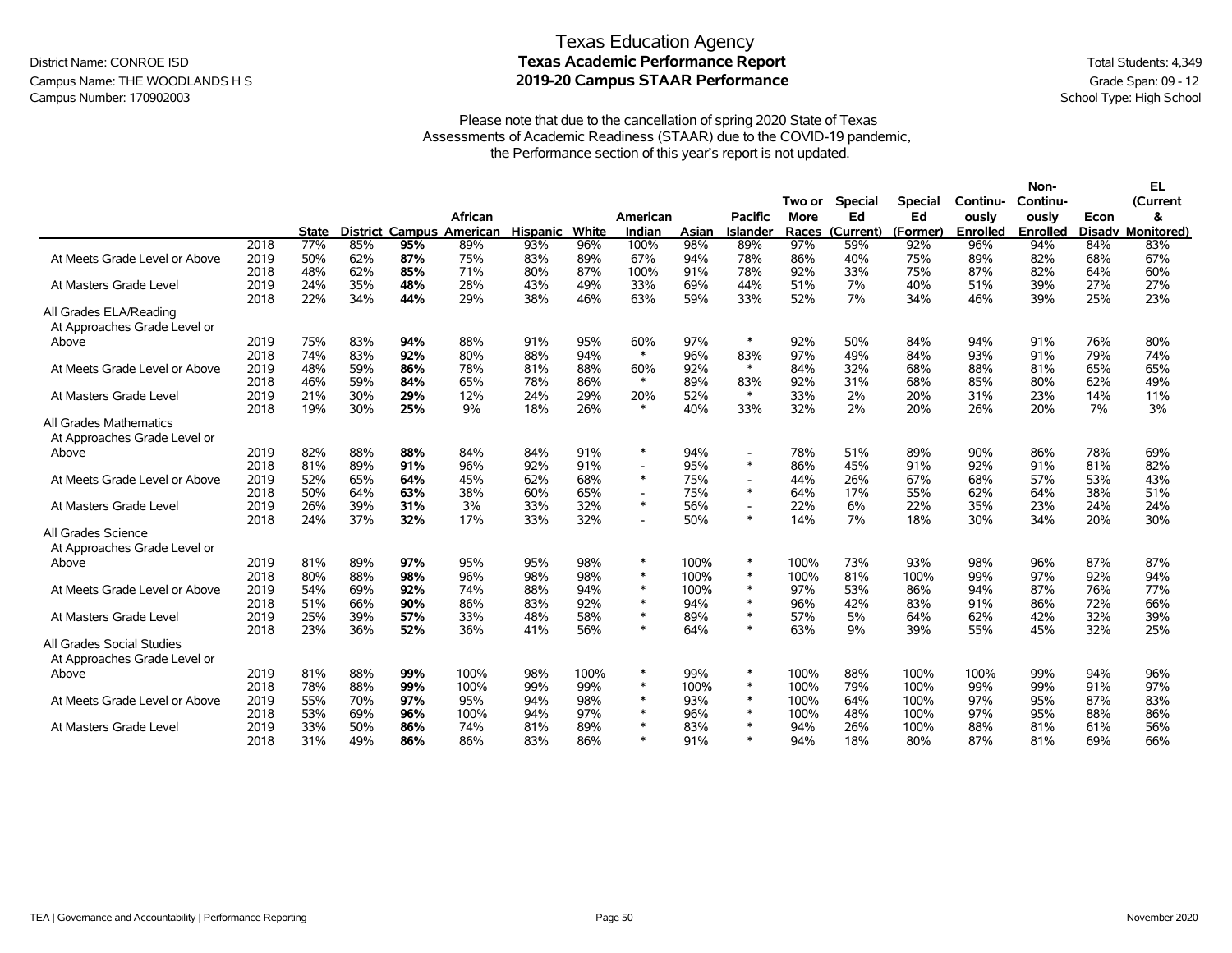# Texas Education Agency District Name: CONROE ISD **Texas Academic Performance Report** Total Students: 4,349

|                                                                     |              | <b>State</b> |          | District Campus | African<br>American | <b>Hispanic</b> | White    | American<br>Indian                 | Asian    | <b>Pacific</b><br><b>Islander</b>                    | Two or<br>More<br>Races | <b>Special</b><br>Ed<br>(Current) | <b>Special</b><br>Ed<br>(Former) | Continu-<br>ously<br><b>Enrolled</b> | Non-<br>Continu-<br>ously<br>Enrolled | Econ<br><b>Disadv</b> | EL<br>(Current<br>&<br><b>Monitored)</b> |
|---------------------------------------------------------------------|--------------|--------------|----------|-----------------|---------------------|-----------------|----------|------------------------------------|----------|------------------------------------------------------|-------------------------|-----------------------------------|----------------------------------|--------------------------------------|---------------------------------------|-----------------------|------------------------------------------|
| School Progress Domain - Academic Growth Score by Grade and Subject |              |              |          |                 |                     |                 |          |                                    |          |                                                      |                         |                                   |                                  |                                      |                                       |                       |                                          |
| End of Course English II                                            | 2019<br>2018 | 69<br>67     | 70<br>68 | 71<br>73        | 79<br>56            | 71<br>69        | 72<br>74 | $\ast$<br>$\ast$                   | 66<br>79 | ∗<br>$*$                                             | 74<br>69                | 61<br>56                          | 78<br>*                          | 71<br>73                             | 71<br>72                              | 61<br>61              | 69<br>68                                 |
| End of Course Algebra I                                             | 2019<br>2018 | 75<br>72     | 75<br>75 | 67<br>68        | 63<br>61            | 67<br>69        | 67<br>67 | $\ast$<br>$\overline{\phantom{a}}$ | 88<br>77 | $\overline{\phantom{0}}$<br>$\overline{\phantom{0}}$ | 60<br>68                | 35<br>32                          | 72<br>78                         | 69<br>66                             | 60<br>72                              | 65<br>56              | 54<br>67                                 |
| All Grades Both Subjects                                            | 2019<br>2018 | 69<br>69     | 73<br>73 | 70<br>71        | 71<br>58            | 70<br>69        | 70<br>72 | $\ast$<br>$\ast$                   | 70<br>79 | *<br>$\ast$                                          | 69<br>68                | 46<br>46                          | 75<br>79                         | 71<br>71                             | 67<br>72                              | 63<br>58              | 63<br>68                                 |
| All Grades ELA/Reading                                              | 2019<br>2018 | 68<br>69     | 71<br>71 | 71<br>73        | 79<br>56            | 71<br>69        | 72<br>74 | $\ast$<br>$\ast$                   | 66<br>79 | $\ast$<br>$\ast$                                     | 74<br>69                | 61<br>56                          | 78<br>$\ast$                     | 71<br>73                             | 71<br>72                              | 61<br>61              | 69<br>68                                 |
| All Grades Mathematics                                              | 2019<br>2018 | 70<br>70     | 74<br>75 | 67<br>68        | 63<br>61            | 67<br>69        | 67<br>67 | $\ast$<br>$\overline{\phantom{a}}$ | 88<br>77 | $\overline{\phantom{a}}$<br>$\overline{\phantom{0}}$ | 60<br>68                | 35<br>32                          | 72<br>78                         | 69<br>66                             | 60<br>72                              | 65<br>56              | 54<br>67                                 |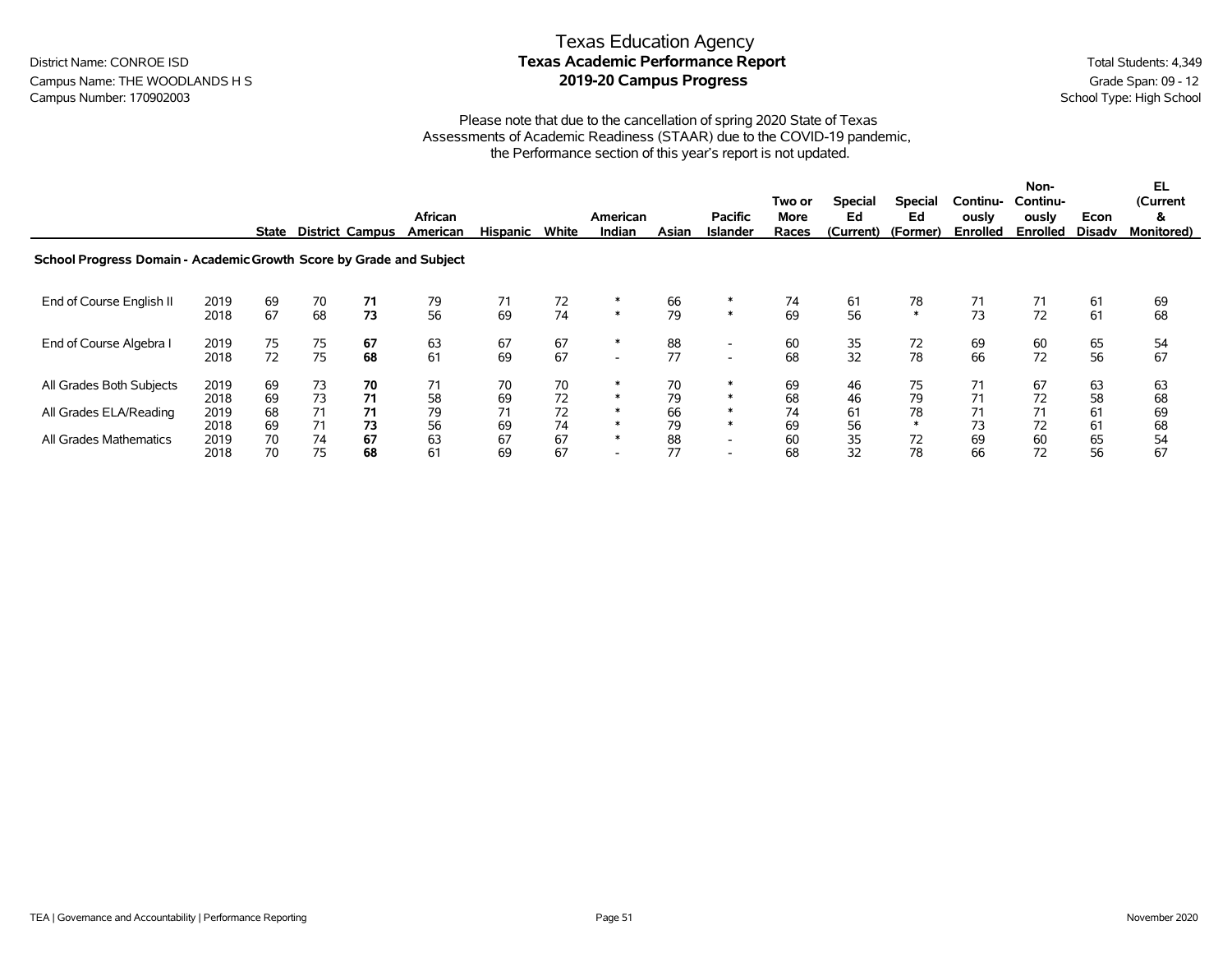Campus Number: 170902003 School Type: High School

#### Texas Education Agency District Name: CONROE ISD **Texas Academic Performance Report** Total Students: 4,349 Campus Name: THE WOODLANDS H S **2019-20 Campus Prior Year and Student Success Initiative** Grade Span: 09 - 12

Please note that due to the cancellation of spring 2020 State of Texas Assessments of Academic Readiness (STAAR) due to the COVID-19 pandemic, the Performance section of this year's report is not updated.

**There is no data for this campus.**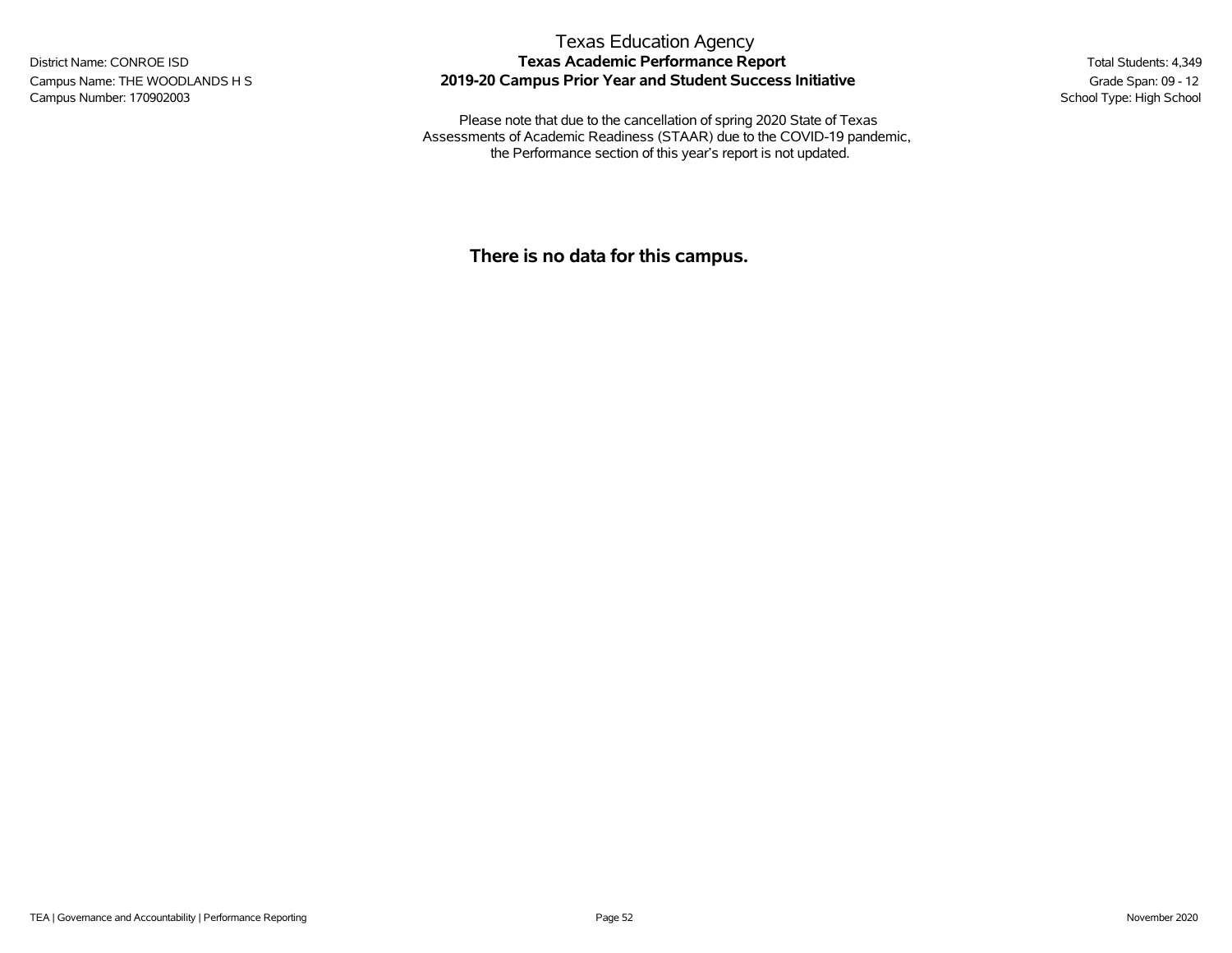#### Texas Education Agency

#### District Name: CONROE ISD **Texas Academic Performance Report** Total Students: 4,349 Campus Name: THE WOODLANDS H S **2019-20 Campus STAAR Performance** Grade Span: 09 - 12

Campus Number: 170902003 **Extinct Act and Society** Bilingual Education/English as a Second Language (Current EL Students)

|                                                                |      |              |     |            |                                                                | Bilingual BE-Trans BE-Trans BE-Dual BE-Dual |                          |                          |                |            | <b>ESL</b>               | <b>ESL</b>       |                          | LEP No LEP with | <b>Total</b> |
|----------------------------------------------------------------|------|--------------|-----|------------|----------------------------------------------------------------|---------------------------------------------|--------------------------|--------------------------|----------------|------------|--------------------------|------------------|--------------------------|-----------------|--------------|
|                                                                |      | <b>State</b> |     |            | District Campus Education Early Exit Late Exit Two-Way One-Way |                                             |                          |                          |                | <b>ESL</b> |                          | Content Pull-Out | <b>Services Services</b> |                 | EL.          |
| <b>STAAR Performance Rate by Subject and Performance Level</b> |      |              |     |            |                                                                |                                             |                          |                          |                |            |                          |                  |                          |                 |              |
| All Grades All Subjects                                        |      |              |     |            |                                                                |                                             |                          |                          |                |            |                          |                  |                          |                 |              |
| At Approaches Grade Level or Above                             | 2019 | 78%          | 85% | 95%        |                                                                |                                             |                          |                          |                | 61%        | $\sim$                   | 61%              | 92%                      | 61%             | 63%          |
|                                                                | 2018 | 77%          | 85% | 95%        |                                                                |                                             |                          |                          |                | 71%        | 83%                      | 71%              | 73%                      | 71%             | 71%          |
| At Meets Grade Level or Above                                  | 2019 | 50%          | 62% | 87%        |                                                                |                                             |                          |                          |                | 35%        | $\sim$                   | 35%              | 69%                      | 35%             | 38%          |
|                                                                | 2018 | 48%          | 62% | 85%        |                                                                |                                             |                          |                          |                | 42%        | 17%                      | 43%              | 45%                      | 42%             | 42%          |
| At Masters Grade Level                                         | 2019 | 24%          | 35% | 48%        |                                                                |                                             |                          |                          |                | 8%         | $\overline{\phantom{a}}$ | 8%               | 31%                      | 8%              | 9%           |
|                                                                | 2018 | 22%          | 34% | 44%        | $\overline{a}$                                                 | $\overline{\phantom{a}}$                    |                          | $\overline{\phantom{a}}$ |                | 14%        | 0%                       | 15%              | 9%                       | 14%             | 14%          |
| All Grades ELA/Reading                                         |      |              |     |            |                                                                |                                             |                          |                          |                |            |                          |                  |                          |                 |              |
| At Approaches Grade Level or Above                             | 2019 | 75%          | 83% | 94%        |                                                                |                                             |                          |                          |                | 59%        | L,                       | 59%              | 86%                      | 59%             | 61%          |
|                                                                | 2018 | 74%          | 83% | 92%        |                                                                |                                             |                          | $\overline{\phantom{a}}$ |                | 57%        | $\ast$                   | 56%              | 57%                      | 57%             | 57%          |
| At Meets Grade Level or Above                                  | 2019 | 48%          | 59% | 86%        |                                                                |                                             |                          |                          |                | 31%        |                          | 31%              | 57%                      | 31%             | 33%          |
|                                                                | 2018 | 46%          | 59% | 84%        |                                                                | $\overline{\phantom{a}}$                    | $\overline{\phantom{a}}$ | $\overline{a}$           |                | 28%        | $\ast$                   | 28%              | 29%                      | 28%             | 28%          |
| At Masters Grade Level                                         | 2019 | 21%          | 30% | 29%        |                                                                |                                             |                          |                          |                | $1\%$      |                          | 1%               | 0%                       | 1%              | 1%           |
|                                                                |      | 19%          | 30% | 25%        |                                                                |                                             |                          |                          |                | 0%         | $\ast$                   | 0%               | 0%                       | $0\%$           | 0%           |
| All Grades Mathematics                                         | 2018 |              |     |            |                                                                |                                             |                          |                          |                |            |                          |                  |                          |                 |              |
|                                                                |      |              |     |            |                                                                |                                             |                          |                          |                |            |                          |                  |                          |                 |              |
| At Approaches Grade Level or Above                             | 2019 | 82%          | 88% | 88%        |                                                                |                                             |                          |                          |                | 45%        | $\overline{a}$           | 45%              | $\blacksquare$<br>$\ast$ | 45%             | 45%          |
|                                                                | 2018 | 81%          | 89% | 91%        |                                                                |                                             |                          |                          |                | 70%        |                          | 70%              |                          | 70%             | 71%          |
| At Meets Grade Level or Above                                  | 2019 | 52%          | 65% | 64%        |                                                                | $\blacksquare$                              | $\blacksquare$           | $\blacksquare$           |                | 21%        |                          | 21%              | $\blacksquare$           | 21%             | 21%          |
|                                                                | 2018 | 50%          | 64% | 63%        |                                                                |                                             |                          |                          |                | 42%        |                          | 42%              | $\ast$                   | 42%             | 44%          |
| At Masters Grade Level                                         | 2019 | 26%          | 39% | 31%        |                                                                |                                             |                          |                          |                | 0%         |                          | 0%               |                          | $0\%$           | 0%           |
|                                                                | 2018 | 24%          | 37% | 32%        |                                                                |                                             |                          |                          |                | 24%        | $\overline{a}$           | 24%              | $\ast$                   | 24%             | 24%          |
| All Grades Science                                             |      |              |     |            |                                                                |                                             |                          |                          |                |            |                          |                  |                          |                 |              |
| At Approaches Grade Level or Above                             | 2019 | 81%          | 89% | 97%        |                                                                |                                             |                          |                          |                | 62%        | $\overline{a}$           | 62%              | $\ast$                   | 62%             | 63%          |
|                                                                | 2018 | 80%          | 88% | 98%        |                                                                |                                             |                          |                          |                | 88%        | $\ast$                   | 88%              | $\ast$                   | 88%             | 88%          |
| At Meets Grade Level or Above                                  | 2019 | 54%          | 69% | 92%        |                                                                |                                             |                          |                          |                | 42%        |                          | 42%              | $\ast$                   | 42%             | 44%          |
|                                                                | 2018 | 51%          | 66% | 90%        |                                                                |                                             | $\blacksquare$           | $\blacksquare$           |                | 51%        | $\ast$                   | 53%              | $\ast$                   | 51%             | 51%          |
| At Masters Grade Level                                         | 2019 | 25%          | 39% | 57%        |                                                                |                                             |                          |                          |                | 12%        | L,                       | 12%              | $\ast$                   | 12%             | 15%          |
|                                                                | 2018 | 23%          | 36% | 52%        | $\overline{a}$                                                 | ÷.                                          |                          | $\overline{a}$           | $\overline{a}$ | 12%        | $\ast$                   | 13%              | $\ast$                   | 12%             | 12%          |
| All Grades Social Studies                                      |      |              |     |            |                                                                |                                             |                          |                          |                |            |                          |                  |                          |                 |              |
| At Approaches Grade Level or Above                             | 2019 | 81%          | 88% | 99%        |                                                                |                                             |                          |                          |                | 86%        |                          | 86%              | 100%                     | 86%             | 89%          |
|                                                                | 2018 | 78%          | 88% | 99%        |                                                                | $\overline{a}$                              | $\sim$                   | $\overline{a}$           | $\sim$         | 93%        | $\ast$                   | 93%              | $\ast$                   | 93%             | 94%          |
| At Meets Grade Level or Above                                  | 2019 | 55%          | 70% | 97%        |                                                                |                                             |                          |                          |                | 59%        |                          | 59%              | 80%                      | 59%             | 63%          |
|                                                                | 2018 | 53%          | 69% | 96%        |                                                                |                                             |                          | $\overline{a}$           |                | 73%        | $\ast$                   | 76%              | $\ast$                   | 73%             | 74%          |
| At Masters Grade Level                                         | 2019 | 33%          | 50% | 86%        |                                                                |                                             |                          |                          |                | 32%        | $\overline{\phantom{0}}$ | 32%              | 60%                      | 32%             | 37%          |
|                                                                | 2018 | 31%          | 49% | 86%        |                                                                |                                             |                          |                          |                | 50%        | *                        | 52%              | $\ast$                   | 50%             | 52%          |
|                                                                |      |              |     |            |                                                                |                                             |                          |                          |                |            |                          |                  |                          |                 |              |
| School Progress Domain - Academic Growth Score                 |      |              |     |            |                                                                |                                             |                          |                          |                |            |                          |                  |                          |                 |              |
| All Grades Both Subjects                                       | 2019 | 69%          | 73% | 70%        |                                                                |                                             |                          |                          |                | 54%        |                          | 54%              | $\ast$                   | 54%             | 57%          |
|                                                                | 2018 | 69%          | 73% | 71%        |                                                                | $\blacksquare$                              | $\overline{\phantom{a}}$ | $\blacksquare$           |                | 64%        | L,                       | 64%              | $\ast$                   | 64%             | 65%          |
|                                                                |      |              |     |            |                                                                |                                             |                          |                          |                |            |                          |                  | $\ast$                   |                 |              |
| All Grades ELA/Reading                                         | 2019 | 68%          | 71% | 71%<br>73% |                                                                |                                             |                          |                          |                | 68%        |                          | 68%              | $\ast$                   | 68%             | 70%          |
|                                                                | 2018 | 69%          | 71% |            |                                                                |                                             |                          | $\blacksquare$           |                | 63%        |                          | 63%              |                          | 63%             | 65%          |
| All Grades Mathematics                                         | 2019 | 70%          | 74% | 67%        |                                                                |                                             |                          | $\overline{\phantom{a}}$ |                | 38%        |                          | 38%              |                          | 38%             | 38%          |
|                                                                | 2018 | 70%          | 75% | 68%        |                                                                |                                             |                          |                          |                | 65%        |                          | 65%              |                          | 65%             | 65%          |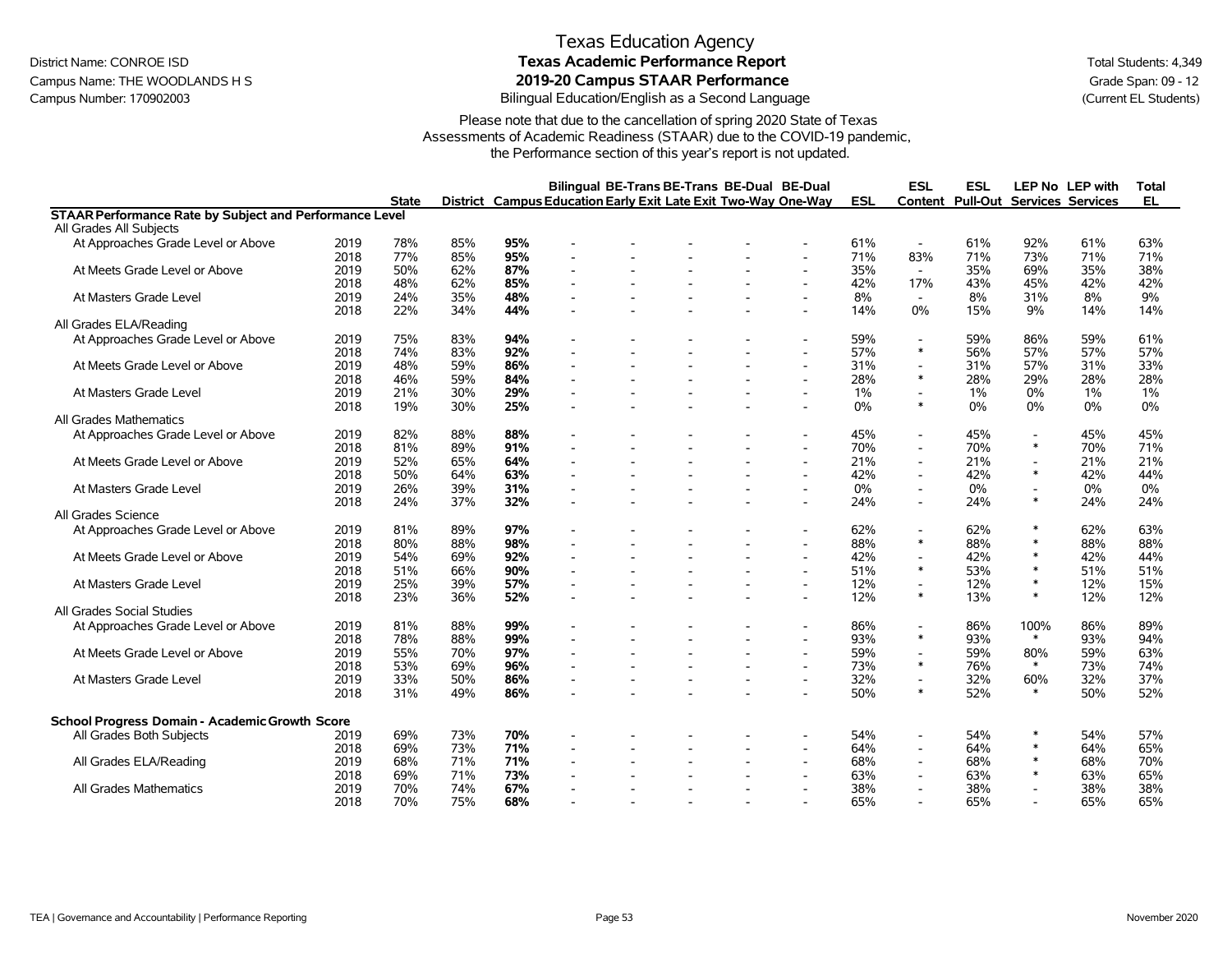# Campus Number: 170902003 School Type: High School

#### Texas Education Agency District Name: CONROE ISD **Texas Academic Performance Report** Total Students: 4,342 Campus Name: THE WOODLANDS H S **2019-20 Campus STAAR Participation** Grade Span: 09 - 12

|                                                              |              |                 |               |          |                 |       |          |       |                 | Two or      |                |               |           |
|--------------------------------------------------------------|--------------|-----------------|---------------|----------|-----------------|-------|----------|-------|-----------------|-------------|----------------|---------------|-----------|
|                                                              |              |                 |               | African  |                 |       | American |       | <b>Pacific</b>  | <b>More</b> | <b>Special</b> | Econ          | <b>EL</b> |
|                                                              | <b>State</b> | <b>District</b> | <b>Campus</b> | American | <b>Hispanic</b> | White | Indian   | Asian | <b>Islander</b> | Races       | Ed             | <b>Disadv</b> | (Current) |
| 2019 STAAR Participation                                     |              |                 |               |          |                 |       |          |       |                 |             |                |               |           |
| (All Grades)                                                 |              |                 |               |          |                 |       |          |       |                 |             |                |               |           |
| <b>All Tests</b>                                             |              |                 |               |          |                 |       |          |       |                 |             |                |               |           |
| <b>Assessment Participant</b>                                | 99%          | 99%             | 99%           | 100%     | 99%             | 99%   | 100%     | 100%  | 100%            | 100%        | 99%            | 99%           | 100%      |
| Included in Accountability<br>Not Included in Accountability | 94%          | 95%             | 95%           | 84%      | 90%             | 97%   | 80%      | 98%   | 100%            | 97%         | 92%            | 84%           | 55%       |
| Mobile                                                       | 4%           | 3%              | 3%            | 16%      | 3%              | 2%    | 20%      | 0%    | 0%              | 3%          | 4%             | 8%            | 5%        |
| <b>Other Exclusions</b>                                      | 1%           | 1%              | 2%            | $0\%$    | 7%              | 1%    | 0%       | 2%    | 0%              | 0%          | 3%             | 6%            | 40%       |
| <b>Not Tested</b>                                            | 1%           | 1%              | 1%            | 0%       | 1%              | 1%    | 0%       | 0%    | 0%              | 0%          | 1%             | 1%            | 0%        |
| Absent                                                       | 1%           | 1%              | 1%            | 0%       | 1%              | 1%    | 0%       | 0%    | 0%              | 0%          | 1%             | 1%            | 0%        |
| Other                                                        | 0%           | $0\%$           | 0%            | 0%       | 0%              | 0%    | 0%       | 0%    | 0%              | 0%          | 0%             | 0%            | 0%        |
| 2018 STAAR Participation<br>(All Grades)                     |              |                 |               |          |                 |       |          |       |                 |             |                |               |           |
| <b>All Tests</b>                                             |              |                 |               |          |                 |       |          |       |                 |             |                |               |           |
| Assessment Participant                                       | 99%          | 99%             | 99%           | 98%      | 99%             | 99%   | 100%     | 99%   | 100%            | 100%        | 100%           | 98%           | 100%      |
| Included in Accountability<br>Not Included in Accountability | 94%          | 95%             | 94%           | 82%      | 91%             | 96%   | 100%     | 95%   | 75%             | 99%         | 97%            | 89%           | 67%       |
| Mobile                                                       | 4%           | 3%              | 3%            | 16%      | 4%              | 2%    | 0%       | 1%    | 25%             | 1%          | 0%             | 5%            | 4%        |
| <b>Other Exclusions</b>                                      | 1%           | 1%              | 2%            | 0%       | 5%              | $1\%$ | 0%       | 3%    | 0%              | 0%          | 2%             | 4%            | 29%       |
| <b>Not Tested</b>                                            | 1%           | 1%              | 1%            | 2%       | 1%              | $1\%$ | 0%       | $1\%$ | 0%              | 0%          | 0%             | 2%            | 0%        |
| Absent                                                       | 1%           | 1%              | 1%            | 2%       | 1%              | 1%    | 0%       | 1%    | 0%              | 0%          | 0%             | 2%            | $0\%$     |
| Other                                                        | 0%           | $0\%$           | 0%            | 0%       | 0%              | 0%    | 0%       | 0%    | 0%              | 0%          | 0%             | 0%            | 0%        |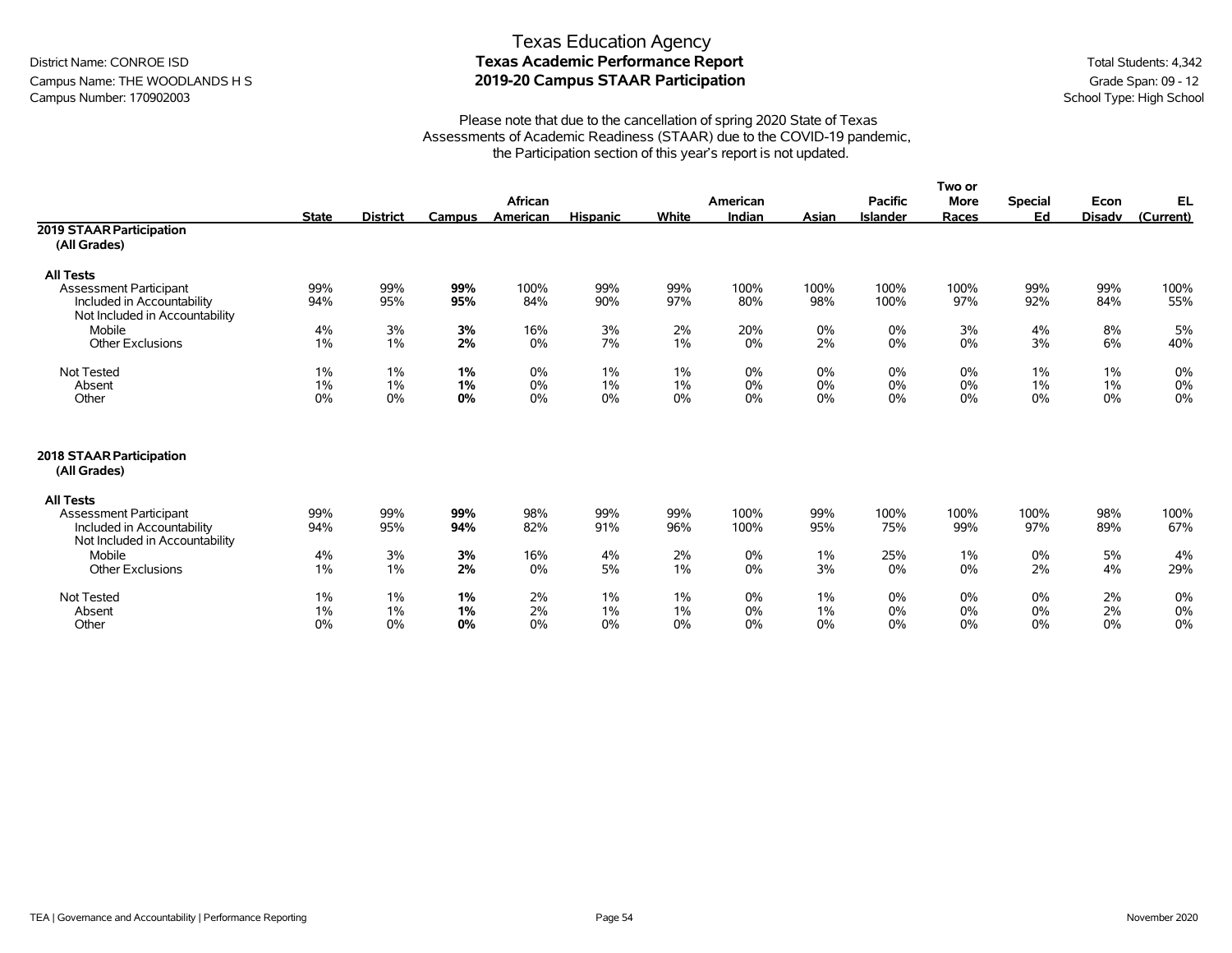#### Campus Name: THE WOODLANDS H S

Campus Name: THE WOODLANDS H S

Campus Number: 170902003

Campus Number: 170902003

Campus Number: 170902003

School Type: High School

Campus Number: 170902003

School Type: High School Campus Number: 170902003

#### Texas Education Agency District Name: CONROE ISD **Texas Academic Performance Report** Total Students: 4,349

**Two or**

|                                                              |              |                 |        |                            |                 |       |                    |        |                                   | וט טאו               |                      |                       |                 |
|--------------------------------------------------------------|--------------|-----------------|--------|----------------------------|-----------------|-------|--------------------|--------|-----------------------------------|----------------------|----------------------|-----------------------|-----------------|
|                                                              | <b>State</b> | <b>District</b> | Campus | <b>African</b><br>American | <b>Hispanic</b> | White | American<br>Indian | Asian  | <b>Pacific</b><br><b>Islander</b> | <b>More</b><br>Races | <b>Special</b><br>Ed | Econ<br><b>Disadv</b> | EL<br>(Current) |
| <b>Attendance Rate</b>                                       |              |                 |        |                            |                 |       |                    |        |                                   |                      |                      |                       |                 |
| 2018-19                                                      | 95.4%        | 96.3%           | 96.3%  | 96.3%                      | 96.0%           | 96.3% | 96.9%              | 97.7%  | 95.3%                             | 96.7%                | 94.7%                | 94.0%                 | 95.8%           |
| 2017-18                                                      | 95.4%        | 96.2%           | 96.2%  | 95.6%                      | 96.1%           | 96.1% | 96.8%              | 96.8%  | 97.5%                             | 96.6%                | 95.3%                | 93.8%                 | 95.7%           |
| <b>Annual Dropout Rate (Gr 7-8)</b>                          |              |                 |        |                            |                 |       |                    |        |                                   |                      |                      |                       |                 |
| 2018-19                                                      | 0.4%         | 0.0%            |        |                            |                 |       |                    |        |                                   |                      |                      |                       |                 |
| 2017-18                                                      | 0.4%         | 0.2%            |        |                            |                 |       |                    |        |                                   |                      |                      |                       |                 |
| Annual Dropout Rate (Gr 9-12)                                |              |                 |        |                            |                 |       |                    |        |                                   |                      |                      |                       |                 |
| 2018-19                                                      | 1.9%         | 0.2%            | 0.0%   | 0.0%                       | $0.0\%$         | 0.0%  | $0.0\%$            | 0.0%   | 0.0%                              | 0.0%                 | $0.0\%$              | 0.0%                  | 0.0%            |
| 2017-18                                                      | 1.9%         | 0.2%            | 0.0%   | 0.0%                       | 0.0%            | 0.1%  | 0.0%               | 0.0%   | 0.0%                              | 0.0%                 | 0.0%                 | 0.3%                  | 0.0%            |
| 4-Year Longitudinal Rate (Gr 9-12)<br>Class of 2019          |              |                 |        |                            |                 |       |                    |        |                                   |                      |                      |                       |                 |
| Graduated                                                    | 90.0%        | 96.4%           | 97.9%  | 94.4%                      | 98.4%           | 97.9% | $\ast$             | 96.1%  | $\ast$                            | 100.0%               | 72.7%                | 90.7%                 | 100.0%          |
| Received TxCHSE                                              | 0.5%         | 1.0%            | 0.5%   | 0.0%                       | 0.0%            | 0.6%  | $\ast$             | 1.3%   | $\ast$                            | 0.0%                 | 2.3%                 | 2.7%                  | 0.0%            |
| Continued HS                                                 | 3.7%         | 1.8%            | 1.5%   | 5.6%                       | 1.2%            | 1.3%  | $\ast$             | 2.6%   | $\ast$                            | 0.0%                 | 25.0%                | 4.0%                  | 0.0%            |
| Dropped Out                                                  | 5.9%         | 0.9%            | 0.2%   | 0.0%                       | 0.4%            | 0.1%  | $\ast$<br>$\ast$   | 0.0%   | $\ast$<br>$\ast$                  | 0.0%                 | 0.0%                 | 2.7%                  | 0.0%            |
| Graduates and TxCHSE<br>Graduates, TxCHSE,                   | 90.4%        | 97.4%           | 98.3%  | 94.4%                      | 98.4%           | 98.5% |                    | 97.4%  |                                   | 100.0%               | 75.0%                | 93.3%                 | 100.0%          |
| and Continuers<br>Class of 2018                              | 94.1%        | 99.1%           | 99.8%  | 100.0%                     | 99.6%           | 99.9% | $\ast$             | 100.0% | $\ast$                            | 100.0%               | 100.0%               | 97.3%                 | 100.0%          |
| Graduated                                                    | 90.0%        | 95.3%           | 98.2%  | 100.0%                     | 96.5%           | 98.6% | $\ast$             | 100.0% |                                   | 96.7%                | 84.4%                | 90.5%                 | 89.7%           |
| Received TxCHSE                                              | 0.4%         | 1.0%            | 0.5%   | 0.0%                       | 0.4%            | 0.6%  | $\ast$             | 0.0%   |                                   | 0.0%                 | 0.0%                 | 3.2%                  | 0.0%            |
| Continued HS                                                 | 3.8%         | 2.8%            | 1.2%   | 0.0%                       | 2.7%            | 0.6%  | $\ast$             | 0.0%   |                                   | 3.3%                 | 12.5%                | 4.8%                  | 10.3%           |
| Dropped Out                                                  | 5.7%         | 0.9%            | 0.2%   | 0.0%                       | 0.4%            | 0.2%  | $\ast$             | 0.0%   |                                   | 0.0%                 | 3.1%                 | 1.6%                  | 0.0%            |
| Graduates and TxCHSE<br>Graduates, TxCHSE,                   | 90.4%        | 96.3%           | 98.7%  | 100.0%                     | 96.9%           | 99.2% | $\ast$             | 100.0% |                                   | 96.7%                | 84.4%                | 93.7%                 | 89.7%           |
| and Continuers                                               | 94.3%        | 99.1%           | 99.8%  | 100.0%                     | 99.6%           | 99.8% | $\ast$             | 100.0% |                                   | 100.0%               | 96.9%                | 98.4%                 | 100.0%          |
| 5-Year Extended Longitudinal Rate (Gr 9-12)<br>Class of 2018 |              |                 |        |                            |                 |       |                    |        |                                   |                      |                      |                       |                 |
| Graduated                                                    | 92.2%        | 97.7%           | 99.3%  | 100.0%                     | 99.2%           | 99.2% | $\ast$             | 100.0% |                                   | 100.0%               | 96.6%                | 95.2%                 | 100.0%          |
| Received TxCHSE                                              | 0.6%         | 1.2%            | 0.5%   | 0.0%                       | 0.4%            | 0.6%  | $\ast$             | 0.0%   |                                   | 0.0%                 | 0.0%                 | 3.2%                  | 0.0%            |
| Continued HS                                                 | 1.1%         | 0.1%            | 0.0%   | 0.0%                       | 0.0%            | 0.0%  | $\ast$             | 0.0%   |                                   | 0.0%                 | 0.0%                 | 0.0%                  | 0.0%            |
| Dropped Out                                                  | 6.1%         | 0.9%            | 0.2%   | 0.0%                       | 0.4%            | 0.2%  | $\ast$             | 0.0%   |                                   | 0.0%                 | 3.4%                 | 1.6%                  | 0.0%            |
| Graduates and TxCHSE<br>Graduates, TxCHSE,                   | 92.8%        | 98.9%           | 99.8%  | 100.0%                     | 99.6%           | 99.8% | $\ast$             | 100.0% | $\sim$                            | 100.0%               | 96.6%                | 98.4%                 | 100.0%          |
| and Continuers<br>Class of 2017                              | 93.9%        | 99.1%           | 99.8%  | 100.0%                     | 99.6%           | 99.8% | $\ast$             | 100.0% |                                   | 100.0%               | 96.6%                | 98.4%                 | 100.0%          |
| Graduated                                                    | 92.0%        | 97.3%           | 98.4%  | 96.4%                      | 97.2%           | 99.0% | $\ast$             | 96.2%  | $\ast$                            | 100.0%               | 87.9%                | 90.0%                 | 90.0%           |
| <b>Received TxCHSE</b>                                       | 0.6%         | 1.2%            | 0.6%   | 0.0%                       | 0.8%            | 0.7%  | $\ast$             | 0.0%   | $\ast$                            | 0.0%                 | 3.0%                 | 2.0%                  | 0.0%            |
| Continued HS                                                 | 1.1%         | 0.1%            | 0.3%   | 0.0%                       | 0.4%            | 0.1%  | $\ast$             | 1.9%   | $\ast$                            | 0.0%                 | 9.1%                 | 0.0%                  | 5.0%            |
| Dropped Out                                                  | 6.3%         | 1.3%            | 0.6%   | 3.6%                       | 1.6%            | 0.1%  | $\ast$             | 1.9%   | $\ast$                            | 0.0%                 | $0.0\%$              | 8.0%                  | 5.0%            |
| Graduates and TxCHSE<br>Graduates, TxCHSE,                   | 92.6%        | 98.5%           | 99.1%  | 96.4%                      | 98.0%           | 99.7% | $\ast$             | 96.2%  | $\ast$                            | 100.0%               | 90.9%                | 92.0%                 | 90.0%           |
| and Continuers                                               | 93.7%        | 98.7%           | 99.4%  | 96.4%                      | 98.4%           | 99.9% | $\ast$             | 98.1%  | $\ast$                            | 100.0%               | 100.0%               | 92.0%                 | 95.0%           |
| 6-Year Extended Longitudinal Rate (Gr 9-12)<br>Class of 2017 |              |                 |        |                            |                 |       |                    |        |                                   |                      |                      |                       |                 |
| Graduated                                                    | 92.4%        | 97.2%           | 98.5%  | 96.4%                      | 97.6%           | 99.0% |                    | 96.2%  |                                   | 100.0%               | 90.9%                | 90.0%                 | 94.7%           |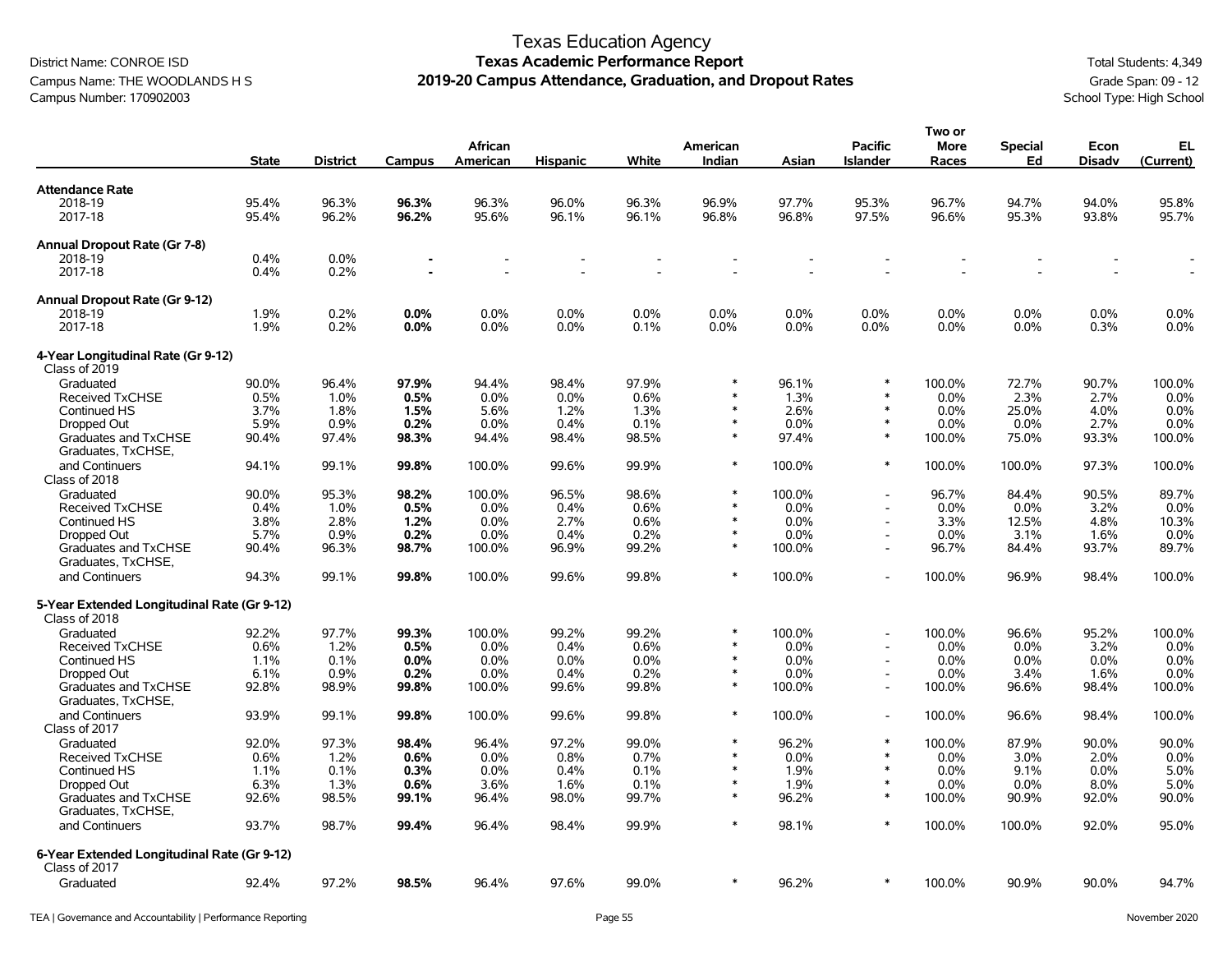#### Campus Name: THE WOODLANDS H S

Campus Name: THE WOODLANDS H S

Campus Number: 170902003

Campus Number: 170902003

Campus Number: 170902003

School Type: High School

Campus Number: 170902003

School Type: High School Campus Number: 170902003

|                                                             |              |                 |         |                |                 |       |          |        |                 | Two or      |                |               |           |
|-------------------------------------------------------------|--------------|-----------------|---------|----------------|-----------------|-------|----------|--------|-----------------|-------------|----------------|---------------|-----------|
|                                                             |              |                 |         | <b>African</b> |                 |       | American |        | <b>Pacific</b>  | <b>More</b> | <b>Special</b> | Econ          | EL        |
|                                                             | <b>State</b> | <b>District</b> | Campus  | American       | <b>Hispanic</b> | White | Indian   | Asian  | <b>Islander</b> | Races       | Ed             | <b>Disady</b> | (Current) |
| Received TxCHSE                                             | 0.7%         | 1.4%            | 0.6%    | 0.0%           | 0.8%            | 0.7%  |          | 0.0%   |                 | 0.0%        | 3.0%           | 2.0%          | 0.0%      |
| Continued HS                                                | 0.6%         | 0.1%            | 0.2%    | 0.0%           | 0.0%            | 0.1%  | $\ast$   | 1.9%   | $\ast$          | 0.0%        | 6.1%           | 0.0%          | 0.0%      |
| Dropped Out                                                 | 6.3%         | 1.3%            | 0.6%    | 3.6%           | 1.6%            | 0.1%  | $\ast$   | 1.9%   | $\ast$          | 0.0%        | 0.0%           | 8.0%          | 5.3%      |
| Graduates and TxCHSE                                        | 93.2%        | 98.6%           | 99.2%   | 96.4%          | 98.4%           | 99.7% | $\ast$   | 96.2%  | $\ast$          | 100.0%      | 93.9%          | 92.0%         | 94.7%     |
| Graduates, TxCHSE,                                          |              |                 |         |                |                 |       |          |        |                 |             |                |               |           |
| and Continuers                                              | 93.7%        | 98.7%           | 99.4%   | 96.4%          | 98.4%           | 99.9% | $\ast$   | 98.1%  | $\ast$          | 100.0%      | 100.0%         | 92.0%         | 94.7%     |
| Class of 2016                                               |              |                 |         |                |                 |       |          |        |                 |             |                |               |           |
| Graduated                                                   | 92.1%        | 96.3%           | 97.8%   | 96.0%          | 97.9%           | 97.7% | 83.3%    | 100.0% |                 | 100.0%      | 97.6%          | 97.6%         | 100.0%    |
| <b>Received TxCHSE</b>                                      | 0.8%         | 1.6%            | 1.2%    | 0.0%           | 0.4%            | 1.5%  | 16.7%    | 0.0%   |                 | 0.0%        | 0.0%           | 0.0%          | 0.0%      |
| Continued HS                                                | 0.5%         | 0.0%            | 0.0%    | 0.0%           | 0.0%            | 0.0%  | 0.0%     | 0.0%   |                 | 0.0%        | 0.0%           | 0.0%          | 0.0%      |
|                                                             | 6.6%         | 2.1%            | 1.1%    | 4.0%           | 1.7%            | 0.8%  | 0.0%     | 0.0%   |                 | 0.0%        | 2.4%           | 2.4%          | 0.0%      |
| Dropped Out                                                 | 92.9%        | 97.9%           | 98.9%   | 96.0%          |                 |       | 100.0%   | 100.0% |                 | 100.0%      | 97.6%          | 97.6%         | 100.0%    |
| Graduates and TxCHSE                                        |              |                 |         |                | 98.3%           | 99.2% |          |        |                 |             |                |               |           |
| Graduates, TxCHSE,                                          |              |                 |         |                |                 |       |          |        |                 |             |                |               |           |
| and Continuers                                              | 93.4%        | 97.9%           | 98.9%   | 96.0%          | 98.3%           | 99.2% | 100.0%   | 100.0% |                 | 100.0%      | 97.6%          | 97.6%         | 100.0%    |
| 4-Year Federal Graduation Rate Without Exclusions (Gr 9-12) |              |                 |         |                |                 |       |          |        |                 |             |                |               |           |
| Class of 2019                                               | 90.0%        | 93.4%           | 97.2%   | 91.9%          | 97.6%           | 97.3% | $\ast$   | 96.1%  | $\ast$          | 100.0%      | 66.7%          | 87.2%         | 100.0%    |
| Class of 2018                                               | 90.0%        | 93.0%           | 97.8%   | 100.0%         | 95.4%           | 98.5% | $\ast$   | 100.0% |                 | 96.7%       | 84.4%          | 89.1%         | 87.5%     |
|                                                             |              |                 |         |                |                 |       |          |        |                 |             |                |               |           |
| <b>RHSP/DAP Graduates (Longitudinal Rate)</b>               |              |                 |         |                |                 |       |          |        |                 |             |                |               |           |
| Class of 2019                                               | 73.3%        |                 |         |                |                 |       |          |        |                 |             |                |               |           |
| Class of 2018                                               | 68.5%        | 68.8%           | $\star$ |                | $\ast$          |       |          |        |                 |             |                |               |           |
|                                                             |              |                 |         |                |                 |       |          |        |                 |             |                |               |           |
| <b>FHSP-E Graduates (Longitudinal Rate)</b>                 |              |                 |         |                |                 |       | $\ast$   |        | $\ast$          |             |                |               |           |
| Class of 2019                                               | 4.2%         | 0.3%            | 0.2%    | $0.0\%$        | 0.0%            | 0.3%  | $\ast$   | 0.0%   |                 | 0.0%        | 3.3%           | 0.0%          | 0.0%      |
| Class of 2018                                               | 5.0%         | 0.2%            | 0.1%    | 0.0%           | 0.4%            | 0.0%  |          | 0.0%   |                 | 0.0%        | 0.0%           | 0.0%          | 2.9%      |
| <b>FHSP-DLA Graduates (Longitudinal Rate)</b>               |              |                 |         |                |                 |       |          |        |                 |             |                |               |           |
| Class of 2019                                               | 83.5%        | 93.9%           | 94.7%   | 91.2%          | 92.3%           | 95.3% | $\ast$   | 98.6%  | $\ast$          | 93.8%       | 36.7%          | 77.9%         | 86.7%     |
| Class of 2018                                               | 82.0%        | 97.0%           | 99.5%   | 100.0%         | 98.4%           | 99.8% | $\ast$   | 100.0% |                 | 100.0%      | 100.0%         | 98.2%         | 91.4%     |
|                                                             |              |                 |         |                |                 |       |          |        |                 |             |                |               |           |
| RHSP/DAP/FHSP-E/FHSP-DLA Graduates (Longitudinal Rate)      |              |                 |         |                |                 |       |          |        |                 |             |                |               |           |
| Class of 2019                                               | 87.6%        | 94.2%           | 94.9%   | 91.2%          | 92.3%           | 95.6% | $\ast$   | 98.6%  | $\ast$          | 93.8%       | 40.0%          | 77.9%         | 86.7%     |
| Class of 2018                                               | 86.8%        | 97.0%           | 99.6%   | 100.0%         | 98.8%           | 99.8% | $\ast$   | 100.0% |                 | 100.0%      | 100.0%         | 98.2%         | 94.3%     |
| <b>RHSP/DAP Graduates (Annual Rate)</b>                     |              |                 |         |                |                 |       |          |        |                 |             |                |               |           |
| 2018-19                                                     | 32.7%        | 9.1%            | 0.0%    | $\ast$         | $\ast$          |       |          |        |                 |             | 0.0%           |               |           |
| 2017-18                                                     | 37.7%        | 37.3%           | 38.5%   |                | $\ast$          | 12.5% |          | $\ast$ |                 |             | 0.0%           | $\ast$        |           |
|                                                             |              |                 |         |                |                 |       |          |        |                 |             |                |               |           |
| FHSP-E Graduates (Annual Rate)                              |              |                 |         |                |                 |       |          |        |                 |             |                |               |           |
| 2018-19                                                     | 4.4%         | 0.4%            | 0.2%    | $0.0\%$        | 0.0%            | 0.3%  | $\ast$   | 0.0%   | $\ast$          | 0.0%        | 3.2%           | $0.0\%$       | 0.0%      |
| 2017-18                                                     | 4.9%         | 0.3%            | 0.1%    | 0.0%           | 0.4%            | 0.0%  | $\ast$   | 0.0%   |                 | 0.0%        | 0.0%           | 0.0%          | 2.9%      |
| <b>FHSP-DLA Graduates (Annual Rate)</b>                     |              |                 |         |                |                 |       |          |        |                 |             |                |               |           |
| 2018-19                                                     | 82.1%        | 92.5%           | 94.1%   | 93.9%          | 91.3%           | 94.6% | $\ast$   | 98.6%  | $\ast$          | 93.9%       | 35.5%          | 77.1%         | 73.7%     |
| 2017-18                                                     | 81.5%        | 97.2%           | 99.4%   | 96.8%          | 98.8%           | 99.7% | $\ast$   | 100.0% |                 | 100.0%      | 96.4%          | 94.6%         | 94.3%     |
|                                                             |              |                 |         |                |                 |       |          |        |                 |             |                |               |           |
| RHSP/DAP/FHSP-E/FHSP-DLA Graduates (Annual Rate)            |              |                 |         |                |                 |       |          |        |                 |             |                |               |           |
| 2018-19                                                     | 85.9%        | 92.6%           | 93.6%   | 91.2%          | 90.6%           | 94.3% | $\ast$   | 98.6%  |                 | 93.9%       | 33.3%          | 77.1%         | 73.7%     |
| 2017-18                                                     | 85.1%        | 96.2%           | 98.8%   | 96.8%          | 99.2%           | 98.6% | $\ast$   | 98.6%  |                 | 100.0%      | 79.4%          | 92.1%         | 97.1%     |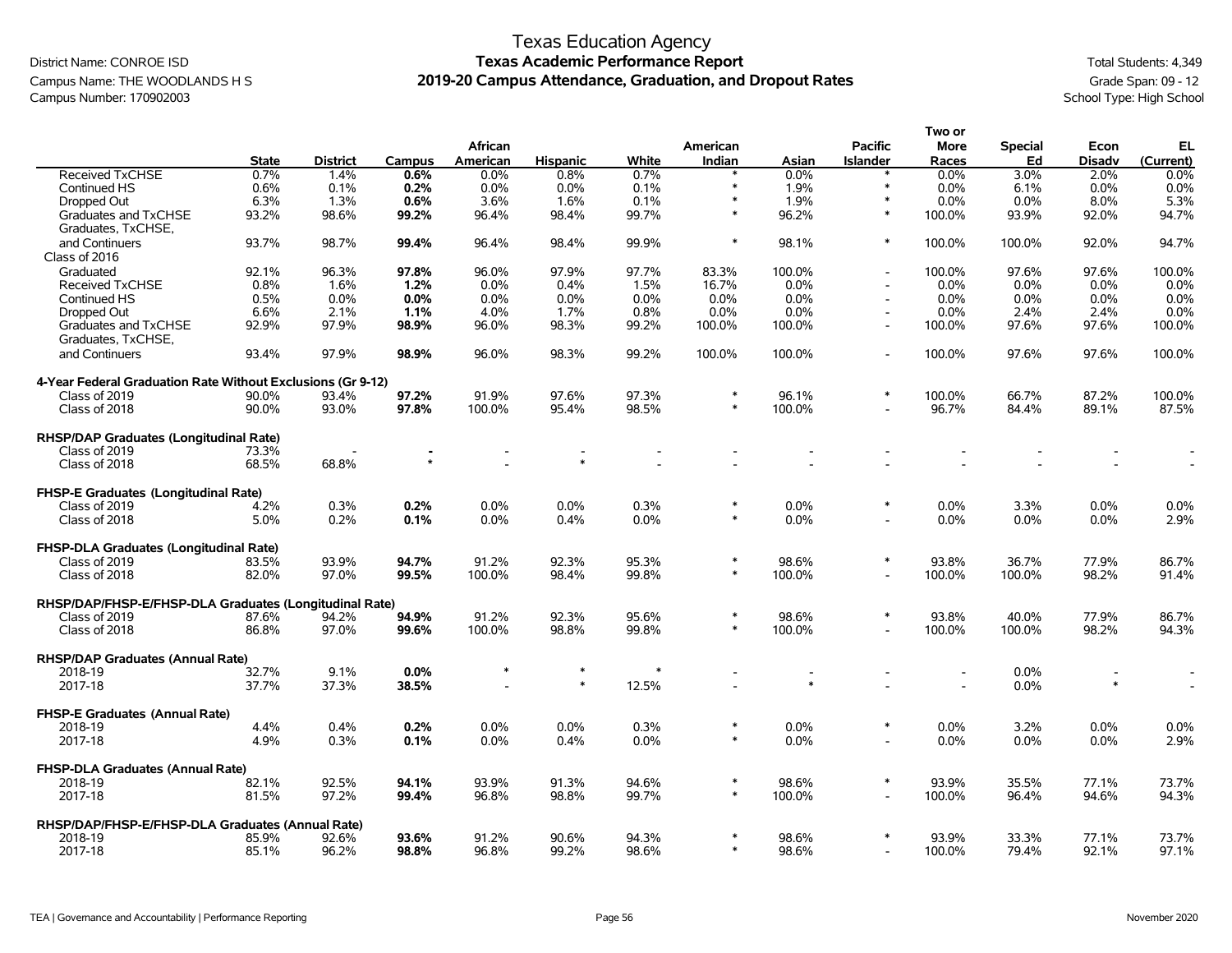|                                                            | Campus<br>Count | Campus<br>Percent | <b>District</b><br>Count | <b>State</b><br>Count |
|------------------------------------------------------------|-----------------|-------------------|--------------------------|-----------------------|
| Graduates (2018-19 Annual Graduates)                       |                 |                   |                          |                       |
| <b>Total Graduates</b>                                     | 1,072           | 100.0%            | 4,158                    | 355,615               |
| By Ethnicity:                                              |                 |                   |                          |                       |
| African American                                           | 34              | 3.2%              | 313                      | 43,953                |
| Hispanic                                                   | 257             | 24.0%             | 1,502                    | 180,673               |
| White                                                      | 669             | 62.4%             | 2,008                    | 105,577               |
| American Indian                                            | 4               | $0.4\%$           | 24                       | 1,293                 |
| Asian                                                      | 74              | $6.9\%$           | 207                      | 16,564                |
| Pacific Islander                                           |                 | 0.1%              | 12                       | 537                   |
| Two or More Races                                          | 33              | 3.1%              | 92                       | 7,018                 |
| By Graduation Type:                                        |                 |                   |                          |                       |
| Minimum H.S. Program                                       | 7               | 0.7%              | 10                       | 2,248                 |
| Recommended H.S. Program/Distinguished Achievement Program | 0               | $0.0\%$           |                          | 1,090                 |
| Foundation H.S. Program (No Endorsement)                   | 63              | 5.9%              | 321                      | 51,579                |
| Foundation H.S. Program (Endorsement)                      | 2               | $0.2\%$           | 16                       | 15,160                |
| Foundation H.S. Program (DLA)                              | 1,000           | 93.3%             | 3,810                    | 285,538               |
| Special Education Graduates                                | 38              | 3.5%              | 226                      | 27,598                |
| Economically Disadvantaged Graduates                       | 70              | 6.5%              | 1,298                    | 186,364               |
| <b>LEP Graduates</b>                                       | 20              | $1.9\%$           | 228                      | 25,189                |
| <b>At-Risk Graduates</b>                                   | 132             | 12.3%             | 1,398                    | 146,432               |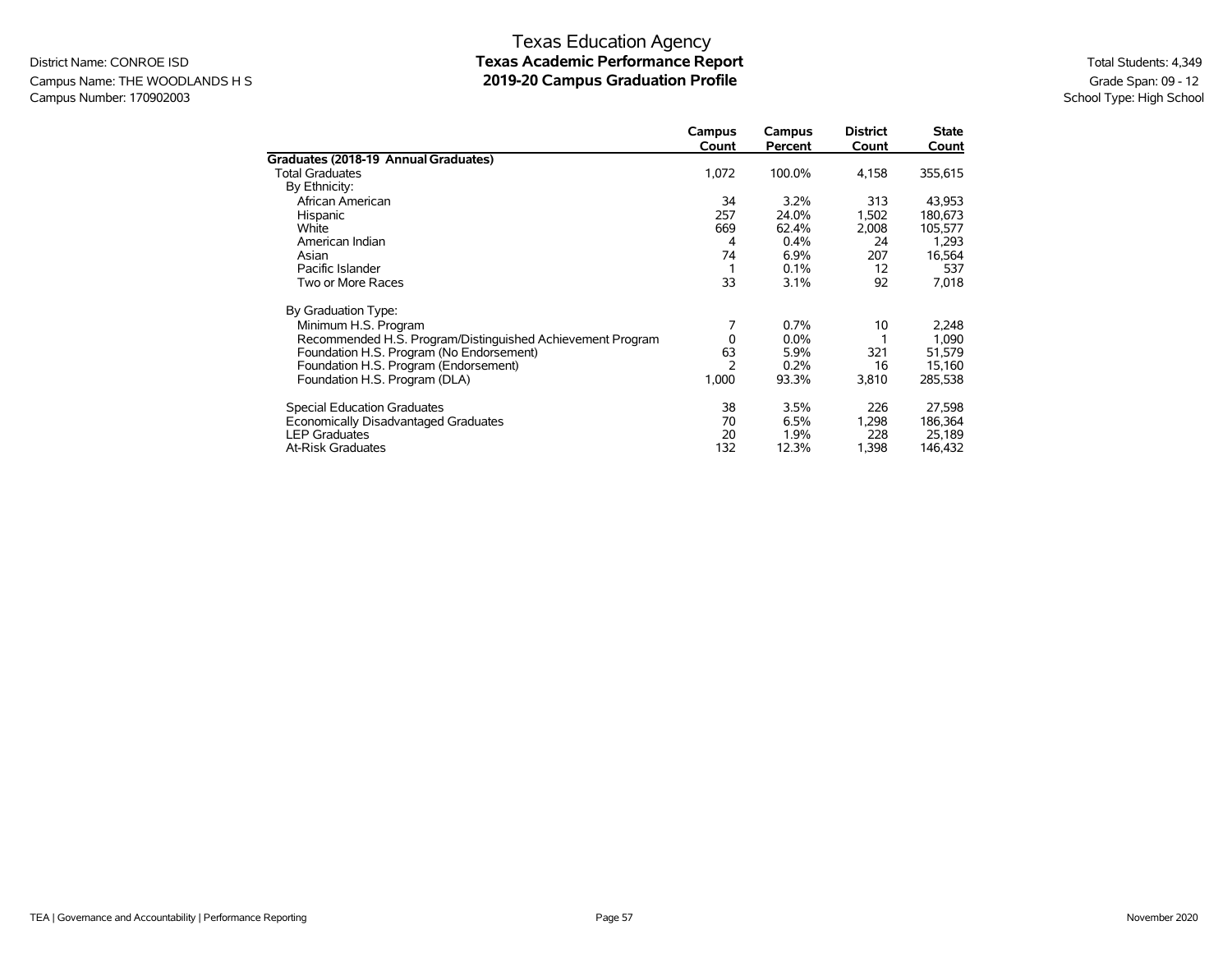#### Campus Name: THE WOODLANDS H S **2019-20 Campus College, Career, and Military Readiness (CCMR)** Grade Span: 09 - 12<br>Campus Number: 170902003<br>School Type: High School Campus Number: 170902003

## Texas Education Agency District Name: CONROE ISD **Texas Academic Performance Report** Total Students: 4,349

**Two or**

|                                                                     |                |                 |               |                            |                 |       |                           |                |                                   | i wu ur              |                      |                       |                 |
|---------------------------------------------------------------------|----------------|-----------------|---------------|----------------------------|-----------------|-------|---------------------------|----------------|-----------------------------------|----------------------|----------------------|-----------------------|-----------------|
|                                                                     | <b>State</b>   | <b>District</b> | <b>Campus</b> | <b>African</b><br>American | <b>Hispanic</b> | White | American<br><b>Indian</b> | Asian          | <b>Pacific</b><br><b>Islander</b> | <b>More</b><br>Races | <b>Special</b><br>Ed | Econ<br><b>Disadv</b> | EL<br>(Current) |
| College, Career, and Military Ready Graduates (Student Achievement) |                |                 |               |                            |                 |       |                           |                |                                   |                      |                      |                       |                 |
| College, Career, or Military Ready (Annual Graduates)               |                |                 |               |                            |                 |       |                           |                |                                   |                      |                      |                       |                 |
| 2018-19                                                             | 72.9%          | 74.6%           | 88.4%         | 75.0%                      | 82.3%           | 90.4% | $\ast$                    | 98.6%          | $\ast$                            | 84.8%                | 63.2%                | 72.1%                 | 50.0%           |
| 2017-18                                                             | 65.5%          | 70.9%           | 89.0%         | 74.2%                      | 90.6%           | 88.9% | $\ast$                    | 94.2%          |                                   | 80.0%                | 85.3%                | 65.8%                 | 91.4%           |
|                                                                     |                |                 |               |                            |                 |       |                           |                |                                   |                      |                      |                       |                 |
| <b>College Ready Graduates</b>                                      |                |                 |               |                            |                 |       |                           |                |                                   |                      |                      |                       |                 |
| College Ready (Annual Graduates)                                    |                |                 |               |                            |                 |       |                           |                |                                   |                      |                      |                       |                 |
| 2018-19                                                             | 53.0%          | 60.2%           | 82.6%         | 67.6%                      | 76.7%           | 84.0% | $\ast$                    | 94.6%          | $\ast$                            | 84.8%                | 10.5%                | 61.4%                 | 35.0%           |
| 2017-18                                                             | 50.0%          | 62.2%           | 84.7%         | 67.7%                      | 86.1%           | 84.2% | $\ast$                    | 94.2%          |                                   | 76.7%                | 17.6%                | 44.7%                 | 82.9%           |
| TSI Criteria Graduates (Annual Graduates)<br>English Language Arts  |                |                 |               |                            |                 |       |                           |                |                                   |                      |                      |                       |                 |
| 2018-19                                                             | 60.7%          | 69.1%           | 88.0%         | 76.5%                      | 82.5%           | 89.5% | $\ast$                    | 94.6%          | $\ast$                            | 93.9%                | 21.1%                | 70.0%                 | 40.0%           |
| 2017-18                                                             | 58.2%          | 70.4%           | 89.9%         | 71.0%                      | 90.4%           | 90.0% | $\ast$                    | 95.7%          |                                   | 90.0%                | 32.4%                | 68.4%                 | 85.7%           |
| Mathematics                                                         |                |                 |               |                            |                 |       |                           |                |                                   |                      |                      |                       |                 |
| 2018-19                                                             | 48.6%          | 57.6%           | 81.3%         | 70.6%                      | 73.5%           | 82.8% | $\ast$                    | 95.9%          | $\ast$                            | 84.8%                | 15.8%                | 58.6%                 | 40.0%           |
| 2017-18                                                             | 46.0%          | 60.1%           | 83.0%         | 64.5%                      | 81.3%           | 83.6% | $\ast$                    | 94.2%          | $\overline{\phantom{a}}$          | 76.7%                | 23.5%                | 39.5%                 | 65.7%           |
| <b>Both Subjects</b>                                                |                |                 |               |                            |                 |       |                           |                |                                   |                      |                      |                       |                 |
| 2018-19                                                             | 44.2%          | 55.5%           | 80.3%         | 67.6%                      | 73.2%           | 81.9% | $\ast$                    | 93.2%          | $\ast$                            | 84.8%                | 10.5%                | 57.1%                 | 30.0%           |
| 2017-18                                                             | 42.1%          | 57.7%           | 81.9%         | 64.5%                      | 80.5%           | 82.3% | $\ast$                    | 92.8%          |                                   | 76.7%                | 17.6%                | 36.8%                 | 65.7%           |
| Dual Course Credits (Annual Graduates)                              |                |                 |               |                            |                 |       |                           |                |                                   |                      |                      |                       |                 |
| Any Subject                                                         |                |                 |               |                            |                 |       |                           |                |                                   |                      |                      |                       |                 |
| 2018-19                                                             | 23.1%          | 23.3%           | 33.9%         | 11.8%                      | 24.5%           | 37.7% | $\ast$                    | 39.2%          | $\ast$                            | 36.4%                | $0.0\%$              | 20.0%                 | 0.0%            |
| 2017-18                                                             | 20.7%          | 24.4%           | 41.6%         | 22.6%                      | 36.7%           | 44.2% | $\ast$                    | 43.5%          |                                   | 40.0%                | 5.9%                 | 13.2%                 | 14.3%           |
| AP/IB Met Criteria in Any Subject (Annual Graduates)                |                |                 |               |                            |                 |       |                           |                |                                   |                      |                      |                       |                 |
| Any Subject                                                         |                |                 |               |                            |                 |       |                           |                |                                   |                      |                      |                       |                 |
| 2018-19                                                             | 21.1%          | 32.5%           | 48.5%         | 17.6%                      | 47.5%           | 47.7% | $\ast$                    | 71.6%          | $\ast$                            | 51.5%                | $0.0\%$              | 34.3%                 | 20.0%           |
| 2017-18                                                             | 20.4%          | 32.8%           | 49.1%         | 16.1%                      | 49.8%           | 47.4% | $\ast$                    | 76.8%          |                                   | 50.0%                | 2.9%                 | 23.7%                 | 37.1%           |
|                                                                     |                |                 |               |                            |                 |       |                           |                |                                   |                      |                      |                       |                 |
| Associate's Degree<br>Associate's Degree (Annual Graduates)         |                |                 |               |                            |                 |       |                           |                |                                   |                      |                      |                       |                 |
| 2018-19                                                             | 1.9%           | 0.1%            | 0.0%          | 0.0%                       | 0.0%            | 0.0%  | $\ast$                    | 0.0%           | $\ast$                            | 0.0%                 | $0.0\%$              | 0.0%                  | 0.0%            |
| 2017-18                                                             | 1.4%           | 0.2%            | 0.0%          | 0.0%                       | 0.0%            | 0.0%  | $\ast$                    | 0.0%           |                                   | 0.0%                 | 0.0%                 | 0.0%                  | 0.0%            |
|                                                                     |                |                 |               |                            |                 |       |                           |                |                                   |                      |                      |                       |                 |
| <b>OnRamps Course Credits (Annual Graduates)</b>                    |                |                 |               |                            |                 |       |                           |                |                                   |                      |                      |                       |                 |
| 2018-19                                                             | 2.3%           | 0.0%            | 0.0%          | 0.0%                       | 0.0%            | 0.0%  | $\ast$                    | 0.0%           | $\ast$                            | 0.0%                 | $0.0\%$              | 0.0%                  | 0.0%            |
| 2017-18                                                             | 1.0%           | 0.0%            | 0.0%          | 0.0%                       | 0.0%            | 0.0%  | $\ast$                    | 0.0%           |                                   | 0.0%                 | 0.0%                 | 0.0%                  | 0.0%            |
|                                                                     |                |                 |               |                            |                 |       |                           |                |                                   |                      |                      |                       |                 |
| <b>Career/Military Ready Graduates</b>                              |                |                 |               |                            |                 |       |                           |                |                                   |                      |                      |                       |                 |
| Career or Military Ready (Annual Graduates)                         |                |                 |               |                            |                 |       | $\ast$                    |                | $\ast$                            |                      |                      |                       |                 |
| 2018-19                                                             | 40.4%<br>28.7% | 29.8%<br>17.5%  | 26.2%         | 22.1%                      | 23.9%           | 26.9% | $\ast$                    | 29.7%<br>12.3% |                                   | 25.8%<br>20.0%       | 63.2%                | 28.6%                 | 22.5%<br>20.0%  |
| 2017-18                                                             |                |                 | 17.4%         | 14.5%                      | 18.1%           | 17.6% |                           |                |                                   |                      | 85.3%                | 31.6%                 |                 |
| Approved Industry-Based Certification (Annual Graduates)            |                |                 |               |                            |                 |       |                           |                |                                   |                      |                      |                       |                 |
| 2018-19                                                             | 10.7%          | 8.5%            | 12.9%         | 14.7%                      | 11.3%           | 13.0% | $\ast$                    | 16.2%          | $\ast$                            | 15.2%                | 5.3%                 | 17.1%                 | 5.0%            |
| 2017-18                                                             | 4.8%           | 2.7%            | 4.2%          | $0.0\%$                    | 5.6%            | 3.8%  | $\ast$                    | 2.9%           |                                   | 6.7%                 | 8.8%                 | 2.6%                  | 8.6%            |
|                                                                     |                |                 |               |                            |                 |       |                           |                |                                   |                      |                      |                       |                 |

Graduate with Completed IEP and Workforce Readiness (Annual Graduates)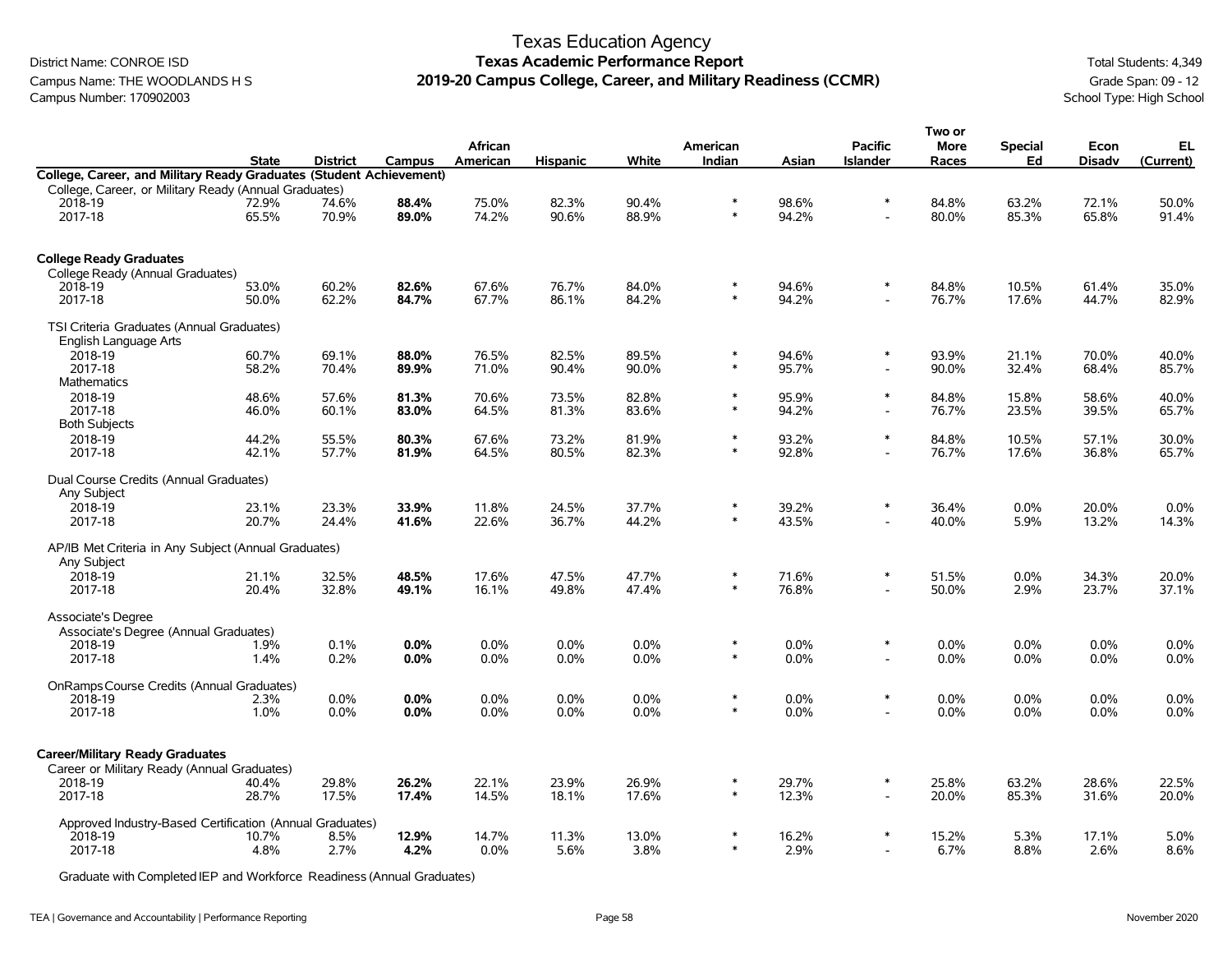#### Campus Name: THE WOODLANDS H S

Campus Name: THE WOODLANDS H S

Campus Number: 170902003

Campus Number: 170902003

Campus Number: 170902003

Campus Number: 170902003

Campus Number: 170902003

School Type: High School Campus Number: 170902003

|                                                                                                                  |              |                 |        |                     |                 |         |                    |         |                                   | Two or        |               |                       |                 |
|------------------------------------------------------------------------------------------------------------------|--------------|-----------------|--------|---------------------|-----------------|---------|--------------------|---------|-----------------------------------|---------------|---------------|-----------------------|-----------------|
|                                                                                                                  | <b>State</b> | <b>District</b> | Campus | African<br>American | <b>Hispanic</b> | White   | American<br>Indian | Asian   | <b>Pacific</b><br><b>Islander</b> | More<br>Races | Special<br>Ed | Econ<br><b>Disady</b> | EL<br>(Current) |
| 2018-19                                                                                                          | 2.3%         | 3.1%            | 0.8%   | $0.0\%$             | $1.2\%$         | 0.9%    | - sk               | $0.0\%$ |                                   | $0.0\%$       | 23.7%         | 2.9%                  | 5.0%            |
| 2017-18                                                                                                          | 1.7%         | 0.8%            | 0.3%   | $0.0\%$             | $0.0\%$         | 0.5%    | $\ast$             | $0.0\%$ | $\overline{\phantom{a}}$          | $0.0\%$       | 5.9%          | 2.6%                  | 0.0%            |
| CTE Coherent Sequence Coursework Aligned with Industry-Based Certifications (Annual Graduates)                   |              |                 |        |                     |                 |         |                    |         |                                   |               |               |                       |                 |
| 2018-19                                                                                                          | 55.6%        | 39.0%           | 30.8%  | 26.5%               | 30.4%           | 30.9%   | $\ast$             | 31.1%   | *                                 | 33.3%         | 47.4%         | 27.1%                 | 20.0%           |
| 2017-18                                                                                                          | 38.7%        | 25.2%           | 25.3%  | 16.1%               | 25.9%           | 25.5%   | $\ast$             | 21.7%   | $\overline{\phantom{a}}$          | 33.3%         | 38.2%         | 34.2%                 | 17.1%           |
| U.S. Armed Forces Enlistment (Annual Graduates)                                                                  |              |                 |        |                     |                 |         |                    |         |                                   |               |               |                       |                 |
| 2018-19                                                                                                          | $5.0\%$      | 2.6%            | 1.3%   | $0.0\%$             | 0.8%            | 1.5%    | $\ast$             | 1.4%    | $\ast$                            | 3.0%          | 2.6%          | 2.9%                  | 0.0%            |
| 2017-18                                                                                                          | 4.3%         | 1.0%            | 0.3%   | $0.0\%$             | $0.4\%$         | 0.3%    | $\ast$             | $0.0\%$ | $\overline{\phantom{a}}$          | 0.0%          | 0.0%          | $0.0\%$               | 0.0%            |
| Graduates under an Advanced Degree Plan and Identified as a current Special Education Student (Annual Graduates) |              |                 |        |                     |                 |         |                    |         |                                   |               |               |                       |                 |
| 2018-19                                                                                                          | 2.7%         | 1.6%            | 1.1%   | $0.0\%$             | 0.8%            | 1.3%    | $\ast$             | 1.4%    | *                                 | $0.0\%$       | 31.6%         | $0.0\%$               | 5.0%            |
| 2017-18                                                                                                          | 2.6%         | 2.3%            | 2.6%   | 6.5%                | 2.4%            | 2.9%    | *                  | $0.0\%$ | $\overline{\phantom{0}}$          | $0.0\%$       | 79.4%         | 13.2%                 | 5.7%            |
| Graduates with Level I or Level II Certificate (Annual Graduates)                                                |              |                 |        |                     |                 |         |                    |         |                                   |               |               |                       |                 |
| 2018-19                                                                                                          | 0.6%         | $0.1\%$         | 0.1%   | $0.0\%$             | $0.4\%$         | $0.0\%$ | $\ast$             | $0.0\%$ | *                                 | $0.0\%$       | $0.0\%$       | $0.0\%$               | 0.0%            |
| 2017-18                                                                                                          | 0.6%         | $0.1\%$         | 0.1%   | $0.0\%$             | 0.0%            | 0.2%    | *                  | $0.0\%$ |                                   | $0.0\%$       | 0.0%          | $0.0\%$               | 0.0%            |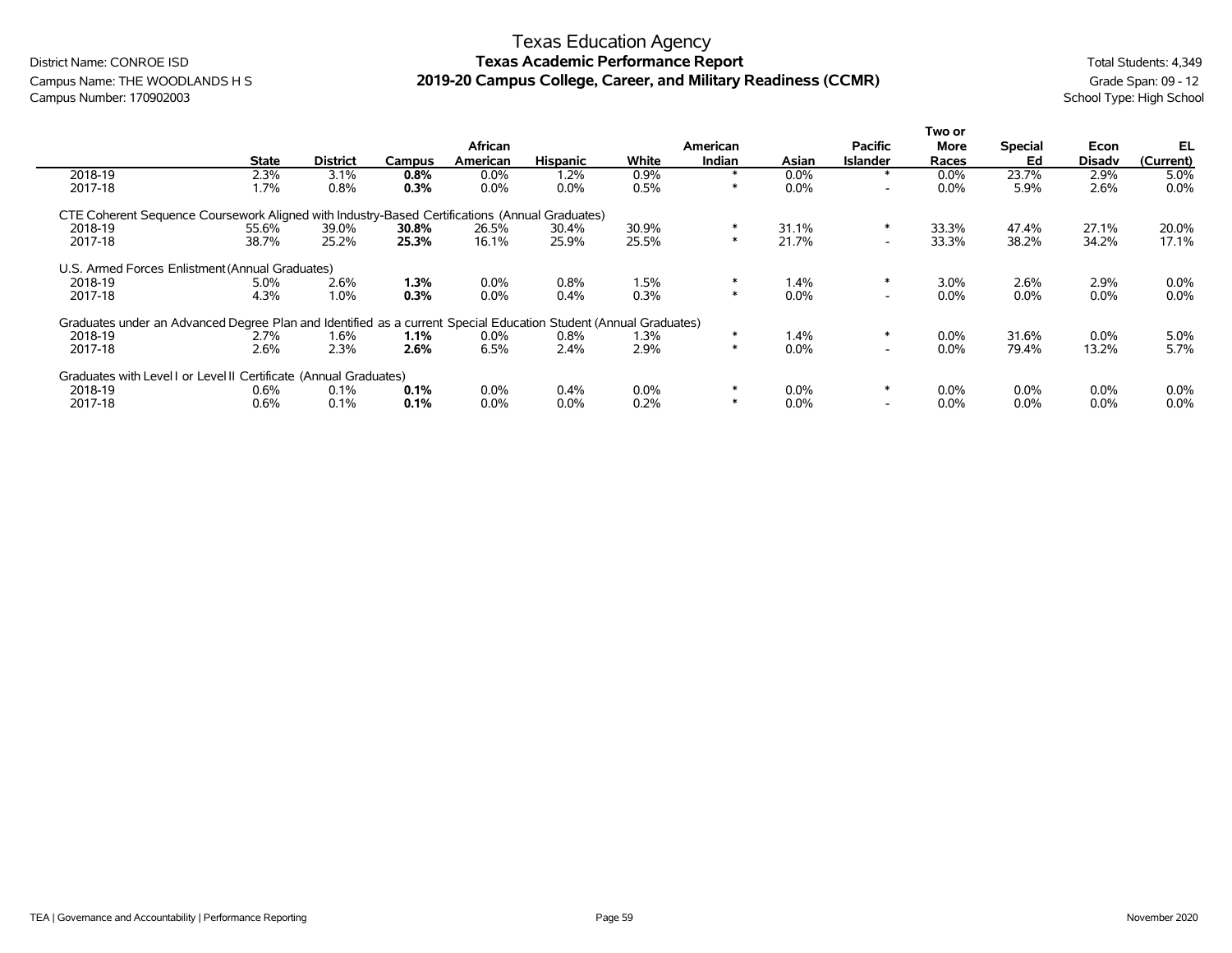|                                                                                  |              |                 |         |          |                 |       |                  |         |                          | Two or      |                |               |           |
|----------------------------------------------------------------------------------|--------------|-----------------|---------|----------|-----------------|-------|------------------|---------|--------------------------|-------------|----------------|---------------|-----------|
|                                                                                  |              |                 |         | African  |                 |       | American         |         | <b>Pacific</b>           | <b>More</b> | <b>Special</b> | Econ          | EL        |
|                                                                                  | <b>State</b> | <b>District</b> | Campus  | American | <b>Hispanic</b> | White | Indian           | Asian   | <b>Islander</b>          | Races       | Ed             | <b>Disadv</b> | (Current) |
| TSIA Results (Graduates >= Criterion) (Annual Graduates)                         |              |                 |         |          |                 |       |                  |         |                          |             |                |               |           |
| Reading                                                                          |              |                 |         |          |                 |       |                  |         |                          |             |                |               |           |
| 2018-19                                                                          | 33.4%        | 36.6%           | 43.1%   | 20.6%    | 38.5%           | 43.9% | $\ast$           | 62.2%   | $\ast$                   | 39.4%       | 10.5%          | 37.1%         | 20.0%     |
| 2017-18                                                                          | 32.1%        | 39.5%           | 49.9%   | 32.3%    | 49.4%           | 50.5% | $\ast$           | 55.1%   | $\overline{\phantom{a}}$ | 50.0%       | 14.7%          | 47.4%         | 40.0%     |
| Mathematics                                                                      |              |                 |         |          |                 |       |                  |         |                          |             |                |               |           |
| 2018-19                                                                          | 24.7%        | 26.0%           | 41.0%   | 38.2%    | 33.9%           | 41.3% | $\ast$           | 64.9%   | $\ast$                   | 39.4%       | 13.2%          | 32.9%         | 20.0%     |
| 2017-18                                                                          | 23.7%        | 28.4%           | 41.1%   | 29.0%    | 38.6%           | 41.1% | $\ast$           | 55.1%   | $\overline{\phantom{a}}$ | 46.7%       | 17.6%          | 21.1%         | 28.6%     |
| <b>Both Subjects</b>                                                             |              |                 |         |          |                 |       |                  |         |                          |             |                |               |           |
| 2018-19                                                                          | 18.8%        | 21.3%           | 36.3%   | 17.6%    | 31.1%           | 36.6% | $\ast$           | 58.1%   | $\ast$                   | 36.4%       | 5.3%           | 25.7%         | 15.0%     |
| 2017-18                                                                          | 18.1%        | 23.9%           | 37.3%   | 22.6%    | 35.9%           | 37.0% | $\ast$           | 50.7%   | $\overline{\phantom{a}}$ | 43.3%       | 5.9%           | 18.4%         | 22.9%     |
| <b>CTE Coherent Sequence (Annual Graduates)</b>                                  |              |                 |         |          |                 |       |                  |         |                          |             |                |               |           |
| 2018-19                                                                          | 59.0%        | 40.5%           | 31.2%   | 26.5%    | 30.7%           | 31.4% | $\ast$           | 31.1%   | $\ast$                   | 33.3%       | 47.4%          | 27.1%         | 20.0%     |
| 2017-18                                                                          | 58.4%        | 36.1%           | 33.9%   | 32.3%    | 35.5%           | 33.8% | $\ast$           | 26.1%   |                          | 40.0%       | 47.1%          | 44.7%         | 28.6%     |
| <b>Completed and Received Credit for College Prep Courses (Annual Graduates)</b> |              |                 |         |          |                 |       |                  |         |                          |             |                |               |           |
| English Language Arts                                                            |              |                 |         |          |                 |       |                  |         |                          |             |                |               |           |
| 2018-19                                                                          | 5.1%         | 4.1%            | $0.0\%$ | 0.0%     | 0.0%            | 0.0%  | $\ast$           | 0.0%    | $\ast$                   | 0.0%        | $0.0\%$        | 0.0%          | 0.0%      |
| 2017-18                                                                          | 2.0%         | 0.4%            | $0.0\%$ | 0.0%     | $0.0\%$         | 0.0%  | $\ast$           | 0.0%    |                          | 0.0%        | $0.0\%$        | 0.0%          | 0.0%      |
| Mathematics                                                                      |              |                 |         |          |                 |       |                  |         |                          |             |                |               |           |
| 2018-19                                                                          | 7.3%         | 2.0%            | $0.0\%$ | 0.0%     | 0.0%            | 0.0%  | $\ast$           | 0.0%    | $\ast$                   | 0.0%        | $0.0\%$        | 0.0%          | 0.0%      |
| 2017-18                                                                          | 3.9%         | 1.3%            | $0.0\%$ | 0.0%     | 0.0%            | 0.0%  | $\ast$           | 0.0%    | $\overline{\phantom{a}}$ | 0.0%        | $0.0\%$        | 0.0%          | 0.0%      |
| <b>Both Subjects</b>                                                             |              |                 |         |          |                 |       |                  |         |                          |             |                |               |           |
| 2018-19                                                                          | 2.6%         | 1.3%            | 0.0%    | 0.0%     | $0.0\%$         | 0.0%  | $\pmb{\ast}$     | $0.0\%$ | $\ast$                   | 0.0%        | 0.0%           | $0.0\%$       | 0.0%      |
| 2017-18                                                                          | 0.9%         | 0.0%            | 0.0%    | 0.0%     | 0.0%            | 0.0%  | $\ast$           | 0.0%    | $\blacksquare$           | 0.0%        | $0.0\%$        | 0.0%          | 0.0%      |
| AP/IB Results (Participation) (Grades 11-12)                                     |              |                 |         |          |                 |       |                  |         |                          |             |                |               |           |
| All Subjects                                                                     |              |                 |         |          |                 |       |                  |         |                          |             |                |               |           |
| 2019                                                                             | 25.2%        | 33.8%           | 44.7%   | 21.6%    | 40.4%           | 43.6% | 50.0%            | 76.4%   | $\ast$                   | 55.2%       | n/a            | 24.6%         | n/a       |
| 2018                                                                             | 25.8%        | 34.4%           | 44.0%   | 17.7%    | 40.0%           | 43.5% | 66.7%            | 67.6%   | $\ast$                   | 54.8%       | n/a            | 22.9%         | n/a       |
| English Language Arts                                                            |              |                 |         |          |                 |       |                  |         |                          |             |                |               |           |
| 2019                                                                             | 14.5%        | 12.8%           | 13.5%   | 9.5%     | 11.0%           | 12.4% | 16.7%            | 29.7%   | $\ast$                   | 25.4%       | n/a            | 10.1%         | n/a       |
| 2018                                                                             | 15.3%        | 13.1%           | 14.8%   | 12.9%    | 13.5%           | 13.4% | 33.3%            | 30.4%   | $\ast$                   | 21.0%       | n/a            | 8.4%          | n/a       |
| Mathematics                                                                      |              |                 |         |          |                 |       |                  |         |                          |             |                |               |           |
| 2019                                                                             | 7.4%         | 13.1%           | 18.1%   | 2.7%     | 12.1%           | 18.2% | 16.7%            | 43.9%   | $\ast$                   | 23.9%       | n/a            | 10.9%         | n/a       |
| 2018                                                                             | 7.3%         | 12.8%           | 15.7%   | 4.8%     | 12.1%           | 15.5% | $0.0\%$          | 35.1%   | $\ast$                   | 17.7%       | n/a            | 6.9%          | n/a       |
| Science                                                                          |              |                 |         |          |                 |       |                  |         |                          |             |                |               |           |
| 2019                                                                             | 10.4%        | 18.0%           | 24.6%   | 6.8%     | 19.3%           | 23.1% | 16.7%            | 64.2%   | $\ast$                   | 29.9%       | n/a            | 8.7%          | n/a       |
| 2018                                                                             | 10.8%        | 17.5%           | 22.8%   | 6.5%     | 17.5%           | 22.5% | 33.3%            | 48.0%   | $\ast$                   | 29.0%       | n/a            | 9.2%          | n/a       |
| <b>Social Studies</b>                                                            |              |                 |         |          |                 |       |                  |         |                          |             |                |               |           |
| 2019                                                                             | 13.9%        | 21.2%           | 25.8%   | 10.8%    | 21.5%           | 24.9% | $0.0\%$          | 54.1%   | $\ast$<br>$\ast$         | 35.8%       | n/a            | 11.6%         | n/a       |
| 2018                                                                             | 14.5%        | 21.3%           | 27.1%   | 8.1%     | 23.0%           | 26.8% | 33.3%            | 48.0%   |                          | 33.9%       | n/a            | 10.7%         | n/a       |
| AP/IB Results (Examinees >= Criterion) (Grades 11-12)                            |              |                 |         |          |                 |       |                  |         |                          |             |                |               |           |
| All Subjects                                                                     |              |                 |         |          |                 |       |                  |         |                          |             |                |               |           |
| 2019                                                                             | 51.0%        | 65.6%           | 83.8%   | 68.8%    | 87.7%           | 81.8% | $\ast$           | 89.4%   | $\ast$                   | 83.8%       | n/a            | 94.1%         | n/a       |
| 2018                                                                             | 50.7%        | 65.4%           | 83.6%   | 63.6%    | 82.0%           | 84.0% | $\ast$           | 90.0%   | $\ast$                   | 73.5%       | n/a            | 83.3%         | n/a       |
| English Language Arts                                                            |              |                 |         |          |                 |       |                  |         |                          |             |                |               |           |
| 2019                                                                             | 41.2%        | 63.5%           | 87.6%   | 71.4%    | 85.0%           | 87.0% | $\ast$<br>$\ast$ | 93.2%   |                          | 94.1%       | n/a            | 92.9%         | n/a       |
| 2018                                                                             | 42.5%        | 66.2%           | 85.0%   | 50.0%    | 79.7%           | 87.4% |                  | 93.3%   |                          | 69.2%       | n/a            | 72.7%         | n/a       |
| Mathematics                                                                      |              |                 |         | $\ast$   |                 |       | $\ast$           |         |                          |             |                |               |           |
| 2019                                                                             | 52.2%        | 63.2%           | 84.2%   |          | 84.8%           | 83.9% |                  | 83.1%   |                          | 87.5%       | n/a            | 93.3%         | n/a       |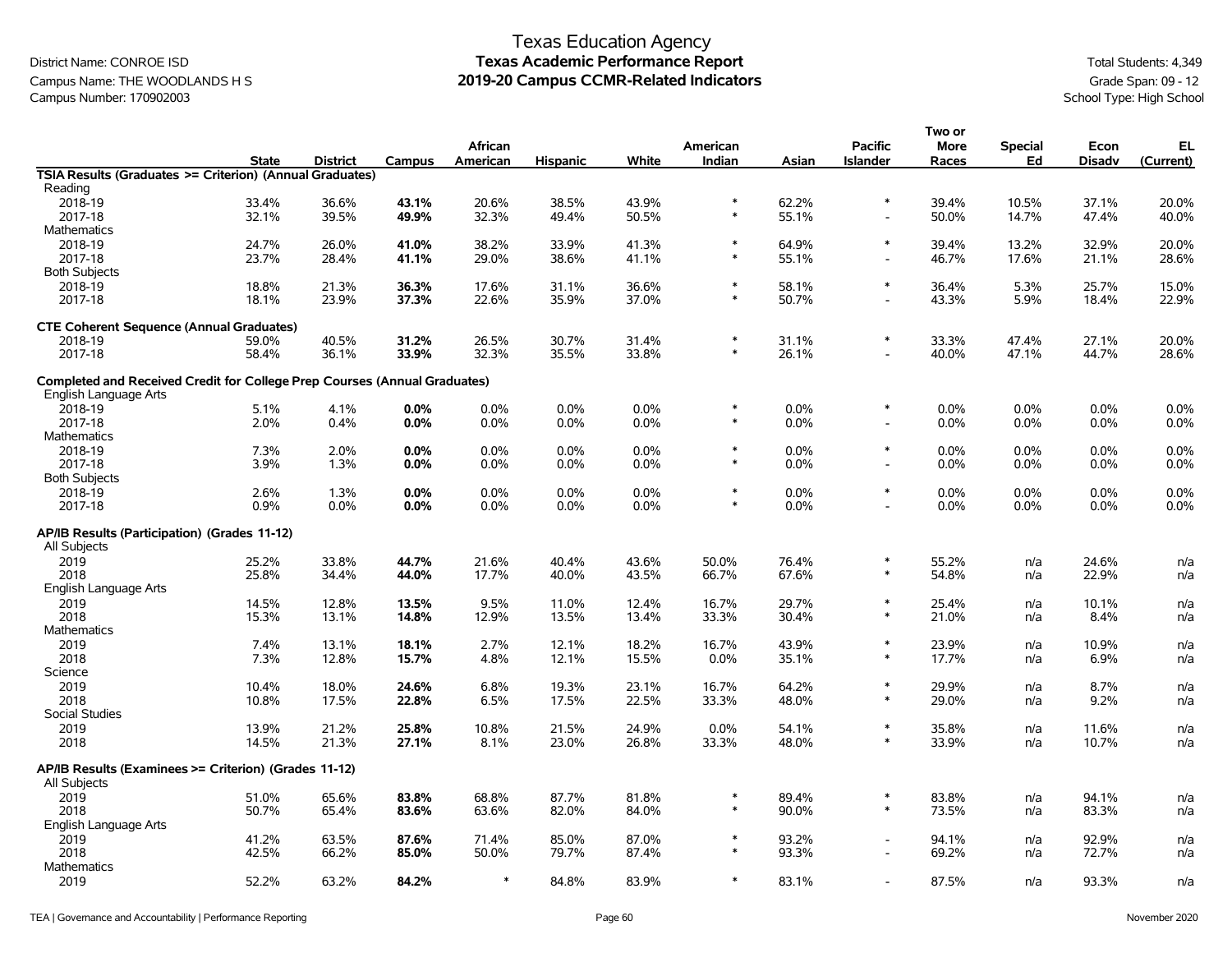|                                                             |              |                 |               | African  |                 |       | American       |        | <b>Pacific</b>           | Two or<br><b>More</b> | Special | Econ          | EL        |
|-------------------------------------------------------------|--------------|-----------------|---------------|----------|-----------------|-------|----------------|--------|--------------------------|-----------------------|---------|---------------|-----------|
|                                                             | <b>State</b> | <b>District</b> | <b>Campus</b> | American | <b>Hispanic</b> | White | Indian         | Asian  | <b>Islander</b>          | Races                 | Ed      | <b>Disadv</b> | (Current) |
| 2018                                                        | 52.8%        | 62.1%           | 77.9%         | $\ast$   | 71.0%           | 77.8% | $\overline{a}$ | 84.6%  | $\overline{\phantom{a}}$ | 81.8%                 | n/a     | 66.7%         | n/a       |
| Science                                                     |              |                 |               |          |                 |       |                |        |                          |                       |         |               |           |
| 2019                                                        | 40.6%        | 61.6%           | 77.8%         | 80.0%    | 78.1%           | 77.7% | $\ast$         | 77.9%  | $\ast$                   | 75.0%                 | n/a     | 91.7%         | n/a       |
| 2018                                                        | 38.0%        | 58.0%           | 73.2%         | $\ast$   | 62.2%           | 76.5% | $\ast$         | 73.2%  | $\overline{\phantom{a}}$ | 77.8%                 | n/a     | 83.3%         | n/a       |
| Social Studies                                              |              |                 |               |          |                 |       |                |        |                          |                       |         |               |           |
| 2019                                                        | 46.3%        | 59.3%           | 82.2%         | 62.5%    | 72.6%           | 84.0% | $\blacksquare$ | 91.3%  | $\ast$                   | 79.2%                 | n/a     | 75.0%         | n/a       |
| 2018                                                        | 44.6%        | 61.1%           | 83.9%         | 80.0%    | 76.3%           | 85.3% | $\ast$         | 91.5%  | $\ast$                   | 85.7%                 | n/a     | 85.7%         | n/a       |
| <b>SAT/ACT Results (Annual Graduates)</b><br>Tested         |              |                 |               |          |                 |       |                |        |                          |                       |         |               |           |
| 2018-19                                                     | 75.0%        | 70.0%           | 89.8%         | 91.2%    | 82.9%           | 91.6% | $\ast$         | 94.6%  | $\ast$                   | 90.9%                 | n/a     | 70.4%         | n/a       |
| 2017-18                                                     | 74.6%        | 72.4%           | 90.3%         | 74.2%    | 88.4%           | 90.6% | $\ast$         | 100.0% | $\overline{a}$           | 93.3%                 | n/a     | 55.9%         | n/a       |
| At/Above Criterion for All                                  |              |                 |               |          |                 |       |                |        |                          |                       |         |               |           |
| Examinees                                                   |              |                 |               |          |                 |       |                |        |                          |                       |         |               |           |
| 2018-19                                                     | 36.1%        | 61.3%           | 79.6%         | 45.2%    | 76.5%           | 81.1% | $\ast$         | 90.0%  | $\ast$                   | 83.3%                 | n/a     | 56.0%         | n/a       |
| 2017-18                                                     | 37.9%        | 63.7%           | 83.5%         | 56.5%    | 80.6%           | 84.8% | $*$            | 92.8%  | $\overline{a}$           | 78.6%                 | n/a     | 66.7%         | n/a       |
| <b>Average SAT Score (Annual Graduates)</b><br>All Subjects |              |                 |               |          |                 |       |                |        |                          |                       |         |               |           |
| 2018-19                                                     | 1027         | 1153            | 1226          | 1101     | 1199            | 1228  | $\ast$         | 1329   | $\ast$                   | 1261                  | n/a     | 1161          | n/a       |
| 2017-18                                                     | 1036         | 1162            | 1232          | 1085     | 1202            | 1238  | $\ast$         | 1325   | $\overline{a}$           | 1243                  | n/a     | 1126          | n/a       |
| English Language Arts                                       |              |                 |               |          |                 |       |                |        |                          |                       |         |               |           |
| and Writing                                                 |              |                 |               |          |                 |       |                |        |                          |                       |         |               |           |
| 2018-19                                                     | 517          | 579             | 612           | 551      | 600             | 613   | $\ast$         | 654    | $\ast$                   | 625                   | n/a     | 582           | n/a       |
| 2017-18                                                     | 521          | 583             | 613           | 540      | 601             | 616   | $\ast$         | 645    | $\blacksquare$           | 610                   | n/a     | 559           | n/a       |
| Mathematics                                                 |              |                 |               |          |                 |       |                |        |                          |                       |         |               |           |
| 2018-19                                                     | 510          | 574             | 614           | 550      | 599             | 615   | $\ast$         | 675    | $\ast$                   | 636                   | n/a     | 579           | n/a       |
| 2017-18                                                     | 515          | 580             | 619           | 545      | 602             | 621   | $\ast$         | 679    | $\overline{a}$           | 632                   | n/a     | 567           | n/a       |
| <b>Average ACT Score (Annual Graduates)</b><br>All Subjects |              |                 |               |          |                 |       |                |        |                          |                       |         |               |           |
| 2018-19                                                     | 20.6         | 23.6            | 25.8          | 21.1     | 25.3            | 25.6  | $\ast$         | 29.1   | $\overline{\phantom{a}}$ | 27.1                  | n/a     | 25.1          | n/a       |
| 2017-18                                                     | 20.6         | 23.6            | 25.9          | 23.6     | 24.6            | 26.2  | $\ast$         | 27.6   | $\overline{a}$           | 24.2                  | n/a     | 21.7          | n/a       |
| English Language Arts                                       |              |                 |               |          |                 |       |                |        |                          |                       |         |               |           |
| 2018-19                                                     | 20.3         | 23.6            | 25.9          | 20.5     | 25.4            | 25.8  | $\ast$         | 29.1   | $\overline{\phantom{a}}$ | 26.9                  | n/a     | 25.5          | n/a       |
| 2017-18                                                     | 20.3         | 23.5            | 25.9          | 23.3     | 24.6            | 26.1  | $\ast$         | 27.7   | $\blacksquare$           | 23.8                  | n/a     | 21.2          | n/a       |
| <b>Mathematics</b>                                          |              |                 |               |          |                 |       |                |        |                          |                       |         |               |           |
| 2018-19                                                     | 20.4         | 23.2            | 25.3          | 21.5     | 25.0            | 25.1  | $\ast$         | 28.8   | $\overline{\phantom{a}}$ | 27.0                  | n/a     | 24.4          | n/a       |
| 2017-18                                                     | 20.6         | 23.4            | 25.8          | 23.3     | 24.6            | 26.0  | $\ast$         | 27.7   | $\overline{\phantom{a}}$ | 25.3                  | n/a     | 22.4          | n/a       |
| Science                                                     |              |                 |               |          |                 |       |                |        |                          |                       |         |               |           |
| 2018-19                                                     | 20.8         | 23.6            | 25.4          | 21.4     | 25.0            | 25.2  | $\ast$         | 28.6   |                          | 27.4                  | n/a     | 24.1          | n/a       |
| 2017-18                                                     | 20.9         | 23.6            | 25.5          | 23.6     | 24.0            | 25.9  | $\ast$         | 26.5   | $\overline{\phantom{a}}$ | 24.1                  | n/a     | 21.5          | n/a       |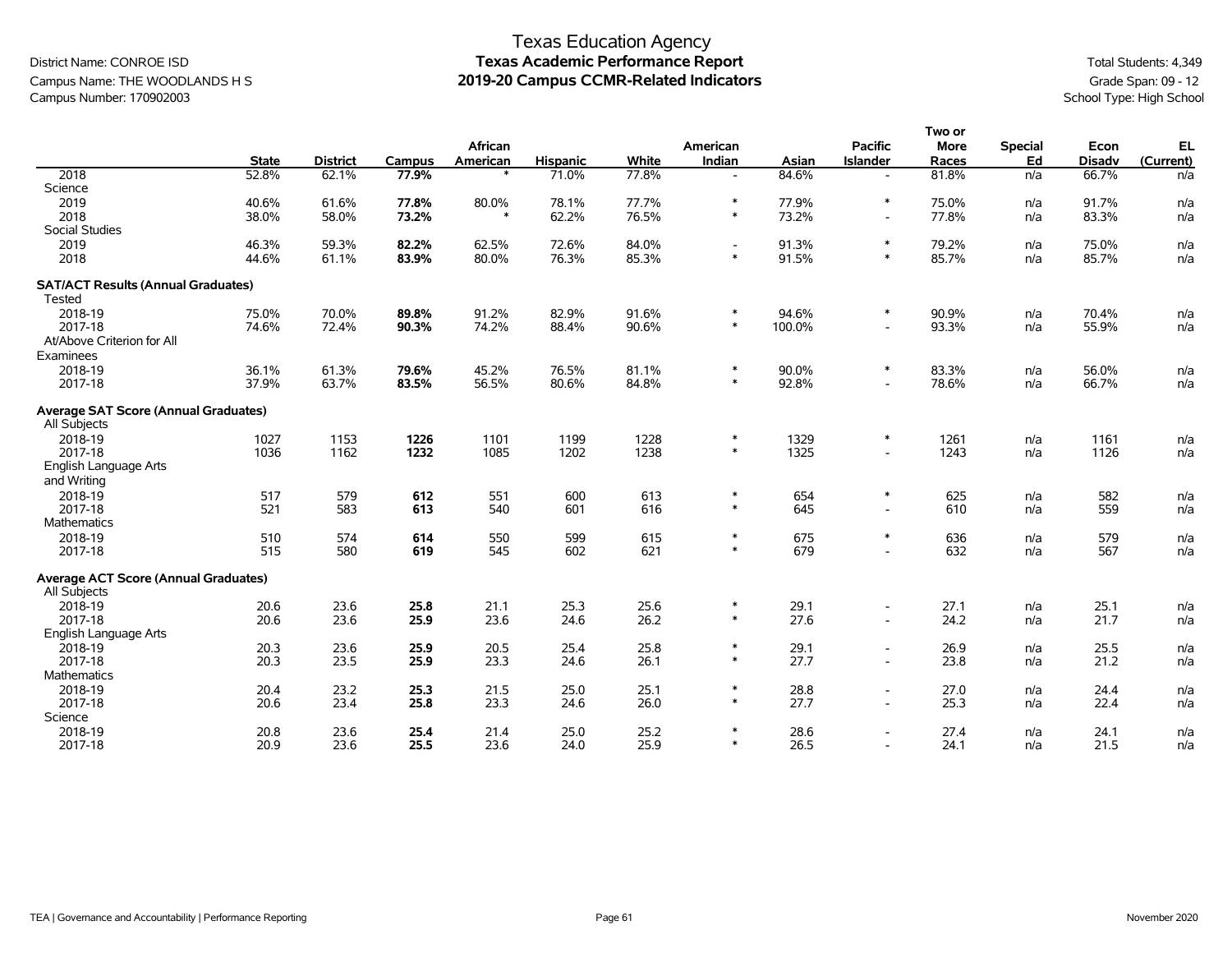|                                                                                                |              |                 |        |          |                 |          |                |                |                          | Two or         |       |        |           |
|------------------------------------------------------------------------------------------------|--------------|-----------------|--------|----------|-----------------|----------|----------------|----------------|--------------------------|----------------|-------|--------|-----------|
|                                                                                                |              |                 |        | African  |                 | American |                | <b>Pacific</b> | More                     | <b>Special</b> | Econ  | EL     |           |
|                                                                                                | <b>State</b> | <b>District</b> | Campus | American | <b>Hispanic</b> | White    | Indian         | Asian          | <b>Islander</b>          | Races          | Ed    | Disadv | (Current) |
| Advanced Dual-Credit Course Completion (Grades 9-12)                                           |              |                 |        |          |                 |          |                |                |                          |                |       |        |           |
| Any Subject                                                                                    |              |                 |        |          |                 |          |                |                |                          |                |       |        |           |
| 2018-19                                                                                        | 44.6%        | 45.6%           | 54.9%  | 39.9%    | 57.6%           | 52.3%    | 63.6%          | 76.3%          | 37.5%                    | 58.6%          | 19.9% | 36.9%  | 38.1%     |
| 2017-18                                                                                        | 43.4%        | 45.5%           | 51.8%  | 34.5%    | 52.0%           | 50.2%    | 77.8%          | 72.3%          | 33.3%                    | 56.8%          | 18.3% | 29.0%  | 37.4%     |
| English Language Arts                                                                          |              |                 |        |          |                 |          |                |                |                          |                |       |        |           |
| 2018-19                                                                                        | 17.8%        | 14.0%           | 18.0%  | 8.2%     | 14.6%           | 18.2%    | 27.3%          | 29.5%          | 25.0%                    | 26.3%          | 1.0%  | 6.9%   | 0.8%      |
| 2017-18                                                                                        | 17.3%        | 15.3%           | 20.6%  | 11.4%    | 16.9%           | 21.1%    | 33.3%          | 32.4%          | 16.7%                    | 25.0%          | 0.6%  | 6.2%   | 0.7%      |
| Mathematics                                                                                    |              |                 |        |          |                 |          |                |                |                          |                |       |        |           |
| 2018-19                                                                                        | 20.4%        | 24.0%           | 33.9%  | 23.8%    | 29.6%           | 34.7%    | 45.5%          | 45.5%          | 25.0%                    | 37.9%          | 4.5%  | 15.3%  | 6.2%      |
| 2017-18                                                                                        | 20.7%        | 23.9%           | 32.8%  | 15.4%    | 29.8%           | 33.4%    | 22.2%          | 47.3%          | 16.7%                    | 32.0%          | 3.1%  | 12.1%  | 17.9%     |
| Science                                                                                        |              |                 |        |          |                 |          |                |                |                          |                |       |        |           |
| 2018-19                                                                                        | 21.7%        | 21.5%           | 25.3%  | 24.0%    | 23.8%           | 24.1%    | 27.3%          | 43.2%          | 37.5%                    | 26.5%          | 15.7% | 16.5%  | 15.1%     |
| 2017-18                                                                                        | 21.2%        | 20.8%           | 22.2%  | 21.5%    | 21.2%           | 21.5%    | 22.2%          | 34.4%          | $0.0\%$                  | 21.6%          | 12.9% | 15.3%  | 15.2%     |
| Social Studies                                                                                 |              |                 |        |          |                 |          |                |                |                          |                |       |        |           |
| 2018-19                                                                                        | 23.6%        | 25.6%           | 25.7%  | 8.2%     | 22.4%           | 24.2%    | 18.2%          | 57.7%          | 25.0%                    | 34.8%          | 1.5%  | 10.7%  | 3.1%      |
| 2017-18                                                                                        | 22.8%        | 26.4%           | 25.2%  | 11.0%    | 23.3%           | 23.7%    | 55.6%          | 50.6%          | 33.3%                    | 30.6%          | 0.6%  | 6.3%   | 5.2%      |
| Graduates Enrolled in Texas Institution of Higher Education (TX IHE)                           |              |                 |        |          |                 |          |                |                |                          |                |       |        |           |
| 2017-18                                                                                        | 53.4%        | 52.7%           | 59.0%  | 61.3%    | 57.4%           | 58.0%    | $\ast$         | 75.4%          | $\overline{\phantom{a}}$ | 53.3%          | 47.2% | 59.3%  | 54.3%     |
| 2016-17                                                                                        | 54.6%        | 55.0%           | 56.4%  | 71.4%    | 56.3%           | 55.1%    | $\ast$         | 67.3%          | $\ast$                   | 58.6%          | 28.6% | 59.6%  | 31.6%     |
| Graduates in TX IHE Completing One Year Without Enrollment in a Developmental Education Course |              |                 |        |          |                 |          |                |                |                          |                |       |        |           |
| 2017-18                                                                                        | 60.7%        | 71.3%           | 83.1%  | 66.7%    | 77.3%           | 85.4%    | $\ast$         | 90.0%          |                          | 75.0%          | 29.4% | 48.5%  | 52.9%     |
| 2016-17                                                                                        | 59.2%        | 71.7%           | 87.8%  | 78.9%    | 81.7%           | 89.0%    | $\overline{a}$ | 100.0%         | $\ast$                   | 92.3%          | 40.0% | 70.4%  | 50.0%     |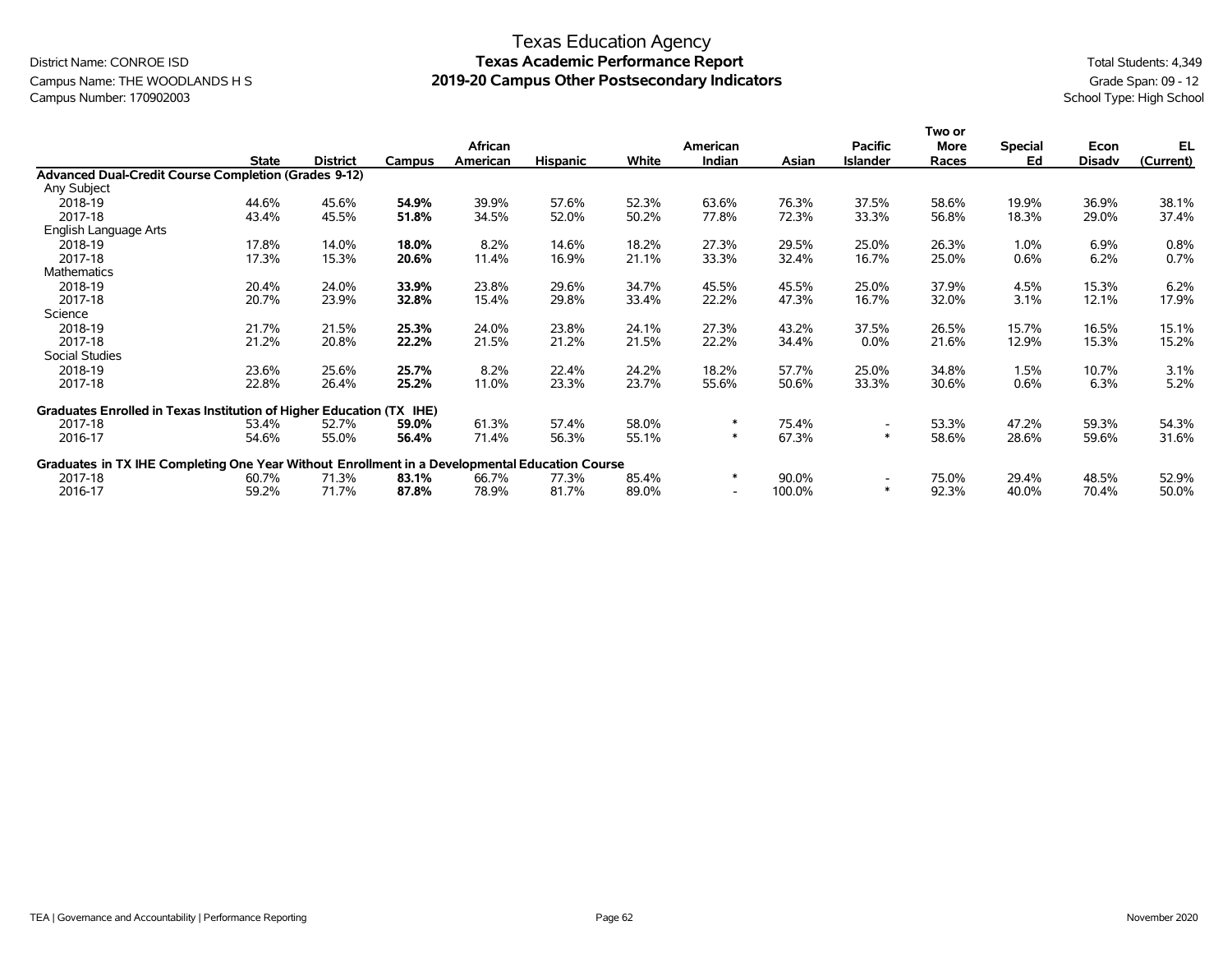#### Campus Name: THE WOODLANDS H S<br>Crade Span: 09 - 12<br>School Type: High School Campus Number: 170902003

# Texas Education Agency District Name: CONROE ISD **Texas Academic Performance Report Texas Academic Performance Report** Total Students: 4,349

| --------- Campus ---------<br>--------- Campus ---------<br>Count<br>Percent<br><b>Student Information</b><br>Count<br>Percent<br><b>District</b><br><b>State</b><br><b>District</b><br><b>State</b><br>4,349<br>100.0%<br><b>Total Students</b><br>100.0%<br>64,517<br>5,479,173<br>4,355<br>64,799<br>5,493,940<br>Students by Grade:<br>0<br>0.0%<br>0.2%<br>0.3%<br>0<br>0.0%<br>0.5%<br>0.5%<br>Early Childhood Education<br>0<br>0.0%<br>2.3%<br>0<br>0.0%<br>4.5%<br>2.3%<br>4.5%<br>Pre-Kindergarten<br>7.0%<br>0.0%<br>0<br>0.0%<br>7.0%<br>0<br>7.0%<br>7.0%<br>Kindergarten<br>0<br>0.0%<br>7.2%<br>0<br>0.0%<br>7.1%<br>7.1%<br>7.2%<br>Grade 1<br>0<br>0.0%<br>7.3%<br>7.1%<br>0<br>0.0%<br>7.2%<br>7.1%<br>Grade 2<br>0<br>0.0%<br>7.3%<br>0<br>0.0%<br>7.1%<br>Grade 3<br>7.1%<br>7.3%<br>0<br>0.0%<br>7.7%<br>7.3%<br>0<br>0.0%<br>7.6%<br>7.3%<br>Grade 4<br>0<br>8.0%<br>0<br>7.6%<br>Grade 5<br>0.0%<br>7.6%<br>0.0%<br>8.0%<br>0<br>0<br>0.0%<br>7.8%<br>7.7%<br>0.0%<br>7.7%<br>Grade 6<br>7.8%<br>0<br>0.0%<br>7.9%<br>7.7%<br>0<br>0.0%<br>7.9%<br>7.7%<br>Grade 7<br>0<br>0.0%<br>7.6%<br>7.5%<br>0<br>0.0%<br>7.5%<br>Grade 8<br>7.6%<br>25.0%<br>8.0%<br>8.2%<br>24.9%<br>7.9%<br>8.2%<br>Grade 9<br>1,086<br>1,086<br>7.4%<br>Grade 10<br>1,136<br>26.1%<br>7.8%<br>7.4%<br>1,137<br>26.1%<br>7.8%<br>23.4%<br>7.1%<br>6.9%<br>1,018<br>23.4%<br>6.9%<br>Grade 11<br>1,018<br>7.0%<br>25.5%<br>6.7%<br>6.4%<br>1,114<br>25.6%<br>6.8%<br>6.4%<br>Grade 12<br>1,109<br>Ethnic Distribution:<br>4.2%<br>8.5%<br>8.5%<br>183<br>12.6%<br>184<br>4.2%<br>12.6%<br>African American<br>24.9%<br>1,083<br>37.4%<br>52.8%<br>1,084<br>24.9%<br>37.3%<br>52.8%<br>Hispanic<br>60.2%<br>45.7%<br>2,624<br>60.3%<br>27.0%<br>White<br>2,620<br>27.0%<br>45.8%<br>0.3%<br>0.4%<br>0.3%<br>0.4%<br>American Indian<br>11<br>0.4%<br>11<br>0.4%<br>293<br>4.7%<br>Asian<br>6.7%<br>4.6%<br>293<br>6.7%<br>4.7%<br>4.6%<br>$\,6\,$<br>0.1%<br>0.2%<br>6<br>0.1%<br>0.2%<br>Pacific Islander<br>0.2%<br>0.2%<br>153<br>3.5%<br>3.1%<br>3.5%<br>2.5%<br>Two or More Races<br>2.5%<br>153<br>3.1%<br>Sex:<br>2,149<br>49.4%<br>48.7%<br>48.8%<br>2,150<br>49.4%<br>48.7%<br>48.8%<br>Female<br>2,200<br>50.6%<br>2,205<br>50.6%<br>51.2%<br>Male<br>51.3%<br>51.2%<br>51.3%<br>7.8%<br>Economically Disadvantaged<br>338<br>39.2%<br>60.3%<br>340<br>7.8%<br>39.3%<br>60.2%<br>92.2%<br>4,011<br>60.8%<br>39.7%<br>4,015<br>92.2%<br>60.7%<br>39.8%<br>Non-Educationally Disadvantaged<br>10.2%<br>7.6%<br>6.9%<br>445<br>Section 504 Students<br>445<br>10.2%<br>7.6%<br>6.9%<br>115<br>2.6%<br>15.3%<br>20.3%<br>2.6%<br>15.3%<br>115<br>20.3%<br>English Learners (EL)<br>35<br>0.8%<br>1.0%<br>Students w/ Disciplinary Placements (2018-19)<br>1.5%<br>93<br>2.1%<br>4.8%<br>93<br>2.1%<br>4.8%<br>4.1%<br>4.1%<br>Students w/ Dyslexia<br>0.2%<br>0.0%<br>0.3%<br>$\mathbf{1}$<br>0.0%<br>0.3%<br>$\overline{1}$<br>0.2%<br><b>Foster Care</b><br>8<br>0.2%<br>0.7%<br>8<br>0.2%<br>0.7%<br>1.4%<br><b>Homeless</b><br>1.4%<br>3.2%<br>141<br>3.2%<br>2.3%<br>141<br>3.2%<br>3.2%<br>2.3%<br>Immigrant<br>0.0%<br>0.1%<br>0<br>0.3%<br>0.0%<br>0.1%<br>0.3%<br>0<br>Migrant<br>$\overline{7}$<br>0.2%<br>$\overline{7}$<br>0.2%<br>65.1%<br>Title I<br>30.8%<br>65.1%<br>30.8%<br>0.2%<br>0.5%<br>0.5%<br>1.9%<br>10<br>1.9%<br>0.2%<br>Military Connected<br>10<br>838<br>19.3%<br>842<br>37.7%<br>50.6%<br>19.3%<br>37.7%<br>50.5%<br>At-Risk |  |  |  |  |  |  |  |
|-----------------------------------------------------------------------------------------------------------------------------------------------------------------------------------------------------------------------------------------------------------------------------------------------------------------------------------------------------------------------------------------------------------------------------------------------------------------------------------------------------------------------------------------------------------------------------------------------------------------------------------------------------------------------------------------------------------------------------------------------------------------------------------------------------------------------------------------------------------------------------------------------------------------------------------------------------------------------------------------------------------------------------------------------------------------------------------------------------------------------------------------------------------------------------------------------------------------------------------------------------------------------------------------------------------------------------------------------------------------------------------------------------------------------------------------------------------------------------------------------------------------------------------------------------------------------------------------------------------------------------------------------------------------------------------------------------------------------------------------------------------------------------------------------------------------------------------------------------------------------------------------------------------------------------------------------------------------------------------------------------------------------------------------------------------------------------------------------------------------------------------------------------------------------------------------------------------------------------------------------------------------------------------------------------------------------------------------------------------------------------------------------------------------------------------------------------------------------------------------------------------------------------------------------------------------------------------------------------------------------------------------------------------------------------------------------------------------------------------------------------------------------------------------------------------------------------------------------------------------------------------------------------------------------------------------------------------------------------------------------------------------------------------------------------------------------------------------------------------------------------------------------------------------------------------------------------------------------------------------------------------------------------------------------------------------------------------------------------------------------------------------------------------------------------------------------------------------|--|--|--|--|--|--|--|
|                                                                                                                                                                                                                                                                                                                                                                                                                                                                                                                                                                                                                                                                                                                                                                                                                                                                                                                                                                                                                                                                                                                                                                                                                                                                                                                                                                                                                                                                                                                                                                                                                                                                                                                                                                                                                                                                                                                                                                                                                                                                                                                                                                                                                                                                                                                                                                                                                                                                                                                                                                                                                                                                                                                                                                                                                                                                                                                                                                                                                                                                                                                                                                                                                                                                                                                                                                                                                                                                 |  |  |  |  |  |  |  |
|                                                                                                                                                                                                                                                                                                                                                                                                                                                                                                                                                                                                                                                                                                                                                                                                                                                                                                                                                                                                                                                                                                                                                                                                                                                                                                                                                                                                                                                                                                                                                                                                                                                                                                                                                                                                                                                                                                                                                                                                                                                                                                                                                                                                                                                                                                                                                                                                                                                                                                                                                                                                                                                                                                                                                                                                                                                                                                                                                                                                                                                                                                                                                                                                                                                                                                                                                                                                                                                                 |  |  |  |  |  |  |  |
|                                                                                                                                                                                                                                                                                                                                                                                                                                                                                                                                                                                                                                                                                                                                                                                                                                                                                                                                                                                                                                                                                                                                                                                                                                                                                                                                                                                                                                                                                                                                                                                                                                                                                                                                                                                                                                                                                                                                                                                                                                                                                                                                                                                                                                                                                                                                                                                                                                                                                                                                                                                                                                                                                                                                                                                                                                                                                                                                                                                                                                                                                                                                                                                                                                                                                                                                                                                                                                                                 |  |  |  |  |  |  |  |
|                                                                                                                                                                                                                                                                                                                                                                                                                                                                                                                                                                                                                                                                                                                                                                                                                                                                                                                                                                                                                                                                                                                                                                                                                                                                                                                                                                                                                                                                                                                                                                                                                                                                                                                                                                                                                                                                                                                                                                                                                                                                                                                                                                                                                                                                                                                                                                                                                                                                                                                                                                                                                                                                                                                                                                                                                                                                                                                                                                                                                                                                                                                                                                                                                                                                                                                                                                                                                                                                 |  |  |  |  |  |  |  |
|                                                                                                                                                                                                                                                                                                                                                                                                                                                                                                                                                                                                                                                                                                                                                                                                                                                                                                                                                                                                                                                                                                                                                                                                                                                                                                                                                                                                                                                                                                                                                                                                                                                                                                                                                                                                                                                                                                                                                                                                                                                                                                                                                                                                                                                                                                                                                                                                                                                                                                                                                                                                                                                                                                                                                                                                                                                                                                                                                                                                                                                                                                                                                                                                                                                                                                                                                                                                                                                                 |  |  |  |  |  |  |  |
|                                                                                                                                                                                                                                                                                                                                                                                                                                                                                                                                                                                                                                                                                                                                                                                                                                                                                                                                                                                                                                                                                                                                                                                                                                                                                                                                                                                                                                                                                                                                                                                                                                                                                                                                                                                                                                                                                                                                                                                                                                                                                                                                                                                                                                                                                                                                                                                                                                                                                                                                                                                                                                                                                                                                                                                                                                                                                                                                                                                                                                                                                                                                                                                                                                                                                                                                                                                                                                                                 |  |  |  |  |  |  |  |
|                                                                                                                                                                                                                                                                                                                                                                                                                                                                                                                                                                                                                                                                                                                                                                                                                                                                                                                                                                                                                                                                                                                                                                                                                                                                                                                                                                                                                                                                                                                                                                                                                                                                                                                                                                                                                                                                                                                                                                                                                                                                                                                                                                                                                                                                                                                                                                                                                                                                                                                                                                                                                                                                                                                                                                                                                                                                                                                                                                                                                                                                                                                                                                                                                                                                                                                                                                                                                                                                 |  |  |  |  |  |  |  |
|                                                                                                                                                                                                                                                                                                                                                                                                                                                                                                                                                                                                                                                                                                                                                                                                                                                                                                                                                                                                                                                                                                                                                                                                                                                                                                                                                                                                                                                                                                                                                                                                                                                                                                                                                                                                                                                                                                                                                                                                                                                                                                                                                                                                                                                                                                                                                                                                                                                                                                                                                                                                                                                                                                                                                                                                                                                                                                                                                                                                                                                                                                                                                                                                                                                                                                                                                                                                                                                                 |  |  |  |  |  |  |  |
|                                                                                                                                                                                                                                                                                                                                                                                                                                                                                                                                                                                                                                                                                                                                                                                                                                                                                                                                                                                                                                                                                                                                                                                                                                                                                                                                                                                                                                                                                                                                                                                                                                                                                                                                                                                                                                                                                                                                                                                                                                                                                                                                                                                                                                                                                                                                                                                                                                                                                                                                                                                                                                                                                                                                                                                                                                                                                                                                                                                                                                                                                                                                                                                                                                                                                                                                                                                                                                                                 |  |  |  |  |  |  |  |
|                                                                                                                                                                                                                                                                                                                                                                                                                                                                                                                                                                                                                                                                                                                                                                                                                                                                                                                                                                                                                                                                                                                                                                                                                                                                                                                                                                                                                                                                                                                                                                                                                                                                                                                                                                                                                                                                                                                                                                                                                                                                                                                                                                                                                                                                                                                                                                                                                                                                                                                                                                                                                                                                                                                                                                                                                                                                                                                                                                                                                                                                                                                                                                                                                                                                                                                                                                                                                                                                 |  |  |  |  |  |  |  |
|                                                                                                                                                                                                                                                                                                                                                                                                                                                                                                                                                                                                                                                                                                                                                                                                                                                                                                                                                                                                                                                                                                                                                                                                                                                                                                                                                                                                                                                                                                                                                                                                                                                                                                                                                                                                                                                                                                                                                                                                                                                                                                                                                                                                                                                                                                                                                                                                                                                                                                                                                                                                                                                                                                                                                                                                                                                                                                                                                                                                                                                                                                                                                                                                                                                                                                                                                                                                                                                                 |  |  |  |  |  |  |  |
|                                                                                                                                                                                                                                                                                                                                                                                                                                                                                                                                                                                                                                                                                                                                                                                                                                                                                                                                                                                                                                                                                                                                                                                                                                                                                                                                                                                                                                                                                                                                                                                                                                                                                                                                                                                                                                                                                                                                                                                                                                                                                                                                                                                                                                                                                                                                                                                                                                                                                                                                                                                                                                                                                                                                                                                                                                                                                                                                                                                                                                                                                                                                                                                                                                                                                                                                                                                                                                                                 |  |  |  |  |  |  |  |
|                                                                                                                                                                                                                                                                                                                                                                                                                                                                                                                                                                                                                                                                                                                                                                                                                                                                                                                                                                                                                                                                                                                                                                                                                                                                                                                                                                                                                                                                                                                                                                                                                                                                                                                                                                                                                                                                                                                                                                                                                                                                                                                                                                                                                                                                                                                                                                                                                                                                                                                                                                                                                                                                                                                                                                                                                                                                                                                                                                                                                                                                                                                                                                                                                                                                                                                                                                                                                                                                 |  |  |  |  |  |  |  |
|                                                                                                                                                                                                                                                                                                                                                                                                                                                                                                                                                                                                                                                                                                                                                                                                                                                                                                                                                                                                                                                                                                                                                                                                                                                                                                                                                                                                                                                                                                                                                                                                                                                                                                                                                                                                                                                                                                                                                                                                                                                                                                                                                                                                                                                                                                                                                                                                                                                                                                                                                                                                                                                                                                                                                                                                                                                                                                                                                                                                                                                                                                                                                                                                                                                                                                                                                                                                                                                                 |  |  |  |  |  |  |  |
|                                                                                                                                                                                                                                                                                                                                                                                                                                                                                                                                                                                                                                                                                                                                                                                                                                                                                                                                                                                                                                                                                                                                                                                                                                                                                                                                                                                                                                                                                                                                                                                                                                                                                                                                                                                                                                                                                                                                                                                                                                                                                                                                                                                                                                                                                                                                                                                                                                                                                                                                                                                                                                                                                                                                                                                                                                                                                                                                                                                                                                                                                                                                                                                                                                                                                                                                                                                                                                                                 |  |  |  |  |  |  |  |
|                                                                                                                                                                                                                                                                                                                                                                                                                                                                                                                                                                                                                                                                                                                                                                                                                                                                                                                                                                                                                                                                                                                                                                                                                                                                                                                                                                                                                                                                                                                                                                                                                                                                                                                                                                                                                                                                                                                                                                                                                                                                                                                                                                                                                                                                                                                                                                                                                                                                                                                                                                                                                                                                                                                                                                                                                                                                                                                                                                                                                                                                                                                                                                                                                                                                                                                                                                                                                                                                 |  |  |  |  |  |  |  |
|                                                                                                                                                                                                                                                                                                                                                                                                                                                                                                                                                                                                                                                                                                                                                                                                                                                                                                                                                                                                                                                                                                                                                                                                                                                                                                                                                                                                                                                                                                                                                                                                                                                                                                                                                                                                                                                                                                                                                                                                                                                                                                                                                                                                                                                                                                                                                                                                                                                                                                                                                                                                                                                                                                                                                                                                                                                                                                                                                                                                                                                                                                                                                                                                                                                                                                                                                                                                                                                                 |  |  |  |  |  |  |  |
|                                                                                                                                                                                                                                                                                                                                                                                                                                                                                                                                                                                                                                                                                                                                                                                                                                                                                                                                                                                                                                                                                                                                                                                                                                                                                                                                                                                                                                                                                                                                                                                                                                                                                                                                                                                                                                                                                                                                                                                                                                                                                                                                                                                                                                                                                                                                                                                                                                                                                                                                                                                                                                                                                                                                                                                                                                                                                                                                                                                                                                                                                                                                                                                                                                                                                                                                                                                                                                                                 |  |  |  |  |  |  |  |
|                                                                                                                                                                                                                                                                                                                                                                                                                                                                                                                                                                                                                                                                                                                                                                                                                                                                                                                                                                                                                                                                                                                                                                                                                                                                                                                                                                                                                                                                                                                                                                                                                                                                                                                                                                                                                                                                                                                                                                                                                                                                                                                                                                                                                                                                                                                                                                                                                                                                                                                                                                                                                                                                                                                                                                                                                                                                                                                                                                                                                                                                                                                                                                                                                                                                                                                                                                                                                                                                 |  |  |  |  |  |  |  |
|                                                                                                                                                                                                                                                                                                                                                                                                                                                                                                                                                                                                                                                                                                                                                                                                                                                                                                                                                                                                                                                                                                                                                                                                                                                                                                                                                                                                                                                                                                                                                                                                                                                                                                                                                                                                                                                                                                                                                                                                                                                                                                                                                                                                                                                                                                                                                                                                                                                                                                                                                                                                                                                                                                                                                                                                                                                                                                                                                                                                                                                                                                                                                                                                                                                                                                                                                                                                                                                                 |  |  |  |  |  |  |  |
|                                                                                                                                                                                                                                                                                                                                                                                                                                                                                                                                                                                                                                                                                                                                                                                                                                                                                                                                                                                                                                                                                                                                                                                                                                                                                                                                                                                                                                                                                                                                                                                                                                                                                                                                                                                                                                                                                                                                                                                                                                                                                                                                                                                                                                                                                                                                                                                                                                                                                                                                                                                                                                                                                                                                                                                                                                                                                                                                                                                                                                                                                                                                                                                                                                                                                                                                                                                                                                                                 |  |  |  |  |  |  |  |
|                                                                                                                                                                                                                                                                                                                                                                                                                                                                                                                                                                                                                                                                                                                                                                                                                                                                                                                                                                                                                                                                                                                                                                                                                                                                                                                                                                                                                                                                                                                                                                                                                                                                                                                                                                                                                                                                                                                                                                                                                                                                                                                                                                                                                                                                                                                                                                                                                                                                                                                                                                                                                                                                                                                                                                                                                                                                                                                                                                                                                                                                                                                                                                                                                                                                                                                                                                                                                                                                 |  |  |  |  |  |  |  |
|                                                                                                                                                                                                                                                                                                                                                                                                                                                                                                                                                                                                                                                                                                                                                                                                                                                                                                                                                                                                                                                                                                                                                                                                                                                                                                                                                                                                                                                                                                                                                                                                                                                                                                                                                                                                                                                                                                                                                                                                                                                                                                                                                                                                                                                                                                                                                                                                                                                                                                                                                                                                                                                                                                                                                                                                                                                                                                                                                                                                                                                                                                                                                                                                                                                                                                                                                                                                                                                                 |  |  |  |  |  |  |  |
|                                                                                                                                                                                                                                                                                                                                                                                                                                                                                                                                                                                                                                                                                                                                                                                                                                                                                                                                                                                                                                                                                                                                                                                                                                                                                                                                                                                                                                                                                                                                                                                                                                                                                                                                                                                                                                                                                                                                                                                                                                                                                                                                                                                                                                                                                                                                                                                                                                                                                                                                                                                                                                                                                                                                                                                                                                                                                                                                                                                                                                                                                                                                                                                                                                                                                                                                                                                                                                                                 |  |  |  |  |  |  |  |
|                                                                                                                                                                                                                                                                                                                                                                                                                                                                                                                                                                                                                                                                                                                                                                                                                                                                                                                                                                                                                                                                                                                                                                                                                                                                                                                                                                                                                                                                                                                                                                                                                                                                                                                                                                                                                                                                                                                                                                                                                                                                                                                                                                                                                                                                                                                                                                                                                                                                                                                                                                                                                                                                                                                                                                                                                                                                                                                                                                                                                                                                                                                                                                                                                                                                                                                                                                                                                                                                 |  |  |  |  |  |  |  |
|                                                                                                                                                                                                                                                                                                                                                                                                                                                                                                                                                                                                                                                                                                                                                                                                                                                                                                                                                                                                                                                                                                                                                                                                                                                                                                                                                                                                                                                                                                                                                                                                                                                                                                                                                                                                                                                                                                                                                                                                                                                                                                                                                                                                                                                                                                                                                                                                                                                                                                                                                                                                                                                                                                                                                                                                                                                                                                                                                                                                                                                                                                                                                                                                                                                                                                                                                                                                                                                                 |  |  |  |  |  |  |  |
|                                                                                                                                                                                                                                                                                                                                                                                                                                                                                                                                                                                                                                                                                                                                                                                                                                                                                                                                                                                                                                                                                                                                                                                                                                                                                                                                                                                                                                                                                                                                                                                                                                                                                                                                                                                                                                                                                                                                                                                                                                                                                                                                                                                                                                                                                                                                                                                                                                                                                                                                                                                                                                                                                                                                                                                                                                                                                                                                                                                                                                                                                                                                                                                                                                                                                                                                                                                                                                                                 |  |  |  |  |  |  |  |
|                                                                                                                                                                                                                                                                                                                                                                                                                                                                                                                                                                                                                                                                                                                                                                                                                                                                                                                                                                                                                                                                                                                                                                                                                                                                                                                                                                                                                                                                                                                                                                                                                                                                                                                                                                                                                                                                                                                                                                                                                                                                                                                                                                                                                                                                                                                                                                                                                                                                                                                                                                                                                                                                                                                                                                                                                                                                                                                                                                                                                                                                                                                                                                                                                                                                                                                                                                                                                                                                 |  |  |  |  |  |  |  |
|                                                                                                                                                                                                                                                                                                                                                                                                                                                                                                                                                                                                                                                                                                                                                                                                                                                                                                                                                                                                                                                                                                                                                                                                                                                                                                                                                                                                                                                                                                                                                                                                                                                                                                                                                                                                                                                                                                                                                                                                                                                                                                                                                                                                                                                                                                                                                                                                                                                                                                                                                                                                                                                                                                                                                                                                                                                                                                                                                                                                                                                                                                                                                                                                                                                                                                                                                                                                                                                                 |  |  |  |  |  |  |  |
|                                                                                                                                                                                                                                                                                                                                                                                                                                                                                                                                                                                                                                                                                                                                                                                                                                                                                                                                                                                                                                                                                                                                                                                                                                                                                                                                                                                                                                                                                                                                                                                                                                                                                                                                                                                                                                                                                                                                                                                                                                                                                                                                                                                                                                                                                                                                                                                                                                                                                                                                                                                                                                                                                                                                                                                                                                                                                                                                                                                                                                                                                                                                                                                                                                                                                                                                                                                                                                                                 |  |  |  |  |  |  |  |
|                                                                                                                                                                                                                                                                                                                                                                                                                                                                                                                                                                                                                                                                                                                                                                                                                                                                                                                                                                                                                                                                                                                                                                                                                                                                                                                                                                                                                                                                                                                                                                                                                                                                                                                                                                                                                                                                                                                                                                                                                                                                                                                                                                                                                                                                                                                                                                                                                                                                                                                                                                                                                                                                                                                                                                                                                                                                                                                                                                                                                                                                                                                                                                                                                                                                                                                                                                                                                                                                 |  |  |  |  |  |  |  |
|                                                                                                                                                                                                                                                                                                                                                                                                                                                                                                                                                                                                                                                                                                                                                                                                                                                                                                                                                                                                                                                                                                                                                                                                                                                                                                                                                                                                                                                                                                                                                                                                                                                                                                                                                                                                                                                                                                                                                                                                                                                                                                                                                                                                                                                                                                                                                                                                                                                                                                                                                                                                                                                                                                                                                                                                                                                                                                                                                                                                                                                                                                                                                                                                                                                                                                                                                                                                                                                                 |  |  |  |  |  |  |  |
|                                                                                                                                                                                                                                                                                                                                                                                                                                                                                                                                                                                                                                                                                                                                                                                                                                                                                                                                                                                                                                                                                                                                                                                                                                                                                                                                                                                                                                                                                                                                                                                                                                                                                                                                                                                                                                                                                                                                                                                                                                                                                                                                                                                                                                                                                                                                                                                                                                                                                                                                                                                                                                                                                                                                                                                                                                                                                                                                                                                                                                                                                                                                                                                                                                                                                                                                                                                                                                                                 |  |  |  |  |  |  |  |
|                                                                                                                                                                                                                                                                                                                                                                                                                                                                                                                                                                                                                                                                                                                                                                                                                                                                                                                                                                                                                                                                                                                                                                                                                                                                                                                                                                                                                                                                                                                                                                                                                                                                                                                                                                                                                                                                                                                                                                                                                                                                                                                                                                                                                                                                                                                                                                                                                                                                                                                                                                                                                                                                                                                                                                                                                                                                                                                                                                                                                                                                                                                                                                                                                                                                                                                                                                                                                                                                 |  |  |  |  |  |  |  |
|                                                                                                                                                                                                                                                                                                                                                                                                                                                                                                                                                                                                                                                                                                                                                                                                                                                                                                                                                                                                                                                                                                                                                                                                                                                                                                                                                                                                                                                                                                                                                                                                                                                                                                                                                                                                                                                                                                                                                                                                                                                                                                                                                                                                                                                                                                                                                                                                                                                                                                                                                                                                                                                                                                                                                                                                                                                                                                                                                                                                                                                                                                                                                                                                                                                                                                                                                                                                                                                                 |  |  |  |  |  |  |  |
|                                                                                                                                                                                                                                                                                                                                                                                                                                                                                                                                                                                                                                                                                                                                                                                                                                                                                                                                                                                                                                                                                                                                                                                                                                                                                                                                                                                                                                                                                                                                                                                                                                                                                                                                                                                                                                                                                                                                                                                                                                                                                                                                                                                                                                                                                                                                                                                                                                                                                                                                                                                                                                                                                                                                                                                                                                                                                                                                                                                                                                                                                                                                                                                                                                                                                                                                                                                                                                                                 |  |  |  |  |  |  |  |
|                                                                                                                                                                                                                                                                                                                                                                                                                                                                                                                                                                                                                                                                                                                                                                                                                                                                                                                                                                                                                                                                                                                                                                                                                                                                                                                                                                                                                                                                                                                                                                                                                                                                                                                                                                                                                                                                                                                                                                                                                                                                                                                                                                                                                                                                                                                                                                                                                                                                                                                                                                                                                                                                                                                                                                                                                                                                                                                                                                                                                                                                                                                                                                                                                                                                                                                                                                                                                                                                 |  |  |  |  |  |  |  |
|                                                                                                                                                                                                                                                                                                                                                                                                                                                                                                                                                                                                                                                                                                                                                                                                                                                                                                                                                                                                                                                                                                                                                                                                                                                                                                                                                                                                                                                                                                                                                                                                                                                                                                                                                                                                                                                                                                                                                                                                                                                                                                                                                                                                                                                                                                                                                                                                                                                                                                                                                                                                                                                                                                                                                                                                                                                                                                                                                                                                                                                                                                                                                                                                                                                                                                                                                                                                                                                                 |  |  |  |  |  |  |  |
|                                                                                                                                                                                                                                                                                                                                                                                                                                                                                                                                                                                                                                                                                                                                                                                                                                                                                                                                                                                                                                                                                                                                                                                                                                                                                                                                                                                                                                                                                                                                                                                                                                                                                                                                                                                                                                                                                                                                                                                                                                                                                                                                                                                                                                                                                                                                                                                                                                                                                                                                                                                                                                                                                                                                                                                                                                                                                                                                                                                                                                                                                                                                                                                                                                                                                                                                                                                                                                                                 |  |  |  |  |  |  |  |
|                                                                                                                                                                                                                                                                                                                                                                                                                                                                                                                                                                                                                                                                                                                                                                                                                                                                                                                                                                                                                                                                                                                                                                                                                                                                                                                                                                                                                                                                                                                                                                                                                                                                                                                                                                                                                                                                                                                                                                                                                                                                                                                                                                                                                                                                                                                                                                                                                                                                                                                                                                                                                                                                                                                                                                                                                                                                                                                                                                                                                                                                                                                                                                                                                                                                                                                                                                                                                                                                 |  |  |  |  |  |  |  |
|                                                                                                                                                                                                                                                                                                                                                                                                                                                                                                                                                                                                                                                                                                                                                                                                                                                                                                                                                                                                                                                                                                                                                                                                                                                                                                                                                                                                                                                                                                                                                                                                                                                                                                                                                                                                                                                                                                                                                                                                                                                                                                                                                                                                                                                                                                                                                                                                                                                                                                                                                                                                                                                                                                                                                                                                                                                                                                                                                                                                                                                                                                                                                                                                                                                                                                                                                                                                                                                                 |  |  |  |  |  |  |  |
|                                                                                                                                                                                                                                                                                                                                                                                                                                                                                                                                                                                                                                                                                                                                                                                                                                                                                                                                                                                                                                                                                                                                                                                                                                                                                                                                                                                                                                                                                                                                                                                                                                                                                                                                                                                                                                                                                                                                                                                                                                                                                                                                                                                                                                                                                                                                                                                                                                                                                                                                                                                                                                                                                                                                                                                                                                                                                                                                                                                                                                                                                                                                                                                                                                                                                                                                                                                                                                                                 |  |  |  |  |  |  |  |
|                                                                                                                                                                                                                                                                                                                                                                                                                                                                                                                                                                                                                                                                                                                                                                                                                                                                                                                                                                                                                                                                                                                                                                                                                                                                                                                                                                                                                                                                                                                                                                                                                                                                                                                                                                                                                                                                                                                                                                                                                                                                                                                                                                                                                                                                                                                                                                                                                                                                                                                                                                                                                                                                                                                                                                                                                                                                                                                                                                                                                                                                                                                                                                                                                                                                                                                                                                                                                                                                 |  |  |  |  |  |  |  |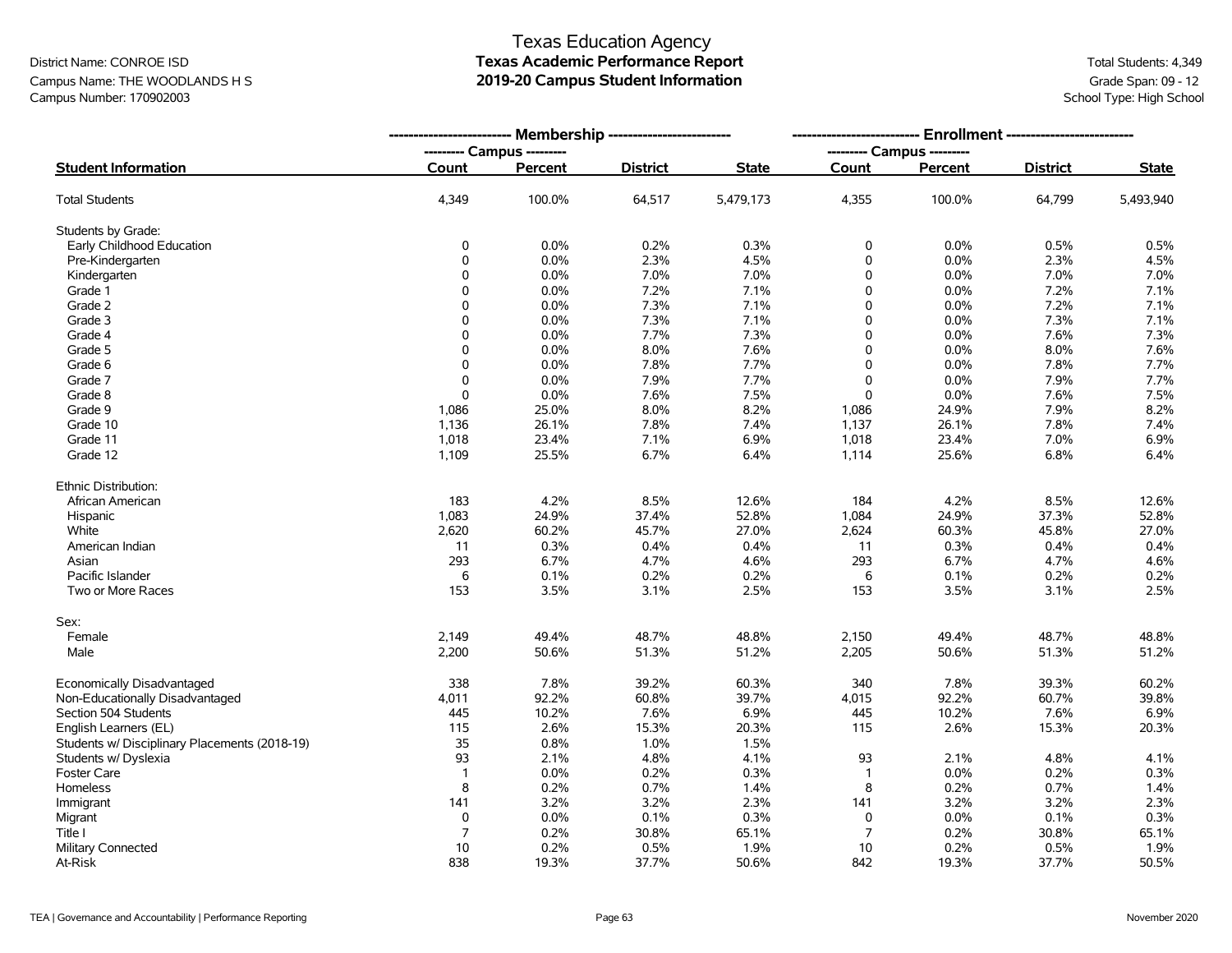|                                                           |             | -------- Campus --------- |                 |              |       |                                       |                 |              |
|-----------------------------------------------------------|-------------|---------------------------|-----------------|--------------|-------|---------------------------------------|-----------------|--------------|
| <b>Student Information</b>                                | Count       | Percent                   | <b>District</b> | <b>State</b> | Count | --------- Campus ---------<br>Percent | <b>District</b> | <b>State</b> |
| Students by Instructional Program:                        |             |                           |                 |              |       |                                       |                 |              |
| <b>Bilingual/ESL Education</b>                            | 109         | 2.5%                      | 14.9%           | 20.6%        | 109   | 2.5%                                  | 14.9%           | 20.6%        |
| Career & Technical Education                              | 2,682       | 61.7%                     | 25.3%           | 27.6%        |       |                                       |                 |              |
| Career & Technical Education (9-12 grades only)           | 1,112       | 25.6%                     | 32.2%           | 50.8%        | 1,112 | 25.5%                                 | 32.1%           | 50.8%        |
| Gifted & Talented Education                               | 440         | 10.1%                     | 7.7%            | 8.1%         | 440   | 10.1%                                 | 7.6%            | 8.1%         |
| <b>Special Education</b>                                  | 228         | 5.2%                      | 8.7%            | 10.5%        | 232   | 5.3%                                  | 9.0%            | 10.7%        |
| Students with Disabilities by Type of Primary Disability: |             |                           |                 |              |       |                                       |                 |              |
| <b>Total Students with Disabilities</b>                   | 228         |                           |                 |              |       |                                       |                 |              |
| By Type of Primary Disability                             |             |                           |                 |              |       |                                       |                 |              |
| Students with Intellectual Disabilities                   | 84          | 36.8%                     | 34.4%           | 42.4%        |       |                                       |                 |              |
| Students with Physical Disabilities                       | 6           | 2.6%                      | 23.3%           | 21.4%        |       |                                       |                 |              |
| Students with Autism                                      | 61          | 26.8%                     | 17.6%           | 13.8%        |       |                                       |                 |              |
| Students with Behavioral Disabilities                     | 77          | 33.8%                     | 23.1%           | 20.8%        |       |                                       |                 |              |
| Students with Non-Categorical Early Childhood             | $\mathbf 0$ | 0.0%                      | 1.7%            | 1.5%         |       |                                       |                 |              |
| Mobility (2018-19):                                       |             |                           |                 |              |       |                                       |                 |              |
| <b>Total Mobile Students</b>                              | 283         | 6.3%                      | 12.8%           | 15.3%        |       |                                       |                 |              |
| By Ethnicity:                                             |             |                           |                 |              |       |                                       |                 |              |
| African American                                          | 31          | 0.7%                      |                 |              |       |                                       |                 |              |
| Hispanic                                                  | 90          | 2.0%                      |                 |              |       |                                       |                 |              |
| White                                                     | 148         | 3.3%                      |                 |              |       |                                       |                 |              |
| American Indian                                           |             | 0.0%                      |                 |              |       |                                       |                 |              |
| Asian                                                     | 8           | 0.2%                      |                 |              |       |                                       |                 |              |
| Pacific Islander                                          | 0           | 0.0%                      |                 |              |       |                                       |                 |              |
| Two or More Races                                         | 5           | 0.1%                      |                 |              |       |                                       |                 |              |
| Student Attrition (2018-19):                              |             |                           |                 |              |       |                                       |                 |              |
| <b>Total Student Attrition</b>                            | 277         | 8.5%                      |                 |              |       |                                       |                 |              |

|                            |                          | ---------Non-Special Education Rates--------- |              |                          | ---Special Education Rates------------- |              |  |
|----------------------------|--------------------------|-----------------------------------------------|--------------|--------------------------|-----------------------------------------|--------------|--|
| <b>Student Information</b> | Campus                   | <b>District</b>                               | <b>State</b> | Campus                   | <b>District</b>                         | <b>State</b> |  |
| Retention Rates by Grade:  |                          |                                               |              |                          |                                         |              |  |
| Kindergarten               | -                        | 0.2%                                          | 1.6%         | $\overline{\phantom{a}}$ | 2.9%                                    | 5.5%         |  |
| Grade 1                    | $\overline{\phantom{0}}$ | 0.6%                                          | 2.9%         | $\overline{\phantom{a}}$ | 1.9%                                    | 4.9%         |  |
| Grade 2                    | $\overline{\phantom{0}}$ | 0.4%                                          | 1.6%         | $\overline{\phantom{a}}$ | 1.9%                                    | 2.0%         |  |
| Grade 3                    | $\overline{\phantom{a}}$ | 0.2%                                          | 0.9%         | $\overline{\phantom{a}}$ | 0.0%                                    | $0.8\%$      |  |
| Grade 4                    | -                        | 0.1%                                          | 0.5%         | $\overline{\phantom{a}}$ | $0.0\%$                                 | 0.4%         |  |
| Grade 5                    | $\overline{\phantom{0}}$ | 0.2%                                          | 0.4%         | $\overline{\phantom{0}}$ | $0.0\%$                                 | 0.5%         |  |
| Grade 6                    | $\overline{\phantom{0}}$ | $0.0\%$                                       | 0.4%         | $\overline{\phantom{a}}$ | $0.0\%$                                 | 0.5%         |  |
| Grade 7                    | $\overline{\phantom{0}}$ | 0.1%                                          | 0.5%         | $\overline{\phantom{a}}$ | 0.8%                                    | 0.6%         |  |
| Grade 8                    |                          | 0.2%                                          | 0.4%         | $\overline{\phantom{0}}$ | $0.0\%$                                 | 0.6%         |  |
| Grade 9                    | 0.1%                     | 2.4%                                          | 7.8%         | 0.0%                     | 4.6%                                    | 13.1%        |  |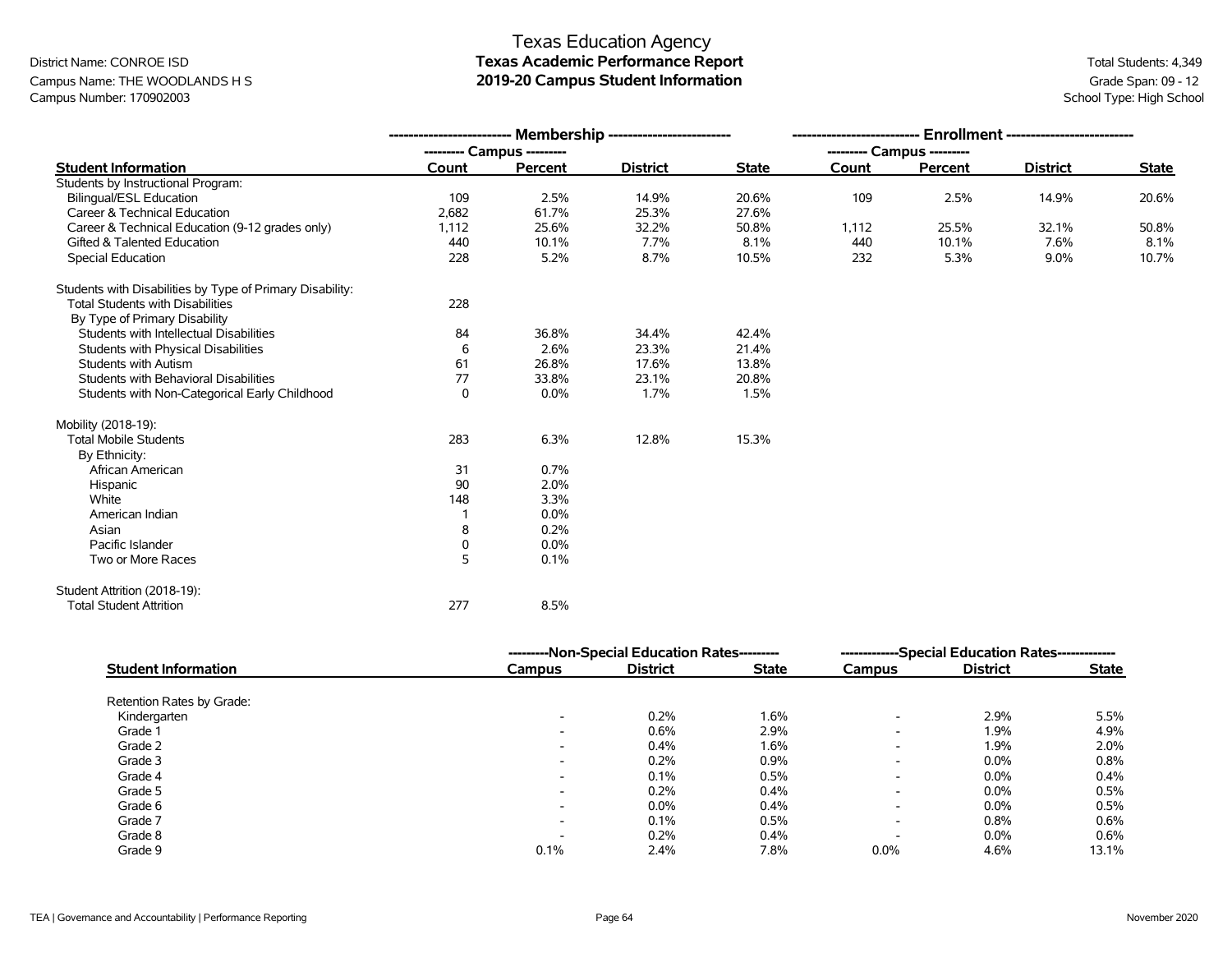| <b>Class Size Information</b>                  | Campus                   | <b>District</b> | <b>State</b> |
|------------------------------------------------|--------------------------|-----------------|--------------|
| Class Size Averages by Grade and Subject       |                          |                 |              |
| (Derived from teacher responsibility records): |                          |                 |              |
| Elementary:                                    |                          |                 |              |
| Kindergarten                                   | $\overline{\phantom{a}}$ | 19.4            | 19.0         |
| Grade 1                                        | $\overline{\phantom{a}}$ | 19.1            | 18.9         |
| Grade 2                                        | -                        | 19.8            | 18.8         |
| Grade 3                                        | $\overline{\phantom{a}}$ | 19.6            | 19.0         |
| Grade 4                                        | $\overline{\phantom{a}}$ | 19.7            | 19.2         |
| Grade 5                                        | $\overline{\phantom{0}}$ | 23.7            | 20.9         |
| Grade 6                                        | $\overline{\phantom{0}}$ | 24.7            | 20.4         |
| Secondary:                                     |                          |                 |              |
| English/Language Arts                          | 20.8                     | 20.0            | 16.4         |
| Foreign Languages                              | 22.2                     | 22.3            | 18.7         |
| Mathematics                                    | 23.8                     | 21.7            | 17.8         |
| Science                                        | 23.2                     | 21.9            | 18.8         |
| <b>Social Studies</b>                          | 25.0                     | 23.7            | 19.3         |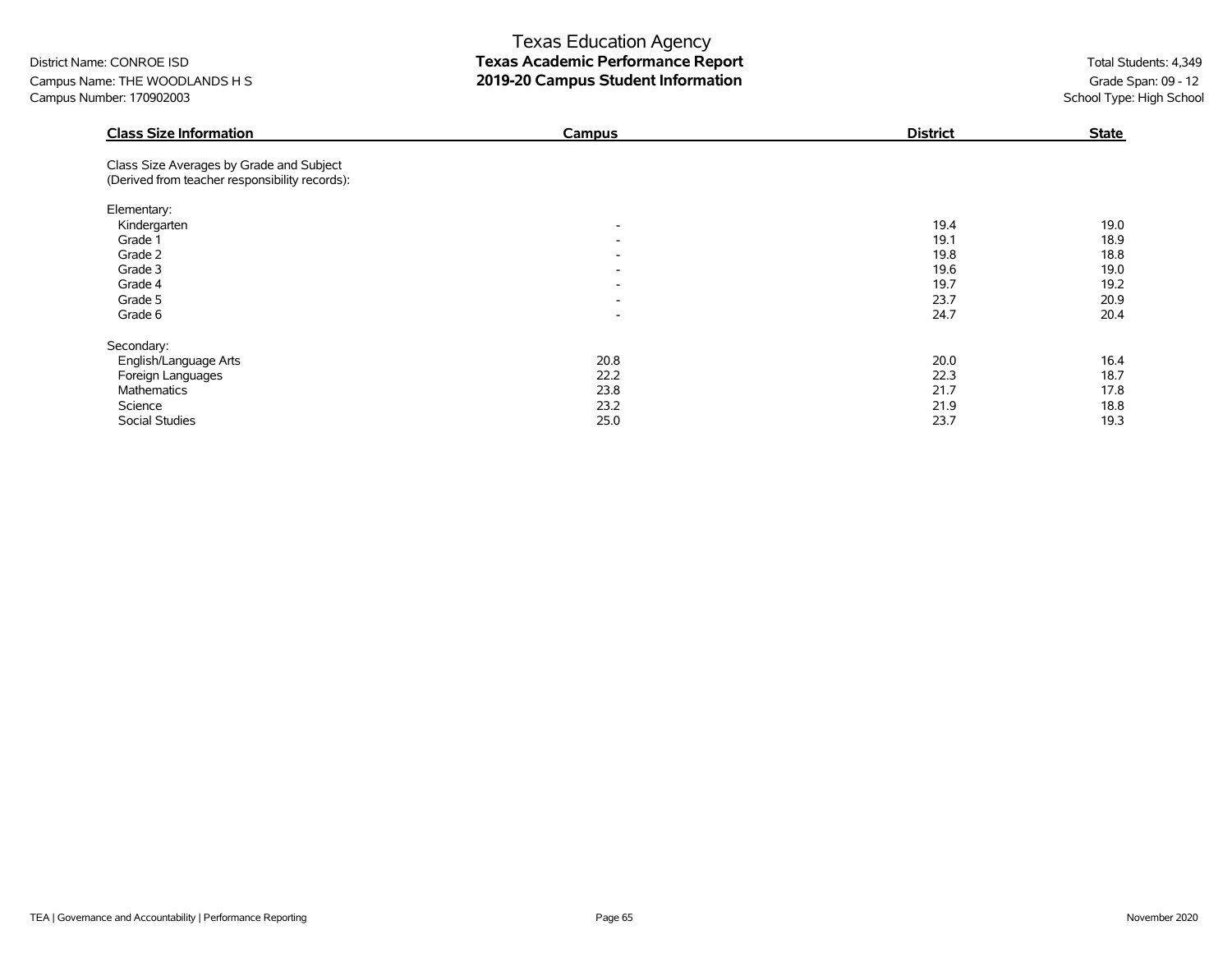#### Campus Name: THE WOODLANDS H S<br>Crade Span: 09 - 12<br>School Type: High School Campus Number: 170902003

#### Texas Education Agency District Name: CONROE ISD **Texas Academic Performance Report Texas Academic Performance Report** Total Students: 4,349

|                                                    |               | Campus ---------------- |                 |              |
|----------------------------------------------------|---------------|-------------------------|-----------------|--------------|
| <b>Staff Information</b>                           | Count/Average | Percent                 | <b>District</b> | <b>State</b> |
| <b>Total Staff</b>                                 | 312.2         | 100.0%                  | 100.0%          | 100.0%       |
| Professional Staff:                                | 285.1         | 91.3%                   | 63.6%           | 63.7%        |
| Teachers                                           | 240.2         | 76.9%                   | 49.4%           | 49.4%        |
| <b>Professional Support</b>                        | 31.9          | 10.2%                   | 11.1%           | 10.2%        |
| Campus Administration (School Leadership)          | 13.0          | 4.2%                    | 2.7%            | 3.0%         |
| <b>Educational Aides:</b>                          | 27.1          | 8.7%                    | 8.8%            | 10.6%        |
| Librarians & Counselors (Headcount):<br>Librarians |               |                         |                 |              |
| Full-time                                          | 3.0           | n/a                     | 60.0            | 4,373.0      |
| Part-time                                          | 0.0           | n/a                     | 3.0             | 595.0        |
| Counselors                                         |               |                         |                 |              |
| Full-time                                          | 14.0          | n/a                     | 145.0           | 12,901.0     |
| Part-time                                          | 0.0           | n/a                     | 4.0             | 1,103.0      |
|                                                    |               |                         |                 |              |
| <b>Total Minority Staff:</b>                       | 43.8          | 14.0%                   | 31.8%           | 51.1%        |
| Teachers by Ethnicity and Sex:                     |               |                         |                 |              |
| African American                                   | 6.0           | 2.5%                    | 5.7%            | 10.8%        |
| Hispanic                                           | 14.0          | 5.8%                    | 14.7%           | 28.1%        |
| White                                              | 215.1         | 89.5%                   | 77.3%           | 57.7%        |
| American Indian                                    | 1.1           | 0.5%                    | 0.4%            | 0.3%         |
| Asian                                              | 2.0           | 0.8%                    | 1.0%            | 1.8%         |
| Pacific Islander                                   | 0.0           | 0.0%                    | 0.1%            | 0.2%         |
| Two or More Races                                  | 2.0           | 0.8%                    | 0.9%            | 1.1%         |
| Males                                              | 83.6          | 34.8%                   | 20.3%           | 23.8%        |
| Females                                            | 156.6         | 65.2%                   | 79.7%           | 76.2%        |
| Teachers by Highest Degree Held:                   |               |                         |                 |              |
| No Degree                                          | 0.7           | 0.3%                    | 0.6%            | 1.3%         |
| <b>Bachelors</b>                                   | 159.2         | 66.3%                   | 73.2%           | 73.4%        |
| <b>Masters</b>                                     | 76.4          | 31.8%                   | 25.5%           | 24.5%        |
| Doctorate                                          | 3.9           | 1.6%                    | 0.8%            | 0.7%         |
| Teachers by Years of Experience:                   |               |                         |                 |              |
| <b>Beginning Teachers</b>                          | 5.0           | 2.1%                    | 5.0%            | 7.4%         |
| 1-5 Years Experience                               | 49.9          | 20.8%                   | 27.2%           | 27.9%        |
| 6-10 Years Experience                              | 41.1          | 17.1%                   | 21.7%           | 19.4%        |
| 11-20 Years Experience                             | 75.2          | 31.3%                   | 32.0%           | 29.4%        |
| Over 20 Years Experience                           | 69.0          | 28.7%                   | 14.0%           | 15.9%        |
| Number of Students per Teacher                     | 18.1          | n/a                     | 16.4            | 15.1         |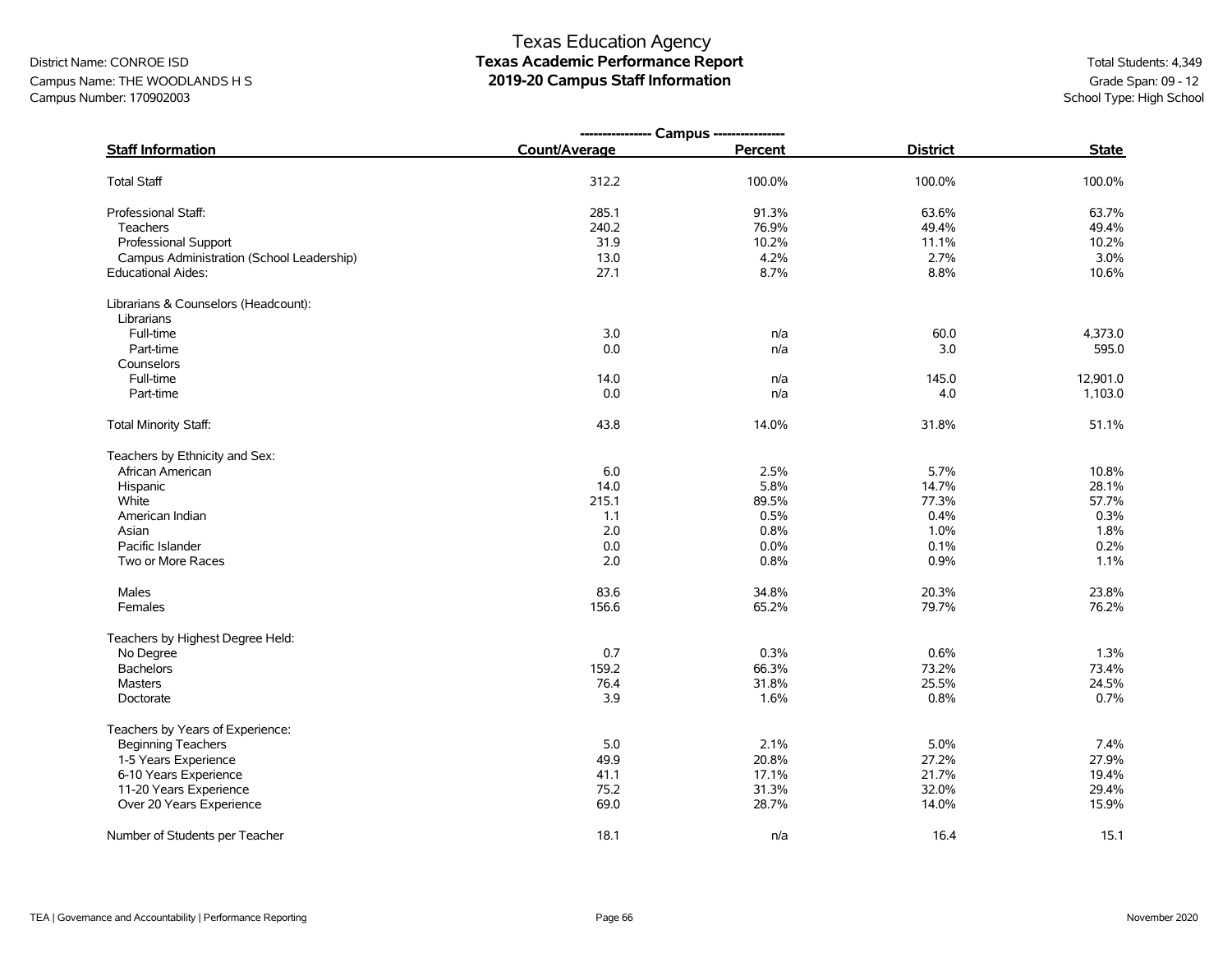#### Texas Education Agency District Name: CONROE ISD **Texas Academic Performance Report** Total Students: 4,349

Campus Name: THE WOODLANDS H S<br>Campus Number: 170902003<br>School Type: High School Campus Number: 170902003

| <b>Staff Information</b>                                             | Campus   | <b>District</b> | <b>State</b> |
|----------------------------------------------------------------------|----------|-----------------|--------------|
| Experience of Campus Leadership:                                     |          |                 |              |
| Average Years Experience of Principals                               | 8.0      | 8.5             | 6.2          |
| Average Years Experience of Principals with District                 | 2.0      | 8.2             | 5.3          |
| Average Years Experience of Assistant Principals                     | 11.7     | 7.7             | 5.3          |
| Average Years Experience of Assistant Principals with District       | 9.6      | 6.7             | 4.7          |
| Average Years Experience of Teachers:                                | 14.3     | 11.0            | 11.1         |
| Average Years Experience of Teachers with District:                  | 9.9      | 6.7             | 7.2          |
| Average Teacher Salary by Years of Experience (regular duties only): |          |                 |              |
| <b>Beginning Teachers</b>                                            | \$57,608 | \$55,597        | \$49,868     |
| 1-5 Years Experience                                                 | \$57,107 | \$56,362        | \$52,823     |
| 6-10 Years Experience                                                | \$58,470 | \$58,209        | \$55,756     |
| 11-20 Years Experience                                               | \$61,025 | \$60,976        | \$59,308     |
| Over 20 Years Experience                                             | \$68,344 | \$67,231        | \$65,449     |
| Average Actual Salaries (regular duties only):                       |          |                 |              |
| Teachers                                                             | \$61,805 | \$59,725        | \$57,091     |
| Professional Support                                                 | \$69,195 | \$68,710        | \$67,352     |
| Campus Administration (School Leadership)                            | \$97,947 | \$92,093        | \$82,512     |
| Instructional Staff Percent:                                         | n/a      | 64.5%           | 64.6%        |
| Contracted Instructional Staff (not incl. above):                    | 0.4      | 3.9             | 6,309.0      |